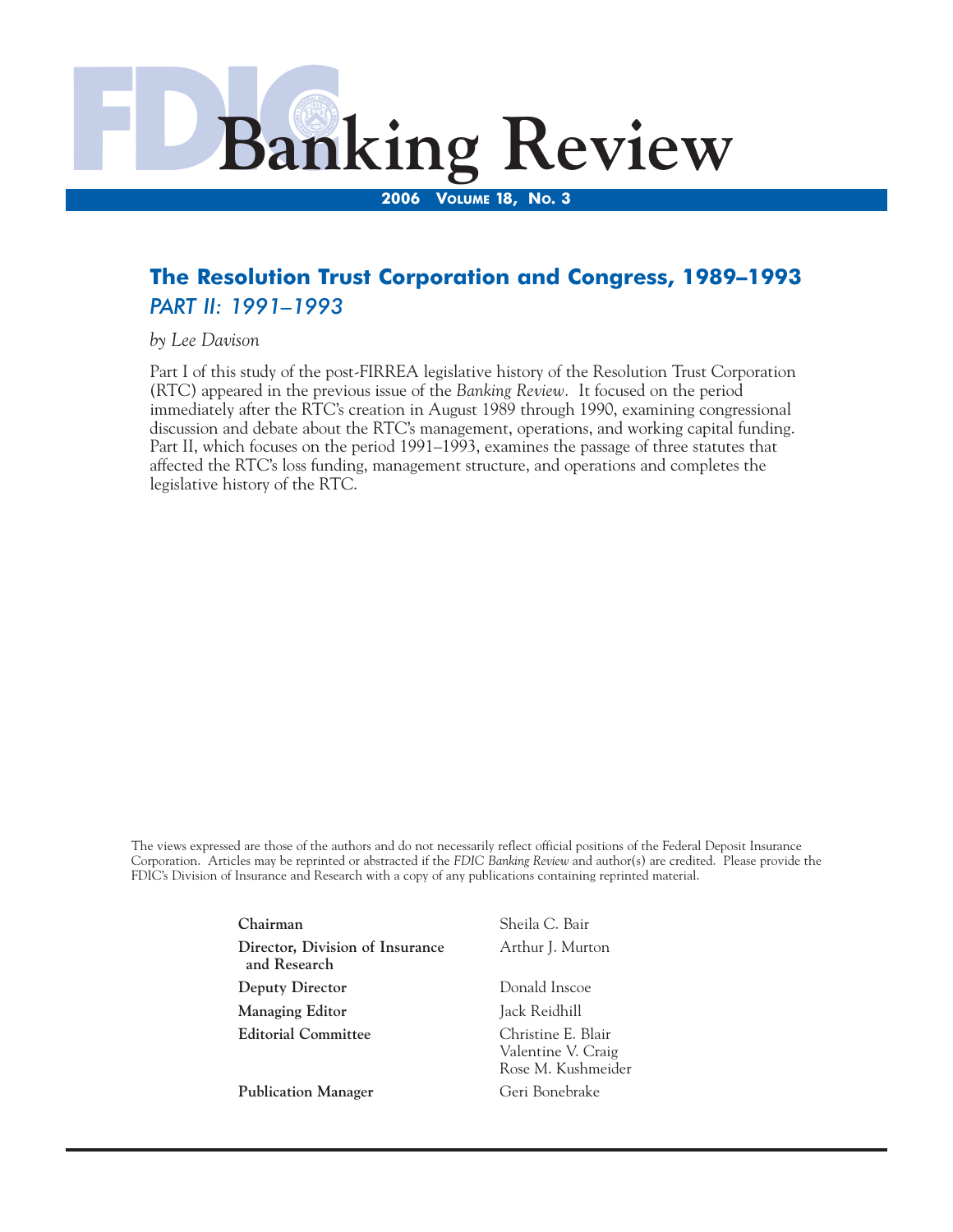# **The Resolution Trust Corporation and Congress, 1989–1993**

# PART II: 1991–1993

*by Lee Davison\** 

Part I of this article appeared in the previous issue of *the* Banking Review*, and explored the period immediately following the opening of the Resolution Trust Corporation (RTC) in August 1989 through 1990. Part II completes the legislative history of the RTC.* 

#### **The Resolution Trust Corporation Funding Act of 1991**

Congress's inability to pass a funding bill in the previous session did not mean that the RTC's funding requirements had diminished in any way. Without additional loss funds and the attendant working capital, the agency would essentially cease operations before the end of the first quarter of 1991. But the political dynamic surrounding the RTC remained difficult. The administration's position was straightforward: the losses within insolvent institutions had already occurred, and delays in funding those losses would only increase costs. In the eyes of many in Congress, however, including even those of the president's own party, giving the RTC more taxpayer money was extremely unpalatable. Although a failure to do so would abrogate the promise to insured depositors, some members of Congress, particularly some

House Democrats, adamantly opposed any new funding at all. Others wanted to tie further funding to changes in the organization or operations of the RTC, or to changes in unrelated government policy. Still others sought to weight the burden of paying for S&L losses to certain regions or taxpayers. Some of these suggestions had little chance of being enacted, but they encumbered an already contentious bill, making passage even more uncertain.

Treasury Secretary Brady said the RTC would require \$30 billion in loss funds and approximately \$47 billion in working capital for fiscal 1991, provided that new loss funding was forthcoming by March 1. If no new funds were appropriated by that date, the RTC would have expended all available loss funds and would be forced to stop closing and selling institutions by the end of February.1 He mentioned, moreover, an RTC estimate that

<sup>\*</sup> The author is a historian in the FDIC's Division of Insurance and Research. The author would like to thank Tim Critchfield, Timothy Curry, Alice Goodman, Matthew Green, Jack Reidhill and Lynn Shibut for their helpful comments and <sup>1</sup> U.S. Senate Committee on Banking, Housing, and Urban Affairs, *Hearing on the Semiannual Report* (January 23, 1991), 19; 41–42. See also *BNA's Banking Report* 56 (January 28, 1991), 146.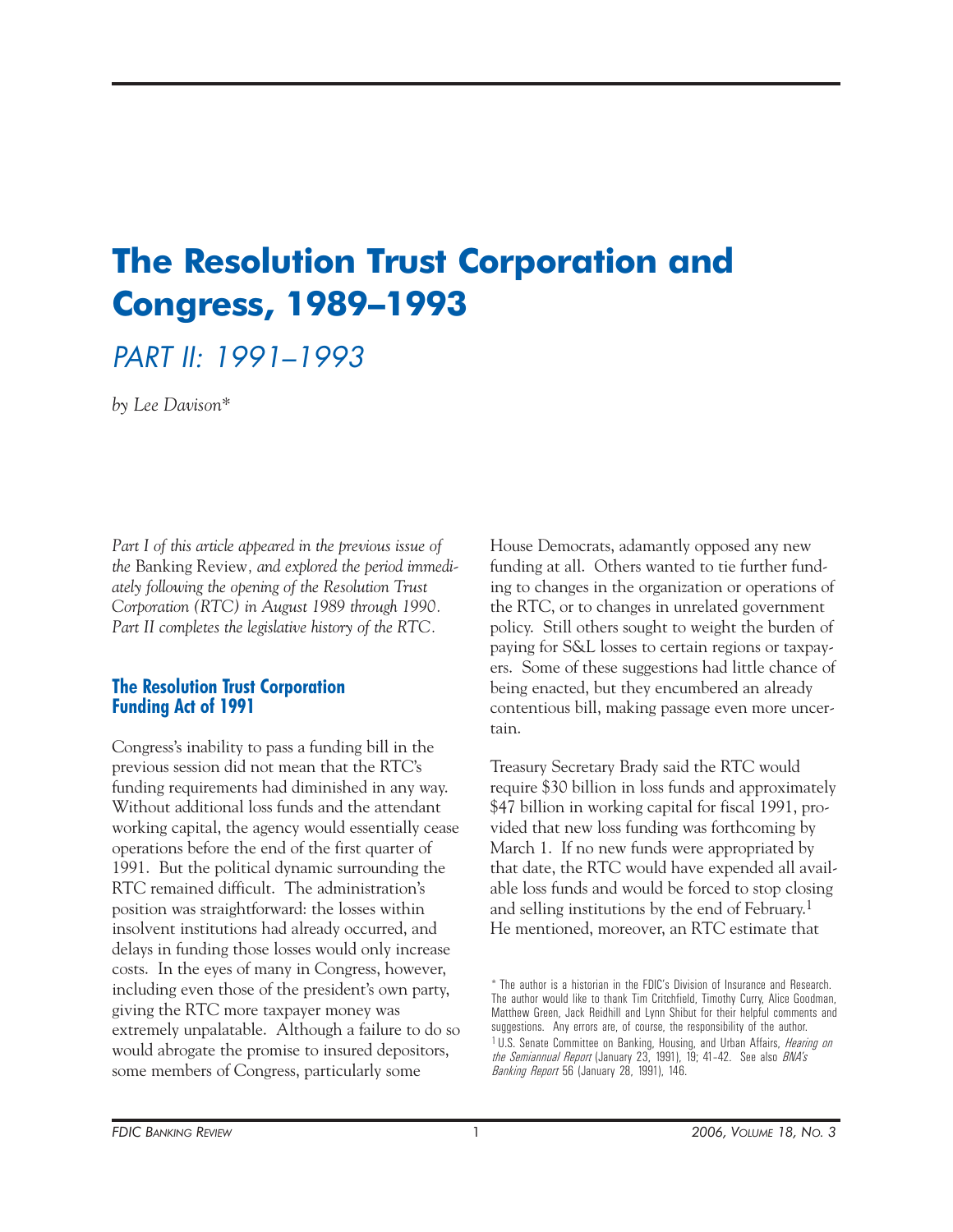delay for just one more quarter could result in \$750–\$850 million in added costs. He suggested that Congress consider an open-ended appropriation that would remove the need for any further votes on funding and would remove the possibility of delays and the extra costs accompanying them. Brady admitted, as well, that the total cost was impossible to estimate exactly but said the administration still believed that the required loss funds would most likely be toward the higher end of the \$90–\$130 billion range forecast (in 1989 presentvalue terms.)2 In other words, perhaps another \$50 billion after fiscal 1991 would eventually be required. Brady sought to balance this unwelcome but not unexpected news with a discussion of the RTC's accomplishments and the new measures the agency was undertaking to improve its operations.

No one in Congress was particularly anxious to give the RTC unlimited funds. Both Democrats and Republicans in the Senate were critical of the RTC's (slow) speed in disposing of assets and were therefore less inclined to support unlimited funding. Yet neither of the two ranking members of the Banking Committee wanted to withhold all funds. The ranking minority member, Sen. Jake Garn, said he believed in short leashes but not in "choking the animal to death." Questioning how the RTC did its work was entirely appropriate, he said, but not giving it sufficient funding to carry on its work was "incomprehensible" because a lack of sufficient funding only allowed the problem to continue to grow.3 The chairman, Sen. Riegle, noting that many legislators had concerns about how well the RTC was performing, asserted that long-term financing was not viable until Congress could consider possible reform of the RTC's structure and operations. He said he would move forward only on interim funding to meet the RTC's needs.4 At the same time, however, he promised that his committee's first priority would be to ensure that the RTC did not run out of money.

The Senate Banking Committee quickly moved to approve a bill authorizing \$30 billion in additional loss funds, the amount requested by Brady for fiscal year 1991. Despite continued criticism of the RTC, fears over the additional costs associated

with further delay won out.<sup>5</sup> In addition to the new funding, the bill required the RTC to provide detailed audited financial statements periodically. One other significant provision dealt with protecting RTC employees from liability stemming from the corporation's securitization program.6 From the RTC's point of view, Seidman remarked that the Senate had passed the bill "essentially the way we asked them to pass it."7

As might have been expected, even limited funding did not find such clear sailing in the House. Relations between House Banking Committee Chairman Gonzalez and Treasury Secretary Brady had become increasingly cool, and as House members had demonstrated during the autumn, they were much less willing to support RTC funding. Gonzalez sent a letter to Brady protesting both the size and the indefinite nature of the funding request and said he expected the Oversight Board to submit an analysis explaining the need for \$77 billion in loss funds and working capital for fiscal 1991.8 When Brady came before the committee, he faced a much less cooperative group than the one he had faced in the Senate. Few of the House committee's members seemed moved by the argument that the losses had already been incurred and that delays would only increase costs. Influential Democrats gave notice that they would have to be convinced of the need for more funding; others suggested they would attach amendments that

<sup>2</sup> U.S. Senate Committee on Banking, Housing, and Urban Affairs, *Hearing on the Semiannual Report* (January 23, 1991), 18–19.

<sup>3</sup> Ibid., 2–3.

<sup>4</sup> Robert M. Garsson, "Riegle Backs Stopgap RTC Funding; Rejects Brady's Request for Permanent Legislation," *American Banker* (January 24, 1991). 5 "Panel Approves Funds for Bailout," *New York Times* (February 5, 1991). 6 See S. 419 (February 14, 1991); and *BNA's Banking Report* 56 (February 11, 1991), 243. Under the Securities Act of 1933, RTC and Oversight Board employees could be held personally liable for actions under the program (which was designed to increase asset sales). The RTC was very concerned about this issue and came to the conclusion that the only solution was through legislation. The agency drafted a narrow provision, explaining that the intent of the provision was merely to clarify existing law and not create new law, and met with members of both Banking Committees to discuss it. After the Senate bill passed in committee, the RTC staff was essentially satisfied with the immunity provision the bill contained (RTC Board of Directors Meeting, January 2 and February 5, 1991). 7 Ibid., February 19, 1991.

<sup>8</sup> *BNA's Banking Report* 56 (January 28, 1991), 146.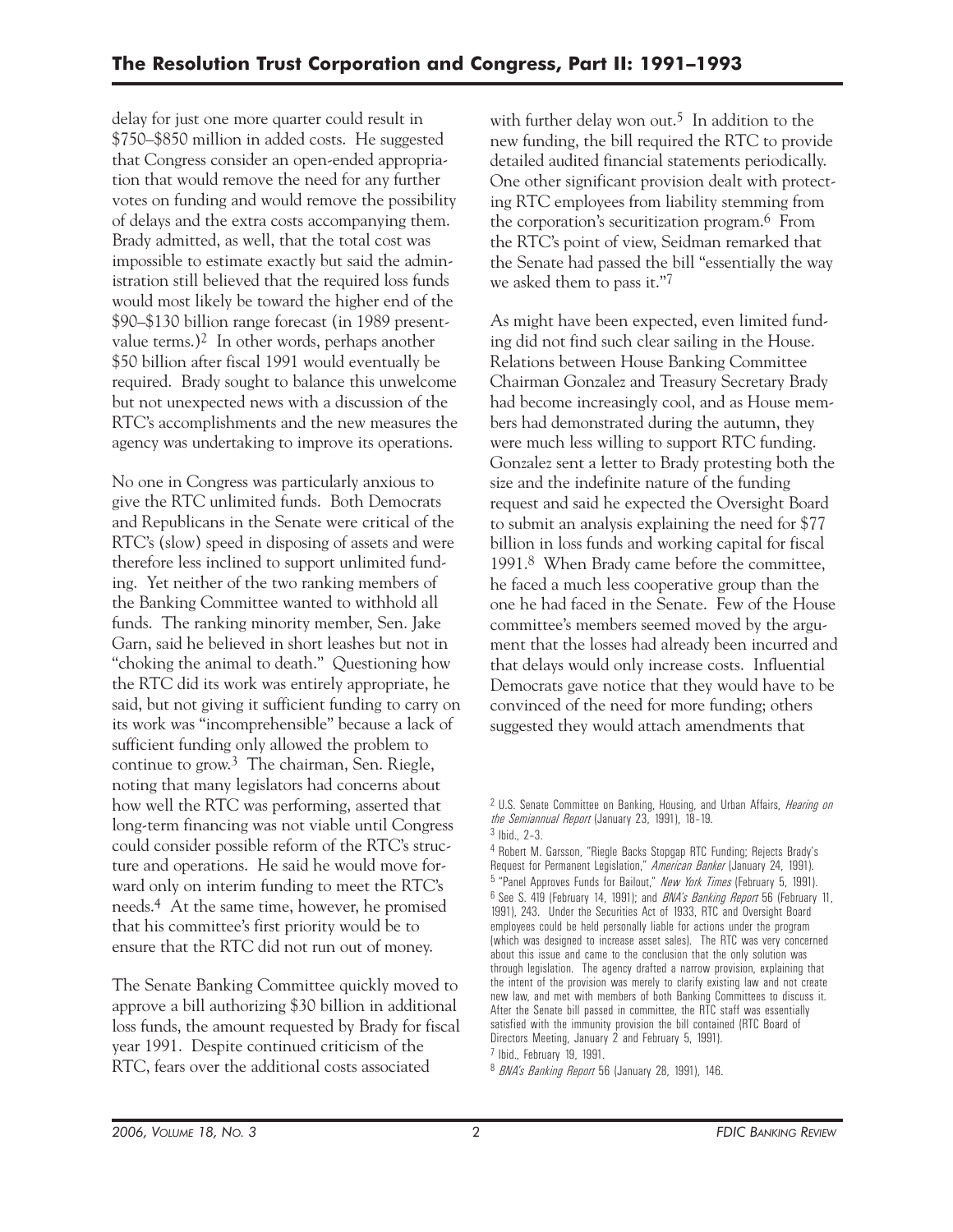would clearly be unacceptable to the administration; and yet others sought action on other fronts before they would contemplate voting for new funding.9

Gonzalez refused to move forward without an opinion from the GAO about the RTC's performance. Comptroller General Charles A. Bowsher had many criticisms of the RTC's operations, especially its asset sales, but also stated that it was too soon to judge how well the agency was performing. He believed that other areas needed improvement, including information systems and contracting oversight, but on funding the GAO adopted a middle road: it recommended that the RTC be funded annually because unlimited funding would "effectively eliminate controls," but shorter-term financing was inefficient and likely to increase costs. When asked what grade he would give the RTC for its performance, he replied, "Incomplete," and said that to be fair, the RTC had inherited an enormous mess and was a huge organization created from scratch. Many problems existed, he said, but the RTC was attempting to address them. In any case, the \$30 billion request for the RTC should be approved.10

The process in the House Banking Committee, however, was fractious, with Democrats seeking to attach various contentious amendments to the bill (H.R. 1103).11 Reps. Joseph Kennedy and James Slattery proposed a \$20 billion appropriation, adding that anything above that amount would have to be paid for through tax increases. The amendment was adopted (28-21), with the support of Gonzalez. Among other amendments, the committee also adopted (27-16) a much more controversial plan that would have required states where the failure of state-chartered thrifts generated high RTC costs to pay 25 percent of the costs associated with failed thrifts in that state; otherwise, the state's state-chartered thrifts would not be allowed to retain federal deposit insurance.12

The bill as amended, however, failed to make it out of the committee, by a vote of 19-31, with all committee Republicans voting against it. A Republican attempt to substitute a clean funding bill also failed, 22-27, with most Democrats opposing it. Afterward Gonzalez blamed the administration for refusing to compromise on a shorter-term funding plan, and stated that the RTC bill was "mugged by administration lobbyists determined to block any effort to reform the RTC."13 Republican Rep. Frank Riggs described the Democratic bill as a "legislative Christmas tree" but "all the ornaments brought the tree crashing down. . . . the Democrats decided to have a legislative party, and yet they wanted the Republicans, the Treasury Secretary, and the RTC to clean up their mess. Well we all refuse."14

Meanwhile, the Senate process moved forward, with Riegle supporting that chamber's bill, which simply provided for \$30 billion in additional loss funding and required that the RTC provide detailed financial operating plans, schedules of projected insolvencies, and audit and financial statements within six months of the end of the fiscal year. Riegle sought to mollify those pushing for RTC reform and restructuring by announcing that he would hold hearings on those issues in April.15 Several Democrats nevertheless sought to intro-

<sup>&</sup>lt;sup>9</sup> Gonzalez suggested that "much of this so-called working capital will ultimately become losses as assets deteriorate." He also noted that many people complained about dealing with the RTC and that its asset sales were "painfully slow" (U.S. House Committee on Banking, Finance and Urban Affairs, *Semi-Annual Appearance* [January 31, 1991], 78–79). Gonzalez's predictions were not realized; working capital advances to the RTC were fully repaid in 1998. "FDIC, RTC Repaid Money Borrowed to Rescue Thrifts," *Wall Street Journal* (December 18, 1998).

<sup>10</sup> U.S. House Committee on Banking, Finance and Urban Affairs, *General Accounting Office Report Card* (February 20, 1991). See also *BNA's Banking Report* 56 (February 25, 1991), 353–54. Bowsher suggested that the time was ripe for a separation of the RTC from the FDIC (meaning that the system of dual boards of directors should be abolished, with the Oversight Board retained). However, he said separation should be done carefully, since so many FDIC personnel were working for the RTC. Many House members, including Gonzalez and Schumer, were in favor of separation. David Cooke supported the move as long as the RTC became responsible for liquidating all assets controlled by the government (Barbara A. Rehm, "RTC Spinoff from FDIC Is Proposed," *American Banker* [February 21, 1991]).

<sup>11</sup> For the amendments, see *BNA's Banking Report* 56 (March 4, 1991), 414–15.

 could have only matched asset recoveries. This was soundly defeated 5-43. A <sup>12</sup> Other Democratic amendments failed; one offered by Rep. Annunzio would have created performance-based funding, where the Treasury appropriations similar amendment, introduced by Rep. James Bachus, would have provided \$15 billion in funding, with the other \$15 billion based on asset sales; it failed on a 9-39 vote.

<sup>13</sup> Robert M. Garsson, "Panel's Vote Threatens S&L Bailout, Reform Bill," *American Banker* (February 28, 1991).

<sup>14</sup> *Congressional Record* H. 1171 (February 27, 1991).

<sup>15</sup> *Congressional Record* S. 2296ff. (February 26, 1991).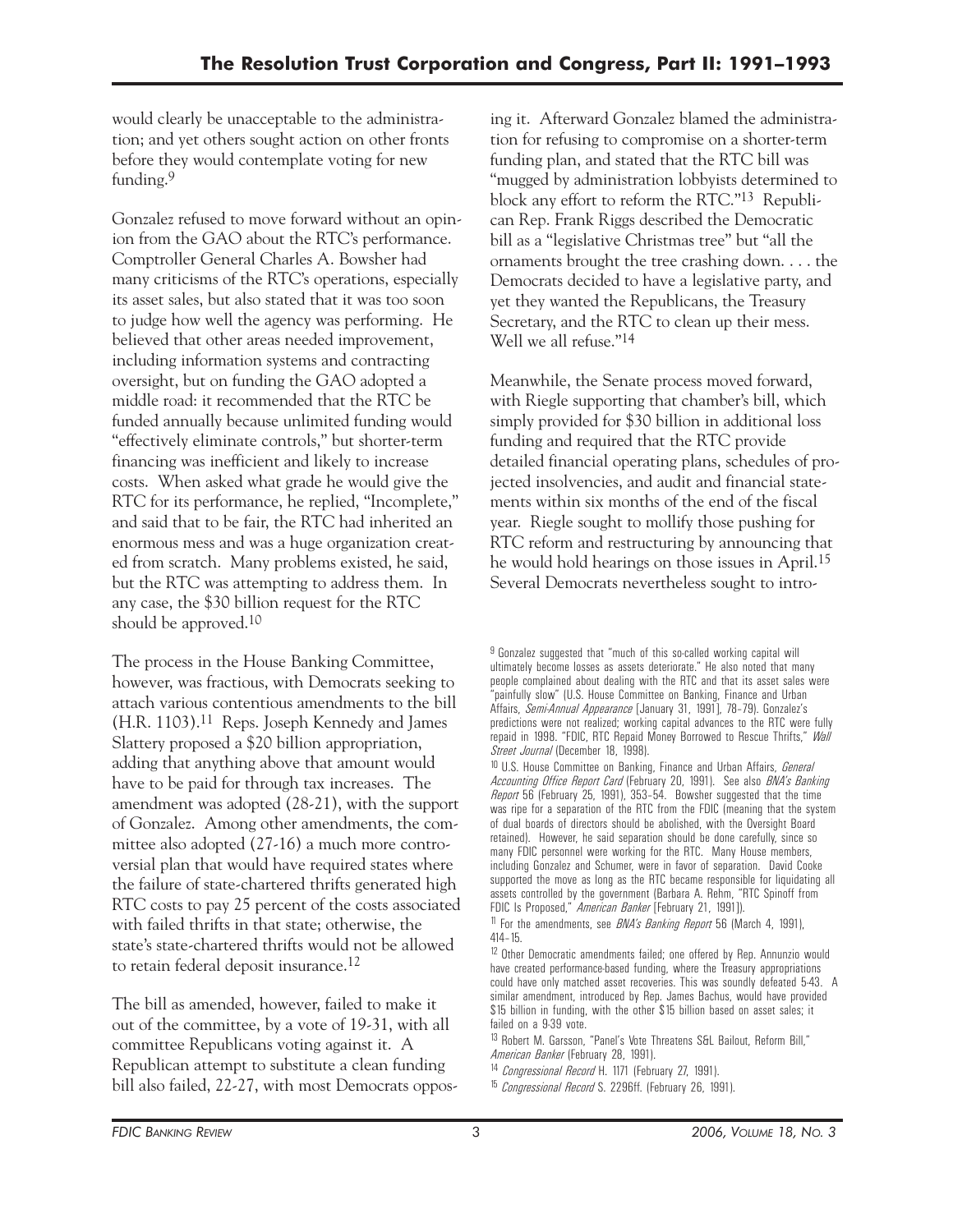duce amendments dealing with management restructuring and lower funding amounts,16 but Riegle succeeded in having these tabled.17 Republicans, with little dissent, supported the Senate's relatively clean funding bill, as the administration wished. The Senate bill passed comfortably, 69-30, with the support of more than 80 percent of Republicans and almost 60 percent of Democrats.18

The House Banking Committee found it impossible to reach a consensus and chose to allow the matter to be decided on the House floor, though under a rule that limited both debate and amendments.<sup>19</sup> The rule did provide for votes on three competing versions of RTC funding, in addition to a straightforward \$30 billion funding bill.20 One

of the alternatives was a proposal by Chalmers Wylie—essentially the clean bill backed by the Bush administration, but including a set of limited management reforms and reports as an enticement to doubting Democrats.21 One was the Kennedy-Slattery proposal, which was a "pay-as-you-go" bill, authorizing RTC spending but demanding that after the first \$20 billion, all future RTC funding be "deficit-neutral." The third alternative was a Gonzalez proposal, which appropriated the \$30 billion but attached more substantive reforms.22

The points of view embodied in these three proposals had already been debated in committee, and the arguments attached to them were well-known. All three substitute bills failed to pass, and the votes illustrate how deeply held the partisan posi-

 appointed citizens plus the Secretary of Treasury, Chairman of the Federal 16 Robert Kerrey, who had been critical of the RTC's structure since before its inception and had introduced a bill to restructure the RTC in February, announced he would offer an amendment on the Oversight Board's structure despite Riegle's promise. Kerrey's bill (S. 389, introduced on February 7, 1991) would have abolished the Oversight Board and replaced it with a new board of governors for the RTC with nine members (five presidentially Reserve Board, Secretary of HUD, and Chairman of the FDIC); the current RTC board would be abolished. The new board was to be an agency of the U.S. government—thus, a separate entity from the RTC. Another bill, S. 572, introduced by Sen. Tim Wirth, also abolished the Oversight Board but would have created an expanded RTC board of directors (four presidential appointees plus a restructured FDIC board [with the OTS director removed, and the Comptroller of the Currency a nonvoting member]).

17 See *Congressional Record* S. 2610 (March 5, 1991). Both Kerrey's amendment and an amendment by Tom Harkin that would have reduced funding to only \$15 billion were tabled, and in the wake of these votes, several other amendments were withdrawn. Democrats opposed tabling amendments more than did Republicans (more than 60 percent of Senate Democrats voted against tabling Kerrey's reform amendment). Broken down along party lines, the votes went as follows: on the Riegle motion to table the Harkin amendment, 40-4 Republican, 31-24 Democrat; on the Riegle motion to table the Kerrey amendment, 42-2 Republican, 21-35 Democrat. See http://www.senate.gov/legislative/LIS/roll\_call\_lists/vote\_menu\_102\_1.htm, votes 00021–22.

#### 18 Ibid., vote 00025.

19 See U.S. House, H. Res. 105 (March 7, 1991). Some members thought the rule was too restrictive, and some Democrats believed the administration was trying to push the appropriation through Congress without any RTC reform, charging (accurately) that the rule removed provisions previously adopted in committee. The leadership, trying to get beyond the stalemate, supported the rule and it passed easily, 272-146. The proportion of Democrats in favor was only slightly lower than the proportion of Republicans (*Congressional Record*  H. 1592 [March 12, 1991]). See also http://clerk.house.gov/evs/1991/roll038.xml.

20 For discussion of actions in the House, see *Congressional Record*  (March 12, 1991); James M. Pethokoukis, "House Panel Passes Two RTC Bills; Quick Action Seen on Bailout Funds," *American Banker* (March 8, 1991); Stephen Labaton, "House Vote Bars More S&L Aid," *New York Times* (March 13, 1991); and Susan Schmidt, "Divided House Refuses \$30 Billion for Thrift Cleanup," *Washington Post* (March 13, 1991). For the text of three substitute bills, see U.S. House, *Providing for the Consideration of H.R. 1315* (March 7, 1991).

<sup>21</sup> This proposal required the RTC to take action to achieve eight specified management reform goals: standardize the agency's procedures for auditing conservatorships; reduce the length of time institutions were in conservatorship, with a goal of no more than nine months; make specified improvements to the RTC's information resources management program; develop a centralized system for managing the portfolio of securities under its control; develop an effective system to track and inventory real estate assets; develop a process to update, on a quarterly basis, the value of assets under receivership; develop a program for examining one- to four-family mortgages and for marketing such loans on a pooled basis; and regularly review its organizational contracting structure and standardize its contracting procedures. The RTC would be required, by the end of FY 1991, to report to Congress on its progress toward achieving these goals and to establish a timetable for achieving goals not yet completed.

22 Gonzalez's bill required the RTC to report exactly how it used allocated funds and to use a least-cost resolution approach. It also provided that the RTC could sell affordable housing from conservatorships to qualified applicants, and required the RTC to create a separate list of the properties that had natural, cultural, scientific, or recreational value. A government agency or a qualified nonprofit organization would be given a 90-day right of first refusal to purchase the property in order to maintain its specific qualities. Finally, the bill established minority contracting goals for the RTC, with contracting activity to be designated as follows: 15 percent to minority-owned businesses and 10 percent to businesses owned by women. Compliance with this goal would be encouraged but not required.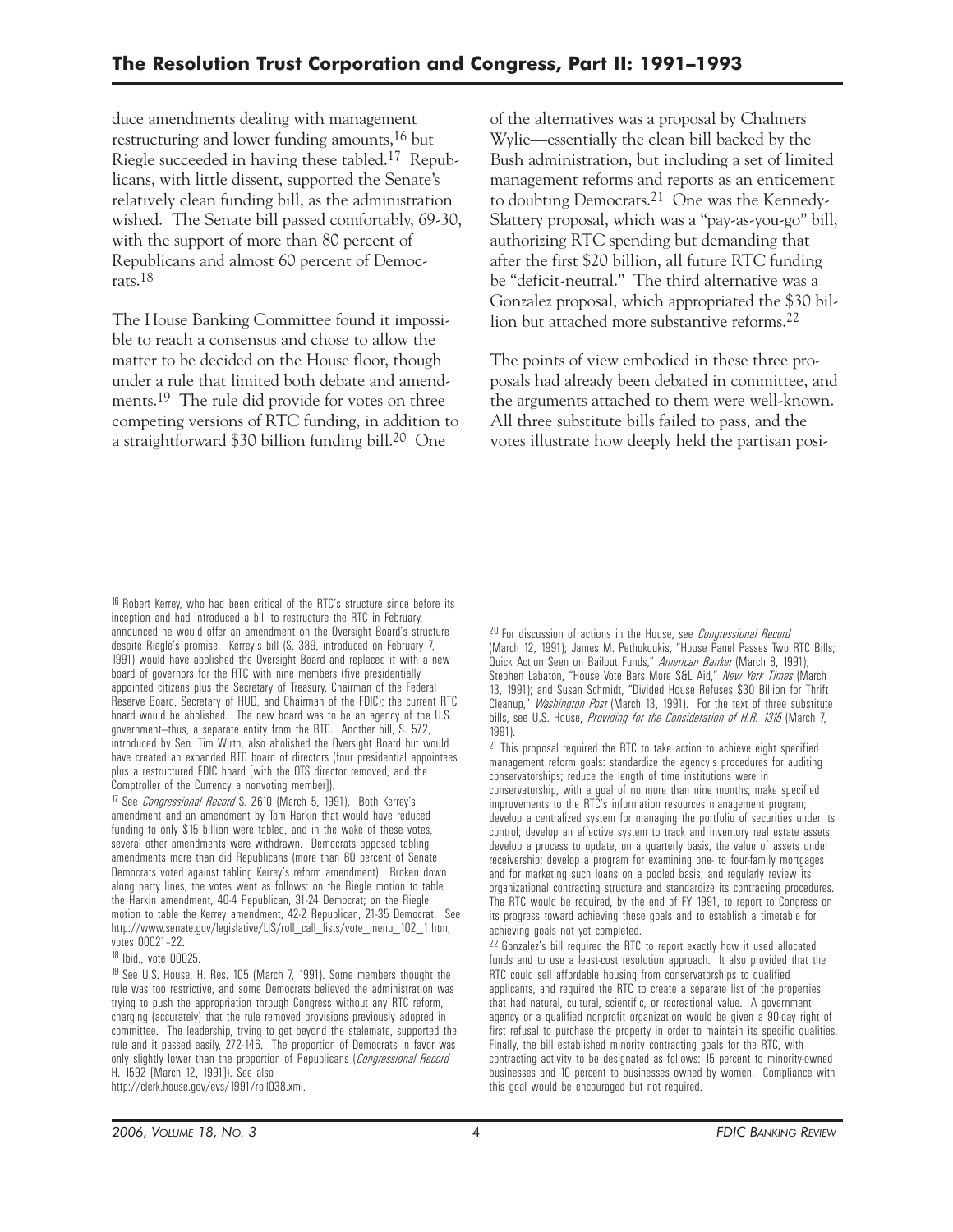tions still were.23 The defeat of the three alternatives left the House with the original clean bill, simply providing the RTC with \$30 billion in additional funding. House Republicans voted for it by a three-to-one margin (120-42), but the Democratic leadership was unable to persuade its members to support more funding and Democrats voted against the bill by a two-to-one margin (81 177), killing it.24

It seemed that the process in the House might once again end in deadlock, but this time there was no \$18.8 billion loophole to fall back on;<sup>25</sup> the RTC's operations had already been affected by the uncertainty, and new resolutions were impossible without funding. Having voted down four versions of the bill, the House voted overwhelmingly the next day to consider the Senate's bill and amend it as a way to move forward, through a compromise offered by Gonzalez and agreed to by the administration. The compromise combined some of the provisions in the Wylie and Gonzalez bills voted down the day before: it required reports on spending and minority contracting, mandated some management reforms, and included affordable housing provisions. The House voted 213-197 to amend the Senate bill according to the compromise language, still with limited Democratic support.26

When the House considered passage of the bill itself, Gonzalez told members that "to fail to approve funds now is to invite disaster." Failure to act could have meant a real loss of public confidence in the deposit insurance system. The bill passed even more narrowly, 192-181. Speaker of the House Thomas Foley took the unusual step of casting a vote for the bill (the Speaker seldom votes) to indicate to Democrats that the House leadership stood behind the compromise and the funding.27 Since the House had made changes to the Senate bill, a conference was required. Given the difficulties involved in getting the bill through the House, and since the administration had endorsed the compromise, the Senate agreed to the House additions on issues such as minority contracting and affordable housing.

The law as enacted in March provided for \$30 billion in funding for the RTC and included a provision addressing the RTC's fear that its officials might be held personally liable in connection with its securitization program. The law also sought to get more information to Congress in a timely fashion, and was a combination of House and Senate ideas: the RTC's audited financial reports had to be transmitted to Congress within six months of the end of a fiscal year, and quarterly financial operating plans were required. Any delay in submitting either kind of information would result in both the Oversight Board and the RTC being called before Congress to account for the delay. Management reform was also required, but vaguely. The RTC was to take steps to manage conservatorships more effectively and was to set a goal that no institution remain in conservatorship for more than nine months. The law also called for better information systems in general, and for better information systems for securities portfolios and real estate owned in particular. The RTC was to develop better asset valuation processes and was to standardize due diligence programs on certain mortgages. The contracting process was to be improved through the creation of a comprehensive contracting manual, clearer directives, and standardization of contract-

<sup>&</sup>lt;sup>23</sup> The administration would have likely opposed the Kennedy-Slattery proposal because it would have resulted in either tax increases or budget cuts. Almost all House Republicans voted against it, while about two-thirds of Democrats voted in favor; still, the 82 Democrats voting against it were more than enough to send it to defeat, 186-237.

http://clerk.house.gov/evs/1991/roll039.xml. The Wylie substitute was an attempt to assuage Democrats who wanted to reform the RTC, but Democrats believed it to be superficial. It too was defeated, with almost all Republicans voting in favor and about 85 percent of Democrats against.

http://clerk.house.gov/evs/1991/roll040.xml. Finally, the House turned to the Gonzalez substitute, with its greater emphasis on social issues. Republicans voted wholeheartedly against it, but about 45 percent of Democrats did as well, and it was defeated 121-303, its demise doubtless aided by the threat of a presidential veto. http://clerk.house.gov/evs/1991/roll041.xml. See also Stephen Labaton, "\$30 Billion Bailout Bill Is Passed," *New York Times*  (March 14, 1991).

<sup>&</sup>lt;sup>24</sup> http://clerk.house.gov/evs/1991/roll042.xml.<br><sup>25</sup> See Part I of this article (51-53) for a discussion of the \$18.8 billion loophole.

<sup>26</sup> http://clerk.house.gov/evs/1991/roll050.xml. The Democratic vote was 95 157 against.

<sup>27</sup> http://clerk.house.gov/evs/1991/roll051.xml. See also Robert M. Garsson and Barbara A. Rehm, "Denied Funds, RTC Will Be Closing Shop," *American Banker* (March 14, 1991).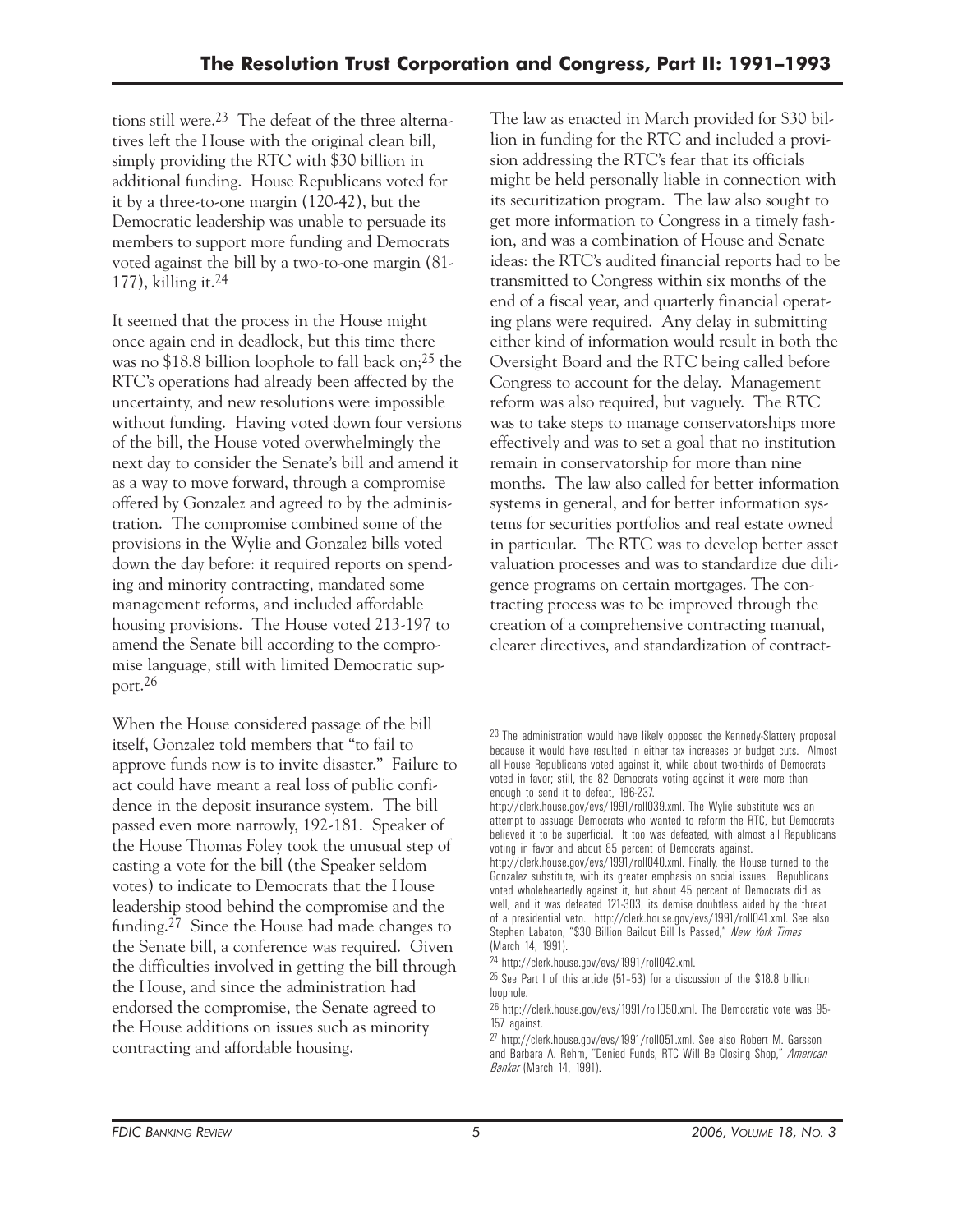ing documents and training procedures. A report on how the RTC had responded to these goals for management reform was required by September 30, 1991.

On affordable housing, the RTC was now allowed to sell eligible single-family properties to qualified entities without regard to minimum purchase price, a provision that Gonzalez had supported. The law also required that the RTC, in its semiannual report, provide information on all its actions to implement the minority outreach program mandated by FIRREA. This was certainly much less specific than the percentage goals Gonzalez had pushed in the House, although the conference committee did urge the RTC to make every effort to make contracting available to minorities and women.28 On social issues overall, however, the final version of the bill resembled the Wylie approach far more than the Gonzalez approach.

Since the fall of 1990, essentially two battles had been waged: whether to provide the RTC with more funds (something that Congress had no real choice but to do), and under what conditions to provide it. Since taxpayer funding was required, Congress had a very real obligation to ensure that the RTC used those funds well. But "reform" of the RTC was often enmeshed in political and ideological quarrels that were not always directly related to the RTC's central purpose. By March 1991, with the repercussions of shutting down the RTC imminent, Congress managed to find a solution that funded the RTC through September 1991 but that clearly dissatisfied those who wanted changes in how the RTC was managed and operated. After the vote, Gonzalez stated that many, himself included, wanted more reform, and he promised that "we will be back again on the next round of funding to ensure that RTC does get its act together."29 Given that estimates suggested that the RTC's funding would last only through September, the next round was obviously close at hand.

#### **The Resolution Trust Company Refinancing, Restructuring and Improvement Act of 1991(RTCRRIA)**

Indeed, Congress had little choice but to return to the RTC almost immediately. During the second half of 1991 two issues needed to be resolved continued funding and structural and operational reform. The administration wanted sufficient loss funds to end any need to return to Congress for further appropriations and thought nothing significant was to be gained from a major restructuring of the agency. Many congressional Democrats (and some Republicans) were displeased enough with the RTC's performance that they were determined to withhold funding unless the agency was substantially restructured and many of its operations were reformed. They charged that the RTC as constituted simply was not working and that change was necessary.

Political strategies played a role in the reform discussion, and the funding debate (which became a reenactment of past partisan action) would end in yet another unsatisfactory last-minute compromise. Deciding on a restructuring plan was difficult, and with a proliferating number of proposals and a multiplicity of actors with differing points of view, the path it took was convoluted. Despite the administration's opposition to any restructuring, by June RTC Chairman Seidman clearly began to embrace restructuring in some form. In September, as the certainty grew that no funding would be approved without it, the administration announced its own legislation for restructuring. Several in Congress also offered bills to reform the RTC.

Although the legislative agenda was complicated by the need for Congress to pass a major banking law (the Federal Deposit Insurance Corporation Improvement Act) during the same session, just before Congress recessed in November it passed a set of reform and restructuring proposals, along with limited funding provisions. As described

28 U.S. House, *Resolution Trust Corporation Funding Act of 1991, Conference Report* (March 19, 1991), 11. 29 *BNA's Banking Report* 56 (March 18, 1991), 54.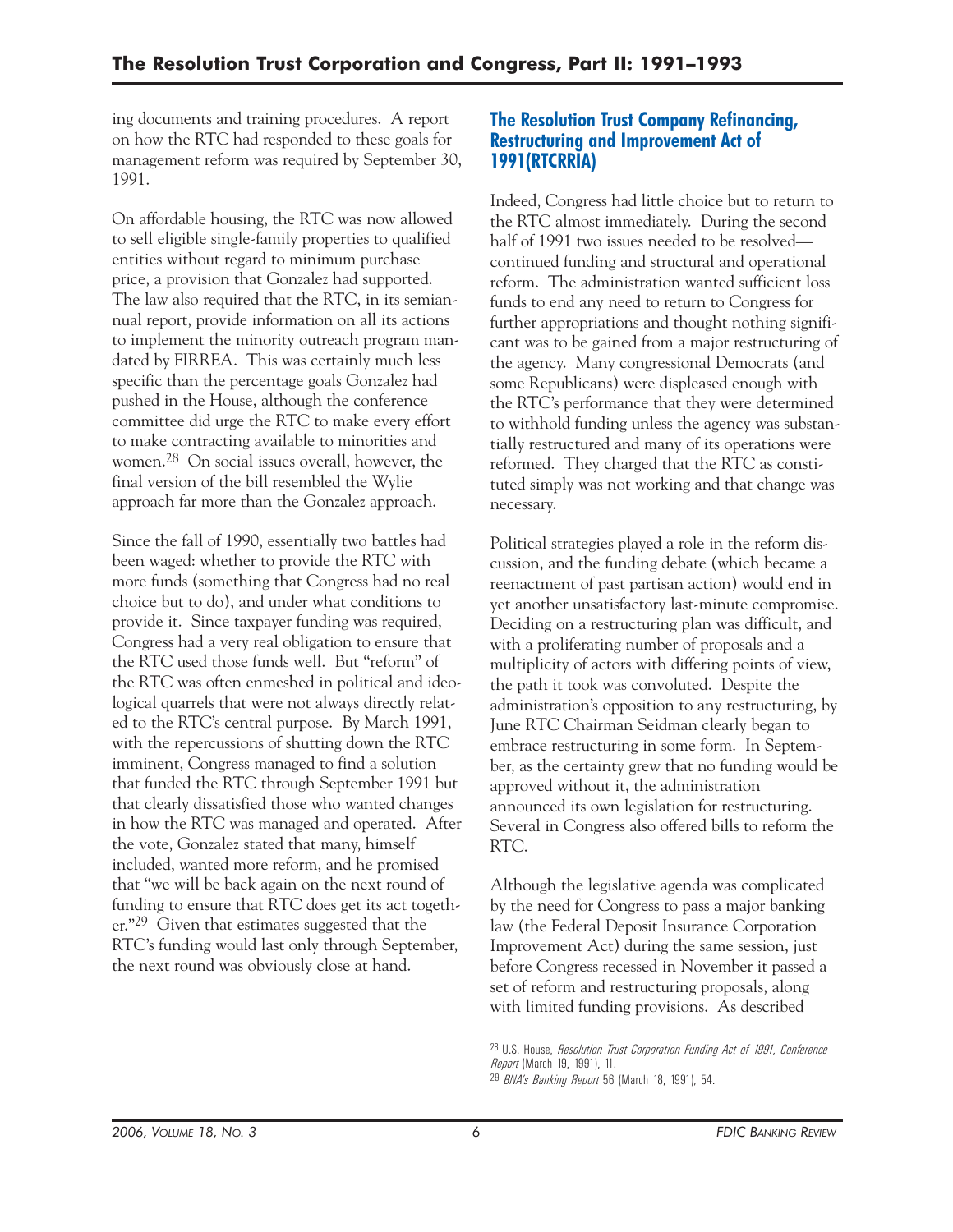above, the bifurcated structure set up under FIR-REA was far from ideal, and the RTC Refinancing, Restructuring and Improvement Act of 1991 significantly shifted responsibility for RTC operations. It is debatable, however, whether these shifts made much real difference in the speed and effectiveness with which the RTC carried out its mission. Ironically, as criticism of the agency was persisting into late 1991 and forming part of the debate about the law that eventually passed, observers could see that the RTC, despite its faults and problems, was actually making significant progress toward achieving its goals.

During the spring and summer of 1991, there was no shortage of ammunition for the RTC's detractors. In April, the GAO announced that uncertainties in the RTC's cost estimates could mean both higher costs and lower asset recoveries. The GAO report also labeled the agency's internal controls deficient. In June, the GAO stated that it could not complete its 1990 audit of the agency because financial statements had been unavailable until April.30

As the legislative process geared up for a new funding bill, congressional Democrats lost no time setting out their positions. Frank Annunzio recommended eliminating the RTC altogether in favor of a private sector program.<sup>31</sup> Bruce Vento, in a report of the RTC task force, recommended recreating the RTC as an independent agency with its own board, and claimed this was meant to streamline the process, not just lead to a "reshuffling of the organizational deck."<sup>32</sup> The momentum clearly lay with linking management change to any new loss funding.

The administration was not a willing partner in these plans, but Seidman, who had openly expressed his reservations about the structure since the debate over FIRREA, indicated he was considering management change. He did not at this point publicly endorse such change, for he said it could be disruptive, but he did reiterate his belief that the current structure was "awkward" and "not ideal." He said the RTC itself should confront the issues because any change generated by Congress would be highly politicized and could lead to "a

train wreck." It was reported that the RTC was leaning toward supporting a structure with a single leader and board of directors.33

Still, in public during May Seidman maintained that it would be a mistake to undertake restructuring, especially since communication between the RTC and Oversight Board had significantly improved.34 The administration, trying to stave off large-scale structural changes, announced the creation of a working group headed by Robson and Alfred DelliBovi (from the Department of Housing and Urban Development [HUD]) to identify and correct management problems at the RTC.35 Criticism, however, continued. In mid-June, William Rivoir, the Arizona superintendent of banks, told an RTC regional advisory board that the RTC was harming local real estate markets and that its operations were "illegal, immoral, wasteful, and downright stupid." He argued that the only a complete overhaul could fix the RTC's problems. 36 The fact that the regional chief in the RTC's Kansas City office spent \$26,000 on art for the office did nothing to foster positive perceptions of the agency.37

The first legislation on restructuring since Sen. Kerrey's bill in February was introduced by Rep. Vento in June. Arguing that the RTC lacked leadership, he presented a bill (H.R. 2682) that abolished the Oversight Board, separated the RTC

<sup>30</sup> Ibid. (April 22, 1991), 748; ibid. (June 17, 1991), 114.

<sup>31</sup> Ibid. (April 22, 1991), 748.

 $32$  Ihid.

<sup>33</sup> It was reported that a draft plan would be sent to the Oversight Board and Treasury but that statutory change would be necessary to effect this change (Greg Hitt, "Resolution Trust Corp. Initiates Review That Could Lead to Changes in Agency," *Wall Street Journal* [April 22, 1991]).

 34 *BNA's Banking Report* 56 (May 27, 1991), 1014ff. Indeed, in April the RTC had decided to revamp the structure of the communications between the two entities by setting up a liaison group to organize the flow of information as well as freeing RTC operations personnel to concentrate on their duties. (RTC Board of Directors Meeting, April 16, 1991).

<sup>35</sup> Bill Atkinson, "2 Named as Panel for Correcting RTC Problems," *American Banker* (June 11, 1991). The RTC Advisory Board (which had regular public meetings) had been created under FIRREA to provide private sector expertise, particularly on matters having to do with the disposition of real estate. FIRREA also created regional advisory boards.

<sup>36</sup> Stephen Labaton, "Seidman Will Seek \$80 Billion," *New York Times* (June 19, 1991); BNA's Banking Report 56 (June 24, 1991), 1198ff.

<sup>37</sup> Susan Schmidt, "RTC Office Art Stirs a Storm in Kansas," *Washington Post* (June 12, 1991).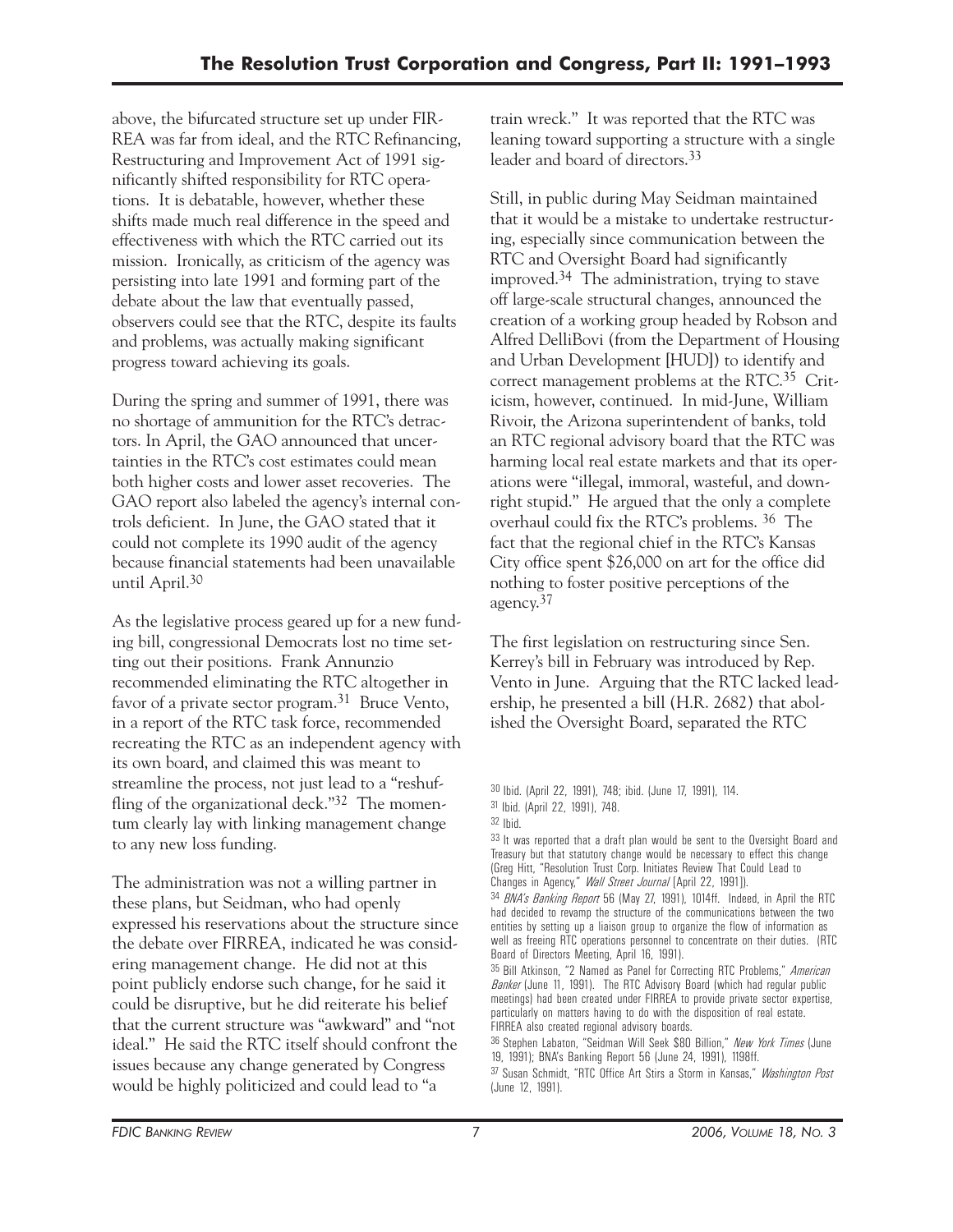from the FDIC, converted the RTC into an independent agency, and established the position of RTC CEO.38 The next day Philip Searle, chairman of the RTC Advisory Board, testified before Congress and called for experienced real estate professionals to head the RTC, noting that using "career bureaucrats," particularly for asset disposition, was inappropriate. The Home Builders Association also argued for a private sector real estate professional to head the agency.39

By this time, despite the administration's desire to maintain the current structure, the congressional debate had shifted: the question was not whether but how to change the structure.<sup>40</sup> When Seidman testified before the Senate in June asking for \$80 billion in additional loss funding for the RTC, he also decided to put forward two possible management reforms. Both proposed reforms would dramatically lessen the FDIC's part in the S&L cleanup: the FDIC would no longer serve as manager of the RTC. One reform would have maintained the current dual board structure, but with an expanded Oversight Board in charge only of basic policy, such as funding; operations would be the responsibility of a new RTC CEO, acting in concert with a small RTC board. Seidman's other reform was a more radical departure from the existing structure, calling for a corporate board, a CEO, and an executive committee; the corporate board would be an expanded version of the Oversight Board, with all the responsibilities of both the current Oversight Board and the RTC board; the CEO (who would sit on the board) would control all agency staff; and the executive committee would act on the board's behalf.41

RTC and FDIC Chairman Seidman argued that his proposals were designed simply to streamline management; he also said that since the RTC had grown up, it was time "to kick it out of the nest." Some observers thought the FDIC was trying to rid itself of the intense criticism as well as the onerous job of running the RTC. Economist Robert Litan said it seemed as though the FDIC were "parachuting out and watching the RTC drift out to sea," a move he called "a very rational strategy." The FDIC denied that this was Seidman's motivation.<sup>42</sup>

When Treasury Secretary Brady testified before the Senate several days later, he asked for both \$80 billion in loss funding and an increase in working capital. The request for increased funding caused attention to focus on management reform. Even though the Senate had always been (and was still) more likely to approve funding increases than the House, it was becoming clear that reform had to accompany funding. Brady argued against the kind of overhaul proposed by Seidman and the kinds espoused by congressional critics of the RTC. The administration's solution was to adopt one feature of reform—the creation of a CEO—saying this would provide the RTC with needed direction, not require legislation, and avoid disrupting the agency.43 The division between Seidman and Brady was clear. The latter argued for minimal change; Seidman said that either of his alternatives was preferable to the present situation and that in any case the FDIC's position as manager of the RTC should end.44

39 U.S. Senate Committee on Banking, Housing, and Urban Affairs, Subcommittee on Consumer and Regulatory Affairs, *Real Estate Disposition Activities* (June 19, 1991), 3ff., 150ff.; Leslie Wayne, "S&L Advisory Panel Asks a New Manager for Bailout," *New York Times* (June 20, 1991); and *BNA's Banking Report* 56 (June 24, 1991), 1197.

40 Kevin G. Salwen, "RTC to Seek \$75 Billion More in Thrift Bailout," *Wall Street Journal* (June 20, 1991).

41 U.S. Senate Committee on Banking, Housing, and Urban Affairs, *Restructuring the Resolution Trust Corporation* (June 11, 21, and 26, 1991), 273ff.

<sup>38</sup> *BNA's Banking Report* 56 (June 24, 1991), 1195. For Vento's views, see also U.S. House Committee on Banking, Finance and Urban Affairs, Subcommittee on Financial Institutions Supervision, Regulation and Insurance, Resolution Trust Corporation Task Force, *Consideration of the Implications*  (June 17, 1991).

<sup>42</sup> Leslie Wayne, "S&L Advisory Panel Asks a New Manager for Bailout," *New York Times* (June 19, 1991); Bill Atkinson, "Seidman to Suggest Limiting FDIC's Role in S&L Bailout," *American Banker* (June 20, 1991); and *BNA's Banking Report* 56 (June 24, 1991), 1194. At the same time, it was rumored that Treasury, not happy about its relations with the RTC, wanted David Cooke removed from his job in order to realign management. This rumor engendered a brief flurry of accusations that Cooke was being made a scapegoat, along with public statements that he was not. (Leslie Wayne, "Seidman Asks for Hiring of a 'Strong' Bailout Chief," *New York Times* [June 22, 1991]; and Susan Schmidt, "Treasury, RTC Ties Strained Over Report of Cooke Ouster," *Washington Post* [June 22, 1991]).

<sup>43</sup> U.S. Senate Committee on Banking, Housing, and Urban Affairs, *Restructuring the Resolution Trust Corporation* (June 11, 21, and 26, 1991), 414–15.

<sup>44</sup> Ibid., 269ff.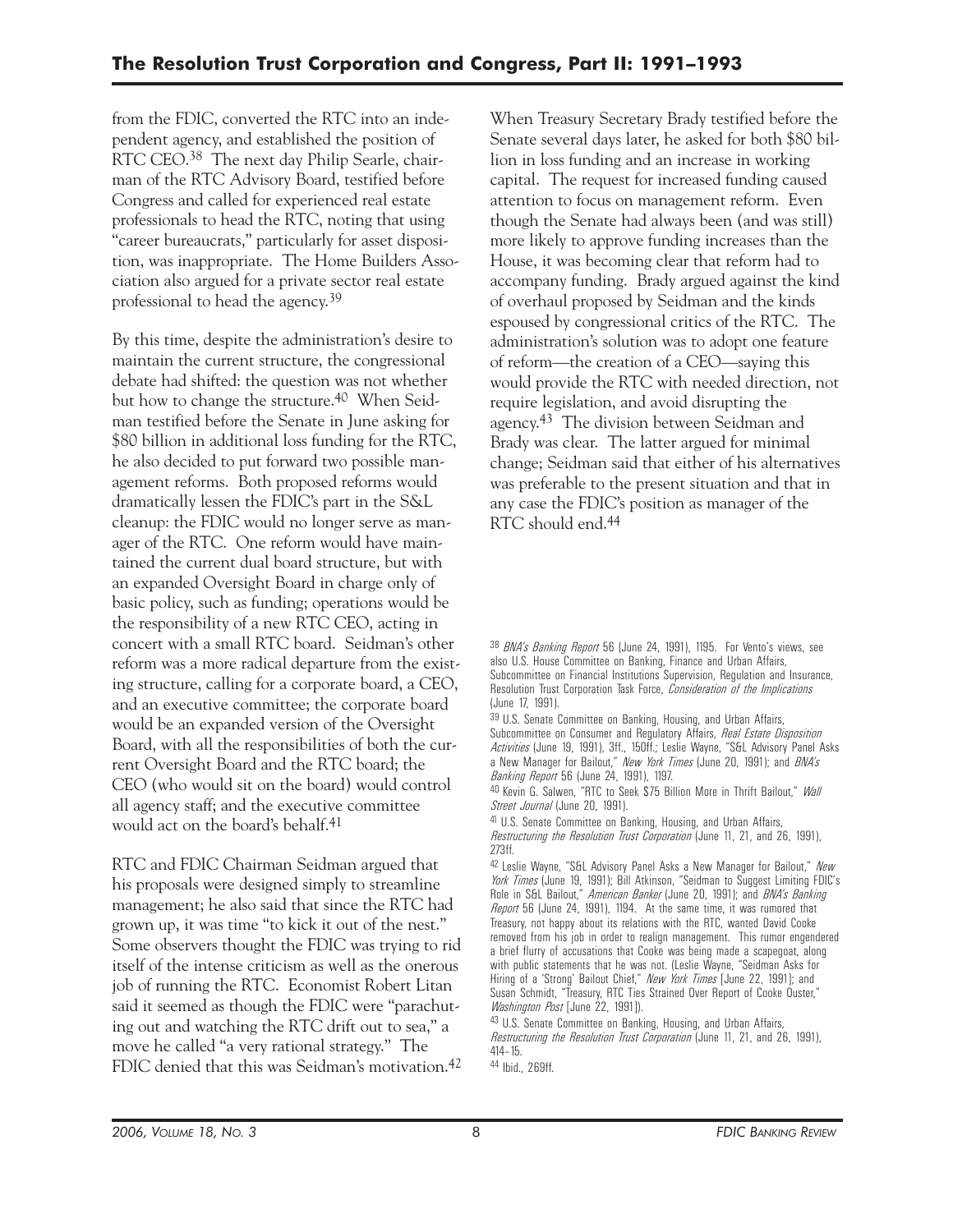The House had always been more vociferous in its criticism of the RTC, and this debate proved no exception. The need for \$80 billion in additional loss funds, a need acknowledged by the Senate Banking Committee, gave rise to criticism in the House, with RTC critics like Annunzio calling the RTC "a black hole" for taxpayer funds and suggesting that the agency be disbanded in favor of a private sector solution to the problem of asset disposition.45 Gonzalez stated that approval for more funds would probably not be forthcoming without significant reform.

Beyond funding and management, House Democrats had another concern—that the RTC was not executing the social policy elements of FIRREA (the provisions concerning minority contracting and affordable housing). There had been reports that few minority asset-management companies were receiving contracts from the RTC. The agency argued that few minority firms were large enough to handle many of the contracts, but unsuccessful minority bidders disputed this contention. Jesse Jackson, head of the Rainbow Coalition, said the RTC could break up contracts into smaller parcels, and in June Seidman promised to do so.46 RTC critics also argued that the agency was not implementing the affordable housing provisions of FIRREA. Groups such as Citizens United for Economic Development complained that it was difficult to get financing for RTC properties. During the spring of 1991, lawsuits in Texas and Arizona charged that the RTC ignored FIRREA's affordable housing requirements. The RTC replied that the requirements were hard to meet, but Democrats in Congress charged that the Bush administration had chosen to disregard those portions of the law.

The summer passed with further hearings and continued public debate. The Oversight Board drafted a bill that, not surprisingly, retained much of the current management structure. The Oversight Board would remain and would have the power to decide on the appointment of a CEO, who would be added to the Oversight Board. The FDIC board would continue to act as the RTC board, with the CEO added to that board as well. The FDIC

would continue to be the exclusive manager of the RTC, but the CEO would have considerable authority to run the agency. On funding, the Oversight Board's bill called for \$80 billion in loss funds and a \$160 billion limit on working capital. It also extended for an additional year the RTC's authority to resolve institutions, and in an effort to placate critics, it provided for the appointment of an executive-level officer to direct outreach programs to minorities and women. Apparently Sen. Riegle also submitted a draft bill, one that seemingly adopted much of Seidman's corporate board model as its basis: it abolished the Oversight Board, created an expanded RTC board with a CEO who was responsible for policy and operations, but placed funding responsibility with the Treasury.47 Other possible outcomes were the two Seidman plans, the Vento bill, and the plans introduced in the previous session by Senators Kerrey and Wirth (see note 16).

The divergence of opinion between Seidman (representing the FDIC/RTC) and Treasury persisted.48 The Treasury's minimalist plan was not likely to placate the RTC's critics, partly because Congress wanted far more change than Treasury did and partly because Congress saw Seidman as the more trustworthy guide. During August and early September, the RTC and FDIC were drafting revised versions of the Oversight Board's bill as part of their discussions with the administration about putting forward a bill with more substantive changes. By early September, the administration had agreed, albeit reluctantly, to a bill that removed the FDIC as exclusive manager, reduced

<sup>45</sup> U.S. House Committee on Banking, Finance and Urban Affairs, *RTC Semiannual Report* (July 11, 1991), 5.

<sup>46</sup> *New York Times* (June 4 and 7, 1991).

<sup>47</sup> RTC MSS LEGH-68 Restructuring Bills. Memo from Kymberly Copa to Randall McFarlane, "Oversight Board's Draft Bill to Reorganize and Restructure the RTC" (July 29, 1991).

<sup>48</sup> In suggested amendments to the Oversight Board plan, the FDIC/RTC proposed that the FDIC be removed as exclusive manager, that increased authority be delegated to the CEO, and that the Oversight Board have less accountability for the RTC's performance (RTC MSS LEGH-68 Orig. Oversight Bd. Restruct. Memo from Kymberly Copa to Randall McFarlane, "Outline of Suggested Changes to the Oversight Board's Bill to Restructure the RTC" [August 19, 1991]).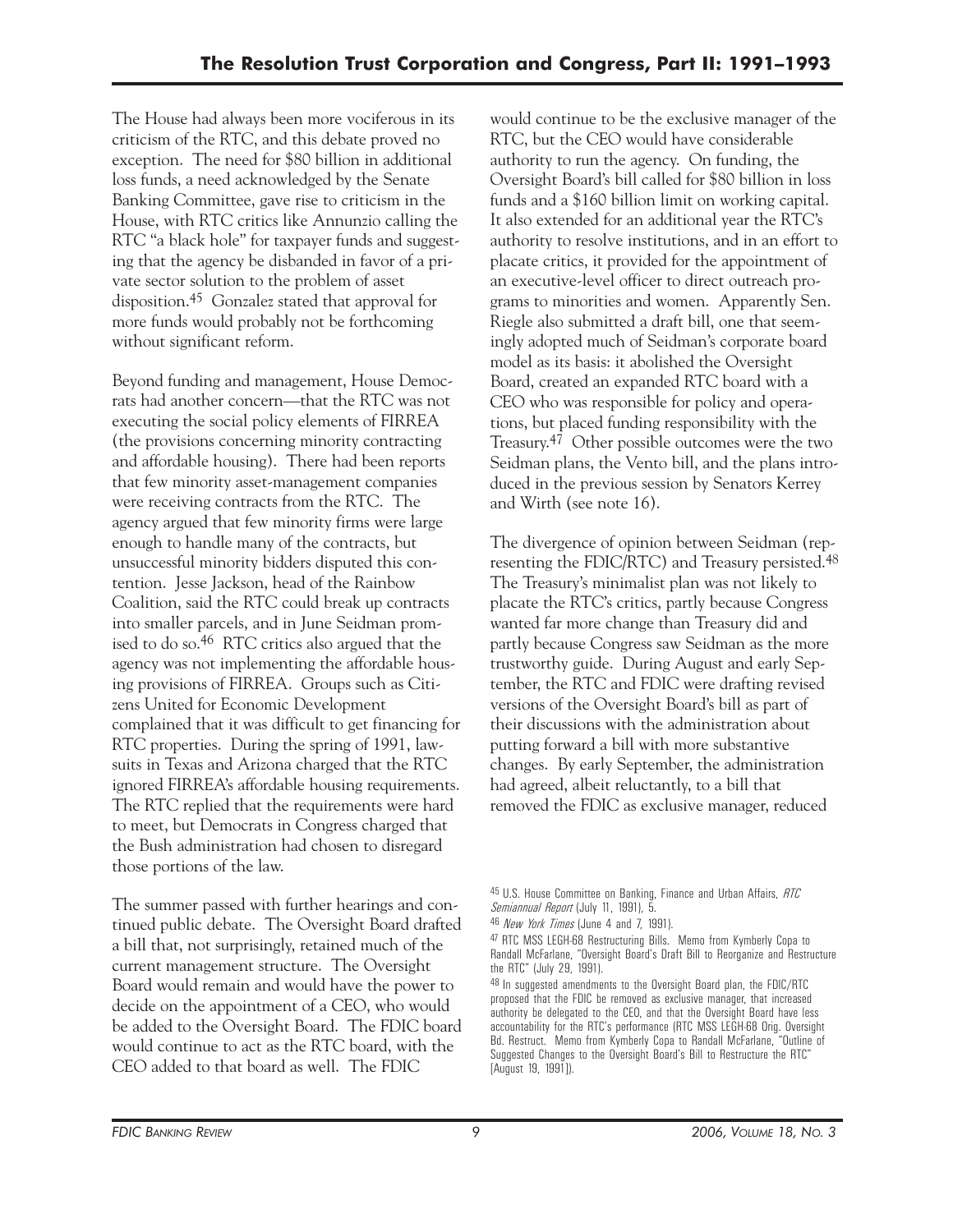the Oversight Board's responsibility, established the CEO position by statute, added the RTC CEO to the RTC board, and added both the FDIC Chairman and the RTC CEO to the Oversight Board—all of which brought the bill much closer to what Seidman had envisioned. Robson and Seidman reached an agreement that at the hearing scheduled for September 12, Robson would maintain the position that the Oversight Board did not believe such changes were "necessary or desirable" but that if a majority in Congress insisted, the administration would agree to the RTC/Treasury compromise restructuring plan. Seidman, for his part, would state that he favored the restructuring plan (acknowledging the difference of opinion with the Oversight Board) but that both had agreed to the compromise proposal.<sup>49</sup>

Seidman and Robson testified about the compromise they had reached. Robson's reluctance was clear: the administration preferred to maintain the present structure but with the addition of a CEO. "I really think that Congress is going to make one big mistake if it folds the tent and recreates this thing in its own way because you are going to have nothing but one hell of a lot of confusion and a lot of disruption and you are not going to buy yourself anything from it." Democratic Rep. Douglas Barnard counseled Robson that Treasury ought to support the compromise, telling him, "I'd rather offer something than take what Congress was going to give you."50 Robson's later comments showed that the administration had taken this to heart: "If we're going to get hit by a truck, what type . . . would we like to get hit with?"51 The compromise proposal was introduced by Rep. Marge Roukema.52

Although the precise character of the restructuring remained uncertain and competing versions still needed to be reconciled, the agreement reached by the FDIC/RTC and the administration made that issue less contentious; the agreement also made it far less likely that more sweeping plans such as Vento's would gain widespread support. Indeed, the administration now lobbied Congress in favor of the compromise restructuring, hoping to persuade members that this was all the change needed. Robson and Seidman met with numerous

members of Congress, both supportive and not, during late September and early October. House Banking Committee Democrats perhaps needed the most attention, but conservative Republicans were also unhappy, some of them believing that the RTC essentially amounted to a socialization of the American economy. Rep. Newt Gingrich introduced a bill in October that terminated the agency fully two years before the FIRREA termination date, at year-end 1994.53 (Republican disaffection with the RTC would become much more obvious in 1992.)

The administration moved forward on finding a CEO for the RTC, announcing that Albert Casey, former head of American Airlines and former Postmaster General, had been selected for the job. Since the administration believed that no statutory authority was necessary to install him, Casey was expected to be in the position in October.54 Smooth passage of the legislation did not, however, ensue.

Congressional Democrats, while hoping to push for the more significant structural changes as well, quickly signaled a return to the funding issue. Reps. Annunzio, James Bacchus, and John W. Cox introduced a bill tying RTC funding to assets sales (they also supported the Vento restructuring plan).55 When this element of their bill was

<sup>49</sup> RTC MSS LEGH 68. Treasury's Restructuring Bill. Letter from John E. Robson, deputy Treasury secretary, to L. William Seidman, chairman, FDIC, September 9, 1991. The day before the hearing, Democratic Rep. Peter Hoagland introduced yet another bill along the lines of Seidman's corporate board model. See H.R. 3303, introduced September 11, 1991.

<sup>50</sup> U.S. House Committee on Banking, Finance and Urban Affairs, Subcommittee on Financial Institutions Supervision, Regulation and Insurance,

*Resolution Trust Corporation Refinancing* (Sept. 12 and 17, 1991), 45.

<sup>51</sup> *BNA's Banking Report* 57 (September 16, 1991), 413; and Leslie Wayne, "Congress is Given Plan to Alter S&L Rescue," *New York Times* (September 13, 1991).

<sup>52</sup> H.R. 3356. The bill also contained the \$80 billion loss funding, a new working capital limit of \$160 billion, and the provision to extend by one year the deadline by which the RTC could accept institutions for resolution. 53 H.R. 3449. The bill was not acted on.

<sup>54</sup> Susan Schmidt, "Albert Casey Tapped to Head RTC," *Washington Post*  (September 24, 1991).

<sup>55</sup> Bacchus introduced H.R. 3422 on September 26, 1991; among its provisions were those tying RTC funding to asset disposition, making the RTC an executive agency when procurement issues were concerned, limiting amounts paid for legal services, and barring certain former S&L employees from RTC work.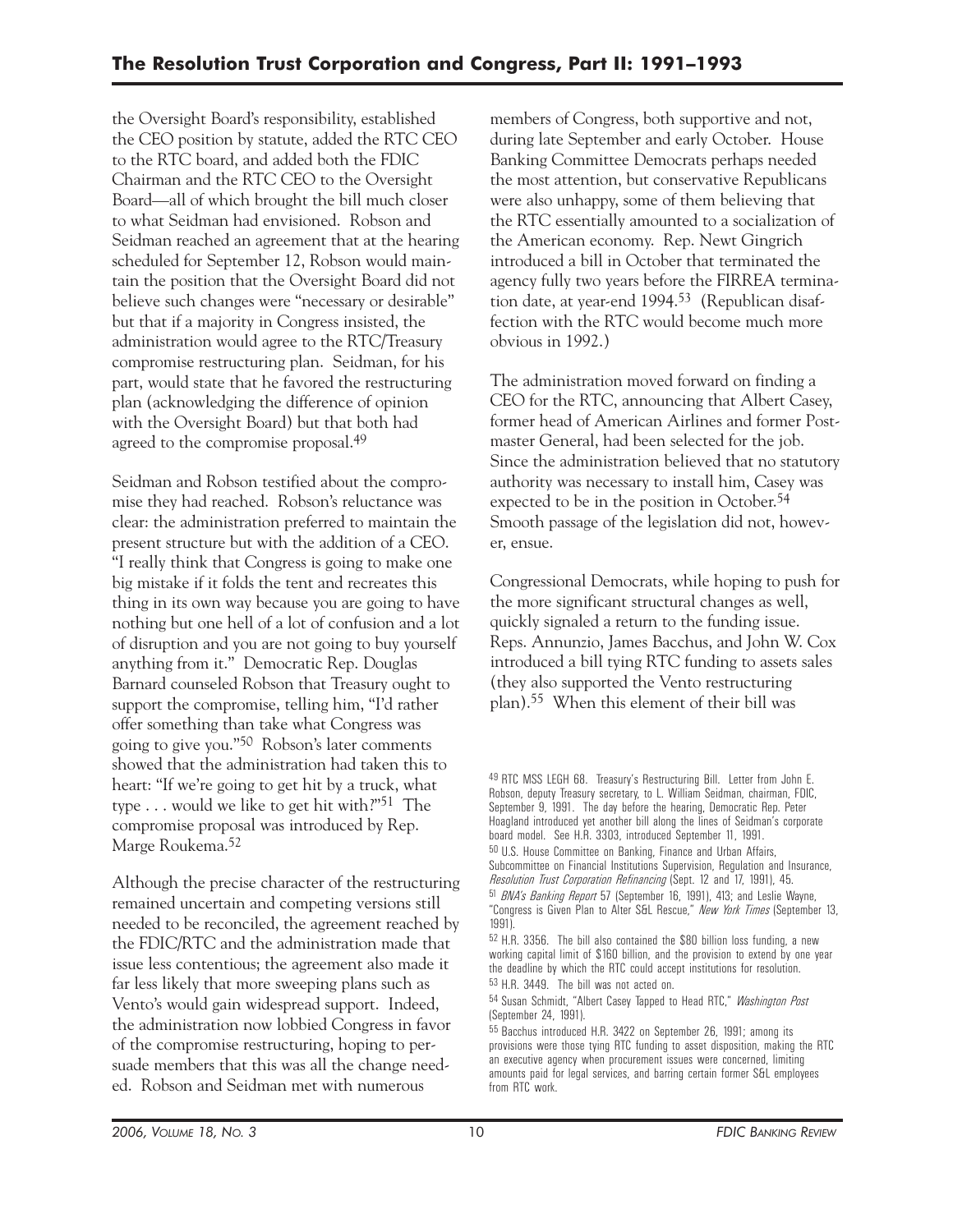offered as an amendment in subcommittee, it was defeated.56 Rep. Joseph Kennedy attempted another previously unsuccessful tactic, proposing an amendment that would give the RTC only \$20 billion and, more importantly, would make any further funding contingent on the president's submitting a plan to pay for it. Kennedy's amendment was narrowly approved in subcommittee (18-17). Republicans stated that since Kennedy's amendment did not specify how that funding would be paid for, it violated the 1990 budget agreement and was therefore "doomed." One committee staff member noted that it was ironic that Democratic "free spenders" had become fiscal conservatives when it came to funding the RTC.<sup>57</sup>

The subcommittee considered a host of other amendments, mostly from Democrats. The subcommittee approved an amendment introduced by Annunzio designed to reimpose a meaningful working capital constraint as well as amendments that required additional audit requirements, limitations on the acceptance of brokered deposits, and changes to contracting processes. The one significant restructuring change agreed to was the presidential appointment and Senate confirmation of the new RTC CEO, as well as a further reduction in the role of the Oversight Board.58 The more radical structural proposals, such as making the RTC an executive agency and a wholly owned government corporation, were rejected. A series of amendments designed to address concerns about minority- and women-owned businesses' participation in both the contracting and the acquiring of failed institutions were also added to the bill, although Republicans successfully weakened the proposed provisions, arguing that they were excessive and added more costs and burdens to the RTC.59

On October 8, the subcommittee voted 20-16 (mostly on party lines) to report H.R. 3435; Kennedy's pay-as-you-go provision, despite attempts by Republican members to remove it, remained in the bill. Robson called the bill both flawed and inadequate, saying it failed to provide sufficient funding, created new bureaucratic obstacles, and violated the 1990 budget agreement. He exhorted the full committee to address these problems and said that if the funding provision remained, he would advise Bush to veto the bill. Chalmers Wylie predicted that the House Banking Committee would not remove the provision and that a veto would follow. Kennedy argued he was simply attempting to reduce the budget deficit.

No equivalent of the administration bill had been introduced in the Senate, but as noted above, during the previous session long-standing critics of the RTC's organization had introduced bills to restructure it, and in late October, two Senate hearings on the issue took place.60 John Robson again defended the need for a separate Oversight Board, citing the GAO's advice that the Oversight Board should be maintained and that any restructuring should minimize disruption. Albert Casey, just installed as RTC CEO, made his first appearance before Congress and advocated the administration's position as well. Kerrey and Wirth maintained that more substantial changes should be made. During the second hearing, senators heard complaints from people in the real estate industry about dealing with the RTC, and Riegle drew a parallel between perceived problems at the lower levels of the agency and the problems he observed at the top. He suggested that the structural problems at the RTC led to poor or inconsistent treatment of prospective bidders for RTC property.<sup>61</sup>

<sup>56</sup> During the previous session Annunzio had tried but failed to enact this sort of constraint on the RTC.

<sup>57</sup> *BNA's Banking Report* 57 (October 7, 1991), 562.

<sup>58</sup> U.S. Senate Committee on Banking, Housing and Urban Affairs,

Subcommittee on Consumer and Regulatory Affairs, *Oversight Structure* (October 23, 1991), 65.

 59 Even more controversial issues were withdrawn. Vento had introduced an amendment along the lines of the single-board model.

<sup>60</sup> U.S. Senate Committee on Banking, Housing, and Urban Affairs,

Subcommittee on Consumer and Regulatory Affairs, *Oversight Structure* (October 23, 1991); and U.S. Senate Committee on Banking, Housing, and Urban Affairs, *Refunding the RTC* (October 24, 1991).

<sup>61</sup> Ibid., 29. Seidman, who had recently left his posts with the FDIC and RTC and could therefore be thought to have had no political axe to grind, still maintained that the compromise he had worked out with Treasury was the best method to restructure the agency (ibid., 47–48).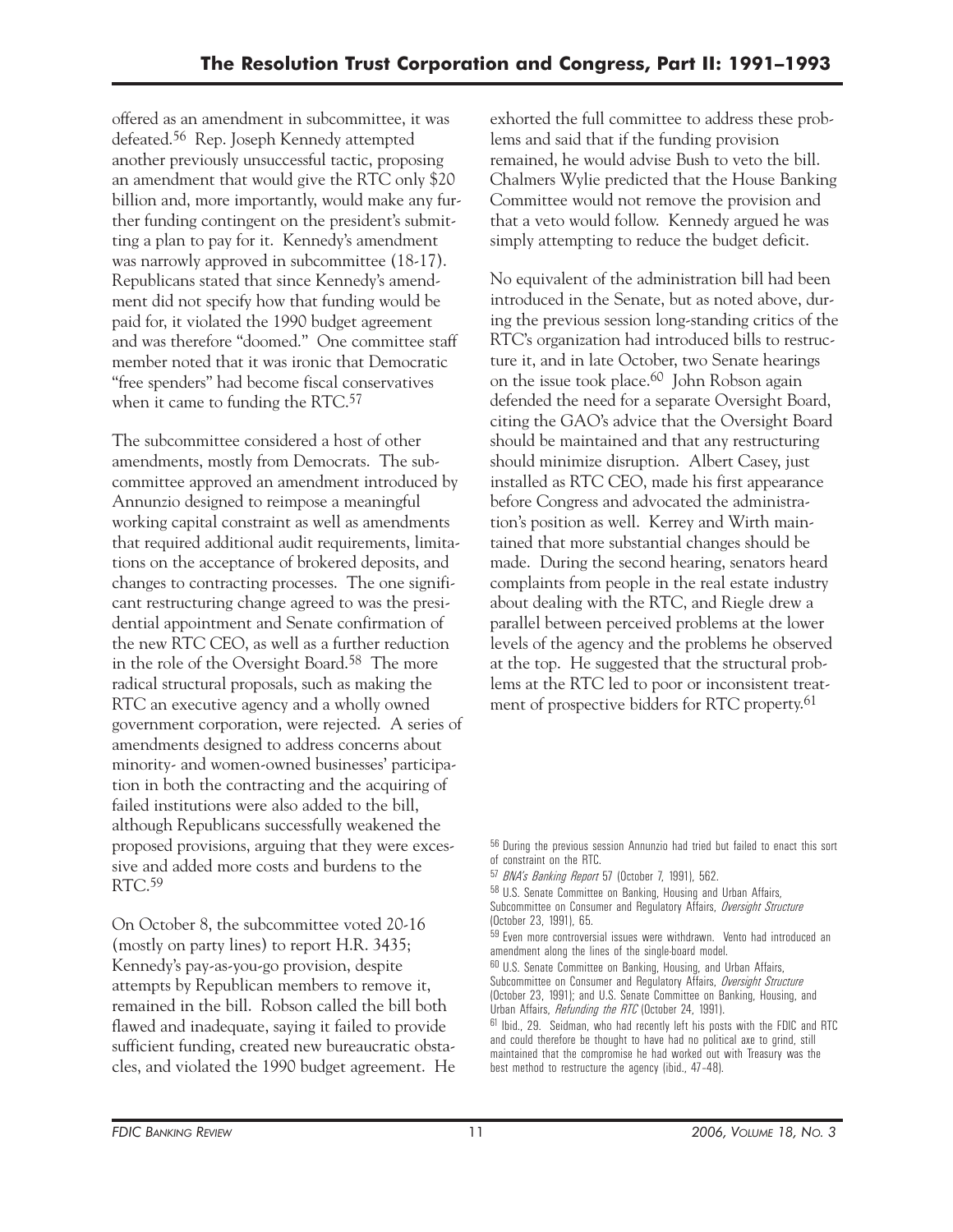In early November, Riegle introduced a Senate bill that called for a much more significant restructuring than the administration wanted, one that was similar to Seidman's corporate board model. The bill abolished the Oversight Board, set up a single RTC Board of Directors to be chaired by a presidentially appointed (and Senate-confirmed) RTC CEO (the other members being the Treasury Secretary, Chairman of the FDIC, and two independent members). This new, smaller board would have full responsibility for oversight and management of the RTC but would delegate operating authority to the CEO.62 This bill never came up for a vote.

Although Riegle's bill was not acted on, the House Banking Committee did move forward, on November 20 approving the bill with the controversial funding provision, 27-25, again essentially along party lines. As in subcommittee, Republicans sought to remove the funding provision by offering a substitute that included everything but the pay-as-you-go provision, therefore containing elements that many Republicans and the administration would have rejected but also giving the RTC permanent and open-ended funding, something few Democrats would support. The committee did approve a host of amendments, mostly by voice vote. At this point, however, the prospects for agreement appeared dim. Speaker Foley noted that the House would not adjourn without providing some RTC funding, stating, "There is no way it can be left totally to sometime next year"—but predicting the amount might well be less than the administration had requested.63

RTC and administration officials commented that new funding was essential and contended that many held an unjustifiably jaundiced view of the agency and its accomplishments. Casey argued that the RTC was actually ahead of schedule, having resolved large numbers of institutions since its inception as well as having sold \$200 billion in assets, including many hard-to-sell assets. Critics, he said, should recognize that improvements had taken place, and while he stood ready to work with Congress, the legislature had to stand behind the government's pledge to depositors with the

requested \$80 billion. Peter Monroe of the Oversight Board echoed the request for funds.<sup>64</sup>

Congress was, however, again finding it difficult to provide those funds. In 1990 when legislators waited until the last minute but were unable to act, they had the \$18.8 billion loophole to keep the RTC going until more funds were appropriated. This time they had no such way out; on October 10, the RTC had withdrawn 14 larger thrifts and numerous small ones from the resolution schedule. William Roelle stated that the RTC had sufficient money to operate, but not enough to consummate any new deals.65

On November 27, perhaps with members realizing that not providing any funding would be problematic, Congress approved a compromise that had been put forward after the House rejected the bill approved by the Banking Committee. The compromise provided \$25 billion in new loss funds but mandated that the money could be used only until April 1, 1992, forcing Congress to return yet again to the RTC in its next session. The bill also included changes in the RTC management structure, provisions on aiding minority- and womenowned businesses, and provisions expanding affordable housing programs. House members were sufficiently anxious to distance themselves from the legislation that it was, unusually, passed by a voice vote. Senators had intended to do the same, but Paul Wellstone forced a recorded vote; the bill passed 44-33.66 President Bush, urging lawmakers to fully fund the RTC on their return, signed the bill on December 12.67

<sup>62</sup> S. 1943, the Resolution Trust Corporation Reform Act of 1991, was introduced on November 7.

<sup>63</sup> *BNA's Banking Report* 57 (November 25, 1991), 850.

<sup>64</sup> Peter H. Monroe, "Fund the RTC," *New York Times* (November 25, 1991). 65 Barbara A. Rehm, "Lacking Cash, RTC Delays Big S&L Sales," *American Banker* (October 11, 1991).

<sup>66</sup> See vote 00280,

http://www.senate.gov/legislative/LIS/roll\_call\_lists/vote\_menu\_102\_1.htm. See also Stephen Labaton, "Congress Votes \$100 Billion Bank and S&L Aid," *New York Times* (November 27, 1991). It was noted that although there was not a recorded vote in the House, 112 were counted in favor, with 63 opposed.

<sup>67 &</sup>quot;Bush Signs S&L Bill," *New York Times* (December 13, 1991).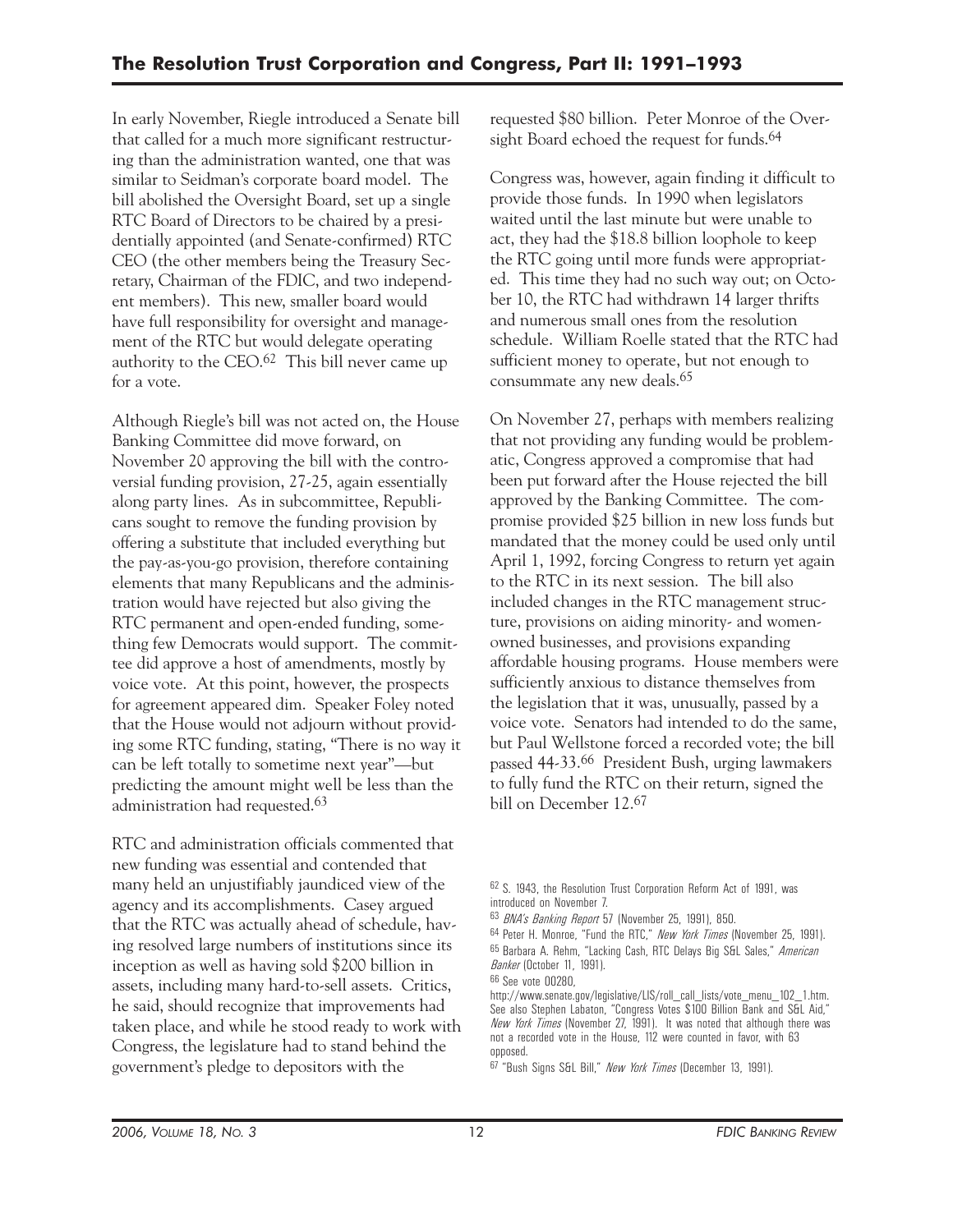As noted, RTCRRIA provided up to \$25 billion in new loss funds to be available through April 1, 1992. The changes in the working capital limit that the administration had sought were not incorporated into the law.68 As the administration had requested, the time limit on the RTC's power to take over insolvent thrifts was extended from August 9, 1992, to October 1, 1993. The restructuring provisions, which would take effect February 1, 1992, were a mix of the various ideas that had been discussed during the previous year. The Oversight Board was renamed the Thrift Depositor Protection Oversight Board; its membership was expanded to seven members with the addition of the CEO, the FDIC Chairman, and the director of the Office of Thrift Supervision, and the removal of the secretary of HUD; and its ability to insert itself into RTC operations was curtailed. The position of CEO was created by the statute, and the person filling the position had to be appointed by the president and confirmed by the Senate. The FDIC was removed as the exclusive manager of the RTC, the RTC's Board of Directors was abolished, and the job of running the RTC was given to the CEO.

Insofar as social policy was concerned, several proposals introduced by Democrats in the House were included in the law. For example, the technical evaluation procedure for selecting contractors was changed in such a way that minority- and womenowned businesses (MWOBs) would receive preferential treatment. The law also sought to encourage the operation of branch facilities by MWOBs: the RTC could make available branches of failed thrifts located in predominantly minority neighborhoods to minority- or women-owned depository institutions.69 In addition, several affordable housing provisions stemming from those offered by Reps. Kennedy and Barney Frank were included in the law. For example, residential properties held by the RTC as conservator were made eligible for the RTC's affordable housing program. Essentially Democrats had gotten management reform and provisions on social issues (but not as much or as many as they wanted), and the administration had gotten four months of continued RTC operations. Republicans apparently also

received assurances that an economic stimulus package with tax cuts included would be considered in the next session.70 The limited funding provision, however, meant that Congress would again be faced with requests for further funding in an election year—and the experience of 1990 did not suggest passage of that funding would be easily accomplished.

### **Legislative Stalemate II: 1992**

Having passed RTC legislation in November, Congress would need to return to the subject almost immediately. The April 1 deadline meant that the RTC had not really been provided with \$25 billion, for the agency was able to resolve only a limited number of institutions per quarter and could not use the entire sum by that date. Indeed, Treasury Secretary Brady noted that the RTC would be able to spend only about 40 percent of the money by the deadline.71

The debate over the RTC in early 1992 was not unlike the debate that had gone on since the RTC's inception: taking their familiar places were concerns about asset-disposition methods and their effects, the effectiveness of the RTC's management, and, of course, the growing cost of the cleanup. Certain facts on the ground, however,

 $68$  It is unclear why this did not occur. The increase was unnecessary because, given the effect of the \$18.8 billion loophole, the RTC was not close to the limit set by the note cap formula in FIRREA (this limitation worked out to be \$125 billion). The administration might have been suggesting the \$160 billion figure because some congressional Democrats were trying to rewrite the note cap formula, but with no such language in the last-minute compromise bill, probably no one saw any need to retain the working capital increase. 69 Most of these proposals had been introduced by Kweise Mfume and then somewhat diluted by amendments offered by Wylie. Another encouragement to make branch operations available to MWOBs was that institutions that donated branches, or provided them on favorable terms, to MWOBs would receive Community Reinvestment Act credit for this action. 70 *Wall Street Journal* (November 29, 1991). Some Republican members had introduced a bill appending the RTC funding and structural changes to a previous bill that would have cut the capital gains tax rate and made other tax changes. This tying together of RTC financing and tax cuts appears to have been aimed at least partly at the administration, since Democrats

supported neither of the tax initiatives. See H.R. 3798. 71 Barbara A. Rehm, "Brady Faults RTC Deadline," *American Banker*  (January 9, 1992). In fact, the RTC actually used only \$6.7 billion by the deadline (RTC, *Statistical Abstract: August 1989/September 1995* [1995], 4).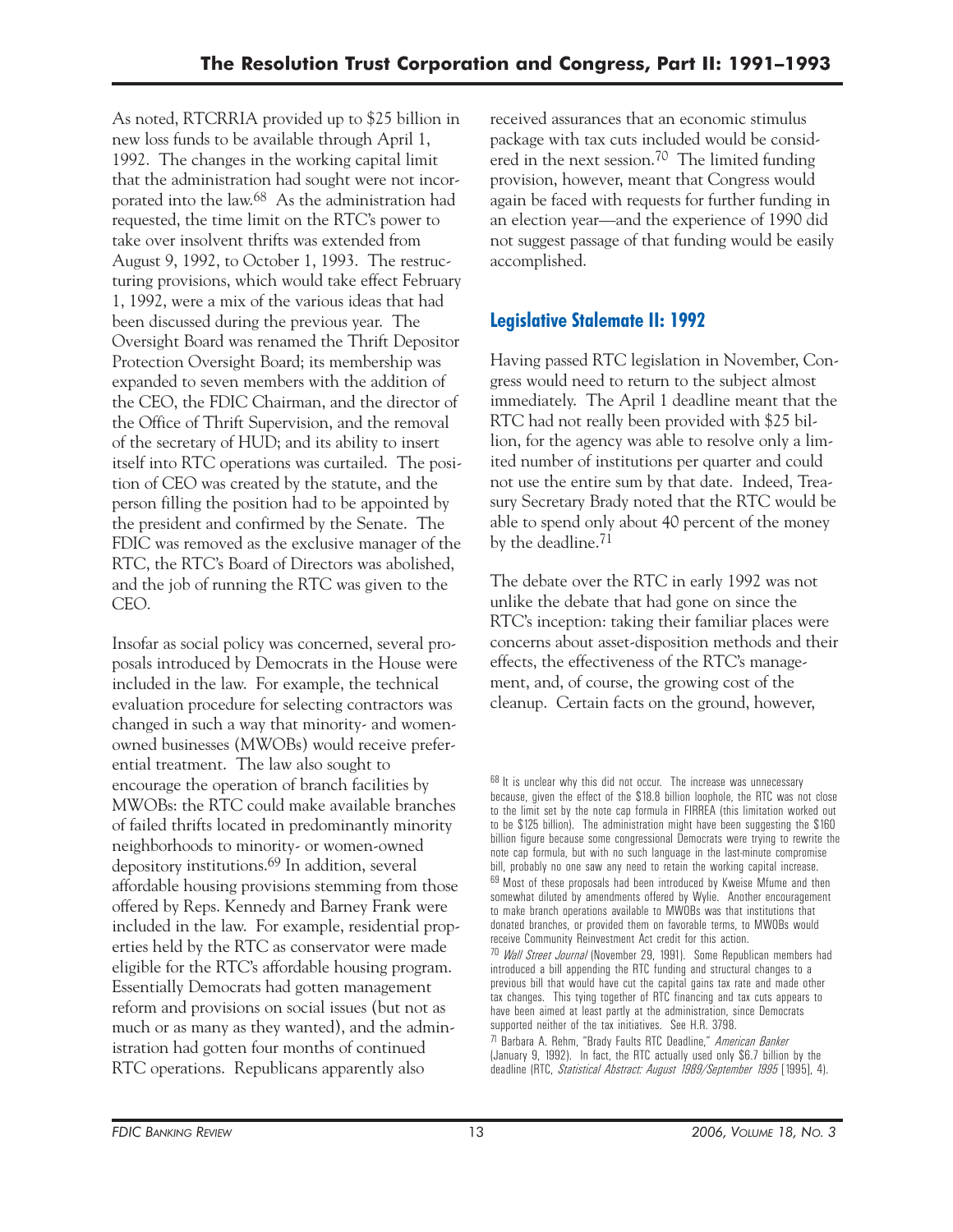were changed, some points of contention were new, and the political dynamic was somewhat different. Although no one in Congress was happy about appropriating funds for the RTC, the new political dynamic probably contributed most to the legislature's inability to pass to a bill to provide new loss funds in 1992.

Some of the changed circumstances were, at least on the surface, positive. The RTC's CEO, Albert Casey, had confirmation hearings in January, had been well received, and was confirmed unanimously in February. The creation of the position itself, along with Casey's promises to streamline the management process by delegating significant authority to RTC field managers, at least indicated that perceived problems connected with the RTC's way of doing business were to be addressed.72 As Congress was considering the new RTC funding bill in March, Casey announced that the RTC was nearing the completion of its task and would begin to close offices and shed employees, with plans to halve its field staff by the end of 1993. Although some Democrats viewed this as an election-year political maneuver, the RTC had actually made significant progress.73 By year-end 1991 it had taken over 675 institutions and resolved 584 of them. Total assets held by the RTC, though still high at \$130.4 billion, had declined by about \$30 billion during 1991 even while more than 120 institutions had been taken into conservatorship.74 (See figure 1.) Moreover, in response to the reces-





sion (which had ended "officially" in March 1991),75 the Federal Reserve Board had been steadily lowering interest rates (between January 1991 and January 1992 the fed funds rate dropped from  $6.91$  percent to  $4.03$  percent).<sup>76</sup> The drop was helpful to troubled thrifts and to the RTC because it meant that those thrifts that the RTC would be taking over would be in less dire condition, and others that might have had to be taken over were likely to survive.77

Other developments were less auspicious, at least with regard to how Congress would view requests for further funding. The GAO criticized the RTC's ability to keep track of assets and oversee its contractors, and issued a number of reports that, while citing improvements in the RTC's operations, nevertheless suggested that problems remained. Indeed, the GAO recommended that Congress not grant the administration's funding request in full but keep the RTC on an annual funding schedule as a way to ensure

 7,391 field staff. By year-end 1993, field staff had declined not by half but 73 Susan Schmidt, "RTC to Cut Work Force by Half, 'Phase Down' Operations," *Washington Post* (March 24, 1992). The RTC's workforce did begin to shrink in 1992. Peak RTC employment was in April 1992, when the agency had by a third, to 4,942. During the same period, the total number of RTC employees fell from 8,624 to 6,499 (RTC, CEO Management Information [January 1994]).

74 *RTC Statistical Abstract.* Indeed, by the time Congress was voting on RTC funding at the end of the first quarter, the agency had taken over 711 institutions and resolved 640 of them.

75 http://www.nber.org/March91.html.

<sup>76</sup> By the end of 1992 the fed funds rate would drop to about 3 percent, where it would remain until the beginning of 1994.

http://www.federalreserve.gov/releases/h15/data/Monthly/H15\_FF\_O.txt.  $77$  This was already reflected in thrift profitability during 1991: in that year, for the first time since 1985, the industry as a whole was profitable in every quarter (OTS Press Release 92-97 [March 10, 1992]). During 1992, improvement can also be seen in the OTS's ratings of thrifts: As of January 31, 1992, the OTS placed 62 thrifts in Group IV (it was assumed these would be taken over by the RTC), an additional 44 in Group IIIc ("probable" RTC candidates), another 106 in Group IIIb (reasonably possible RTC candidates), and a further 231 in Group IIIa (weak and poorly capitalized, but less likely to require RTC takeover) (RTC, "CEO Management Information" [February 18, 1992]). By December1992, Group IV had shrunk from 62 to just 19, Group IIIc from 44 to 42, and Group IIIb from 106 to just 26 institutions (and the number in Group IIIa had risen from 231 to 251 thrifts). The total size of the bottom three categories had dropped from 212 to only 87 (RTC, "CEO Management Information" [December 31, 1992]).

<sup>72</sup> U.S. Senate Committee on Banking, Housing, and Urban Affairs, *Nomination of Albert V. Casey* (January 22, 1992), 16.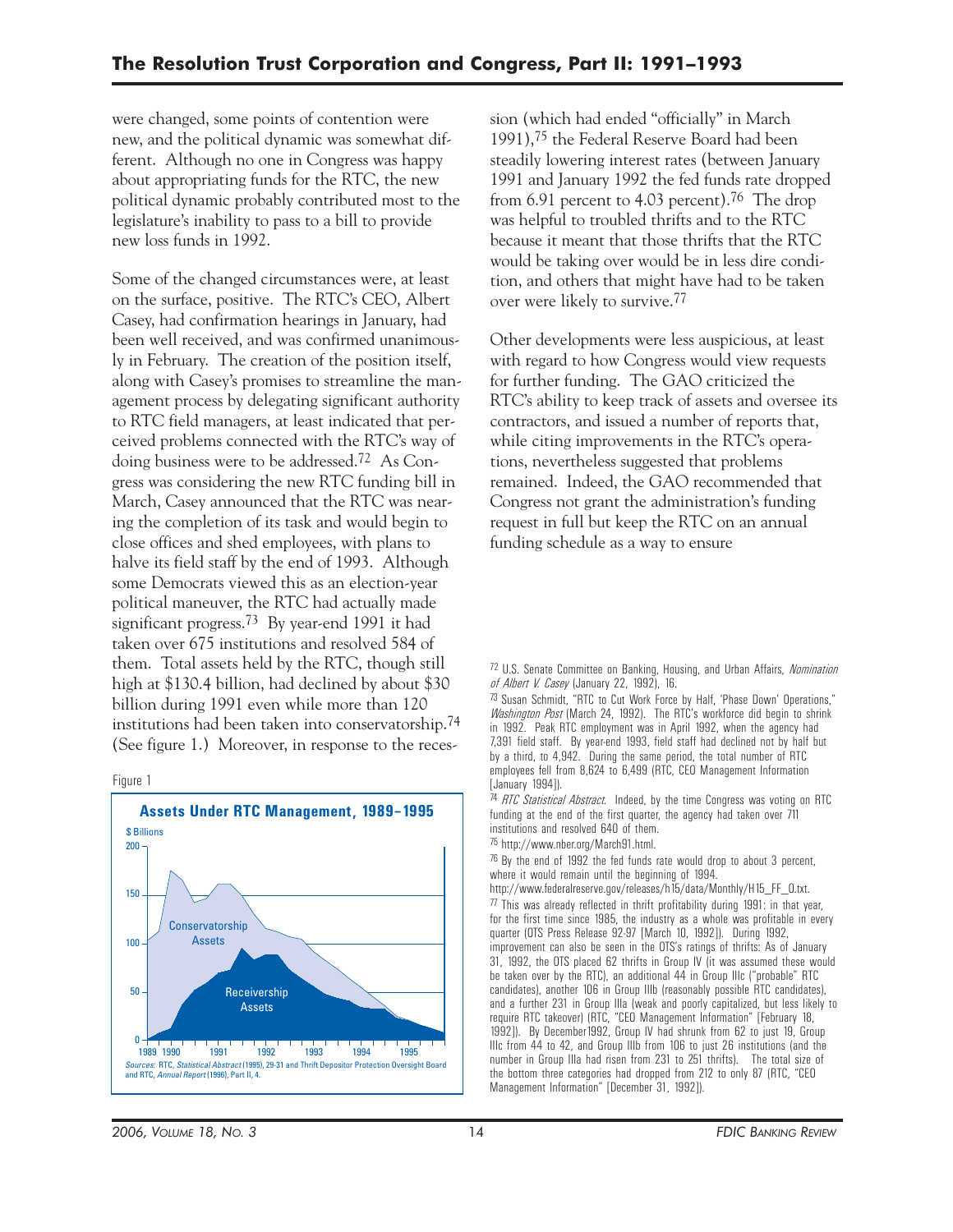accountability.78 And one particular example of RTC mismanagement in contractor oversight came to the fore just as Congress began to consider new funding. In the wake of 1990's Operation Clean Sweep, the RTC's swift resolution of more than a hundred thrifts (many with very poor bookkeeping records), there was a discrepancy of nearly \$7 billion in assets between the ledger maintained at the RTC and the ledgers in 92 different receiverships. The RTC's response to this was "Western Storm," a large contract issued to obtain an accurate accounting of assets. The \$24 million contract, however, had numerous problems. The GAO charged that the RTC's western-region officials improperly issued the contract without competition, then wrote it without proper budget and cost limits, and circumvented the agency's own rules on allowable maximum contract amounts that could be awarded without approval from Washington by breaking the contract up into more than 90 task orders.79 Such missteps were hardly helpful to an already flawed image.

In addition, a suggested policy change was particularly important to the debate on funding in early 1992—a push, spearheaded by Rep. Bill McCollum, to use RTC funds to buy back supervisory goodwill from troubled thrifts.80 FIRREA had created stricter capital requirements for thrifts; among these stricter requirements, the inclusion of supervisory goodwill was to be phased out by 1995.81 McCollum believed that many institutions, if only they were spared this difficulty, would survive rather than require RTC takeover and so would save considerable taxpayer funds. Many in Congress—particularly fellow Republican James Leach and Democrat Bruce Vento—opposed this as a return to forbearance. Interestingly, just as McCollum was pushing for this legislative change, the legal ramifications of FIRREA's goodwill provisions were beginning to become apparent. In February, a U.S. Claims Court issued a preliminary ruling against the government in *Winstar v. U.S.* This litigation eventually reached the Supreme Court, and led to a 1996 ruling that the government in FIRREA had had no right to repudiate the accounting variances that had been included in resolution contracts. As a result, a number of

institutions successfully sued the government for damages. As of this writing, the overall cost of the goodwill litigation since 1997 has reached approximately \$1.4 billion (just under \$1 billion has been paid in settlements with plaintiffs; the remainder has gone toward litigation costs). Whatever the merits of using RTC funds to buy back goodwill, McCollum's suggested change provided another focus for Republicans who, for a variety of reasons, had disliked the RTC. His proposal helped create an environment in which significant numbers of House Republicans felt willing to reject the position of their own administration. Their stance was undoubtedly fueled, as well, by ongoing antipathy toward various aspects of the RTC's activities, a general disdain for bureaucracy, and the imminence of an election.

The legislative process started with identical bills in each house, introduced at the administration's request, that simply removed the April 1, 1992, deadline on funds provided in RTCRRIA and gave the RTC an additional \$55 billion in loss funds. These were the amounts asked for by both Casey and Brady in congressional testimony. Unsurprisingly, many members of both houses had proposals for amendments. In the House it quickly became

<sup>78</sup> See U.S. House Committee on Banking, Finance and Urban Affairs, Subcommittee on Financial Institutions Supervision, Regulation and Insurance, *Resolution Trust Corporation Funding Act of 1992* (February 26, 1992), 7–8, 54ff. See also Stephen Labaton, "Congress Advised to Limit Bailout Funds," *New York Times* (February 26, 1992).

<sup>79</sup> Stephen Labaton, "Congress Advised to Limit Bailout Funds," *New York Times* (February 26, 1992); and U.S. Senate Committee on Banking, Housing, and Urban Affairs, *Nomination of Albert V. Casey* (January 22, 1992), 3, 17. For an extended discussion, see U.S. House Committee on Banking, Finance and Urban Affairs, Subcommittee on General Oversight and Investigations, *The RTC's Operation Western Storm* (August 6, 1992).

<sup>80</sup> McCollum was vice chair of the House Republican Conference; thus, he was more consequential than just a "backbencher."

 mergers as a way to deal with this intractable problem. To make such 81 Earlier in the 1980s, faced with growing numbers of insolvent thrifts but without any means of paying for their closure, the government encouraged transactions viable for acquiring institutions, the government allowed the acquirers (for the purposes of meeting capital requirements) to offset the liabilities they were assuming with a counterbalancing paper asset called supervisory goodwill. Acquirers were allowed as much as 40 years to write off supervisory goodwill. In addition, other variances from generally accepted accounting principles (GAAP) were allowed for all thrifts. FIRREA's provision therefore had serious negative implications for many acquirers' net worth, even their solvency, and led to extensive litigation.. See Davison, "Policy and Politics (2005), 18, n.2.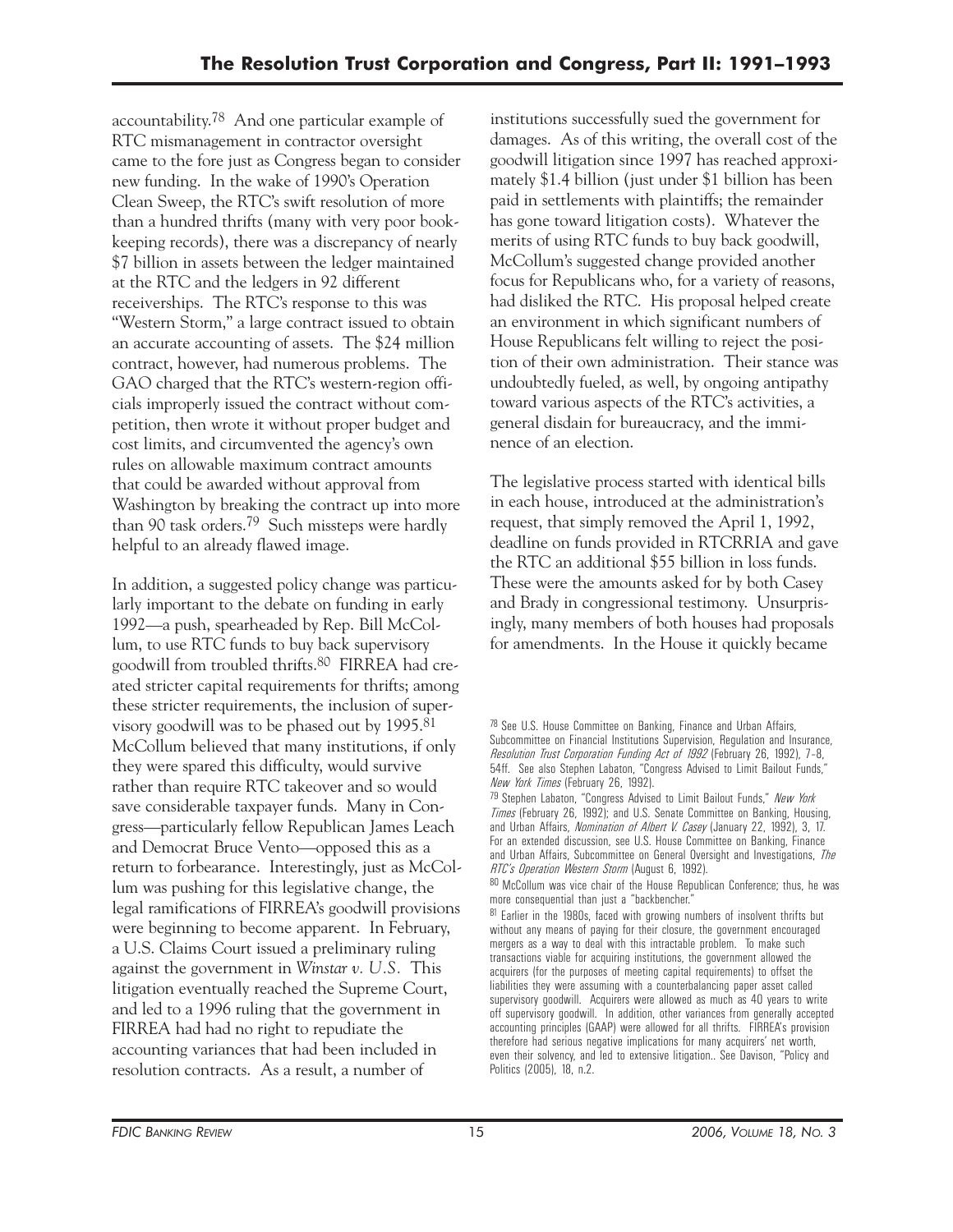clear that the GAO's recommendation to provide only sufficient funds for another year, until April 1993, had strong support. Casey informed Rep. Annunzio that removal of the April 1 deadline on use of the previously authorized funding, plus an additional  $$25$  billion, would be sufficient.<sup>82</sup> This level of funding, offered as an amendment by Rep. Joseph Kennedy, seems to have been embraced without much dissension, and it passed the subcommittee on a voice vote.83

Of course, there were some in the House who thought more needed to be done to reform the RTC or to accomplish other goals. Vento, for example, wanted increased reporting and analysis of assets on hand and sold, as well as a restoration of the borrowing limitation originally present under FIRREA. Bacchus wanted to condition RTC funding on the receipt by Congress of the GAO audit for fiscal year 1991; he also wanted to institute limits on legal fees. The RTC opposed all of these. McCollum offered his supervisory goodwill amendment, as well as an amendment on capital forbearance for thrifts. The RTC took no position on the desirability of these two proposals but thought that RTC funds should not be used for, or tied to, either proposal.84 Democratic Rep. William Orton put forward an amendment containing a whole series of RTC reform initiatives. In the end, all of these amendments and others were withdrawn because any amendment not specifically having to do with funding was ruled nongermane by Annunzio. This approach had been taken "to avoid the usual bottlenecks over controversial restructuring amendments that have delayed the funding process in the past" and also to give Casey at least some time running the agency without "constant Congressional micromanagement." It was noted that many members, tired of the RTC issue, had willingly withdrawn their amendments.85

When the full House Banking Committee considered the bill, many of the same amendments reappeared, but Gonzalez took a similarly hard line, stating that both committee Democrats and the House leadership of both parties wanted to pass a clean bill. Gonzalez himself wanted to offer reform proposals but said he would refrain from doing so. McCollum, who again wanted to put forward his goodwill amendment, was displeased at his inability to do so. Nonetheless, the bill passed the committee easily, 30-17.86

The Senate Banking Committee, however, did not follow the clean-bill path. The Senate funding provision was identical to that adopted in the House, but in addition, the Senate bill (S.2482) contained a number of other elements. These included repeal of RTCRRIA's capital forbearance for certain types of loans; an extension of the time allowed for certain thrifts to divest a particular sort of FIRREA-grandfathered real estate investment; an extension of the statute of limitations (from three to five years) for suits against insiders at failed thrifts and banks; the publication of examination reports of failed banks and thrifts if taxpayer funds had been used in the resolution of these institutions (a measure opposed by all the regulators); and a provision to provide health care to employees of failed institutions for a certain period after failure. The only initial provision that related directly to the RTC was one that provided for the designation of an acting RTC CEO if the office became vacant.87 The committee winnowed the 52 amendments scheduled to be offered, debated only some, and adopted even fewer. Garn's attempt to strip the bill down to a clean funding bill failed 10-11. Successful amendments included one (from Sen. Connie Mack) to add Florida to the RTC's distressed areas and one (from Sen. Terry Sanford) to set aside \$1.85 billion for open-

<sup>82</sup> Albert Casey to Rep. Frank Annunzio (February 26, 1992) (RTC MSS LEGH 68, Folder on H.R. 4121 Subcommittee Markup).

<sup>83</sup> Other approaches were proposed. Reps. Barnard and Hoagland offered an amendment that would have lifted the April 1 deadline and provided whatever funding was deemed necessary through April 1, 1994. Gerald Kleczka offered an amendment that was fairly close to the administration's position, differing only in that it forced the president to request the sums as needed. The first was defeated, the second withdrawn. See list of amendments, RTC MSS LEGH 68, Folder on H.R. 4121 Subcommittee Markup.

<sup>84</sup> Casey to Annunzio (February 26, 1992).

<sup>85</sup> *BNA's Banking Report* 58 (March 2, 1992), 355.

<sup>86</sup> Ibid. (March 16, 1992), 459.

<sup>87</sup> Ibid. (March 30, 1992), 552.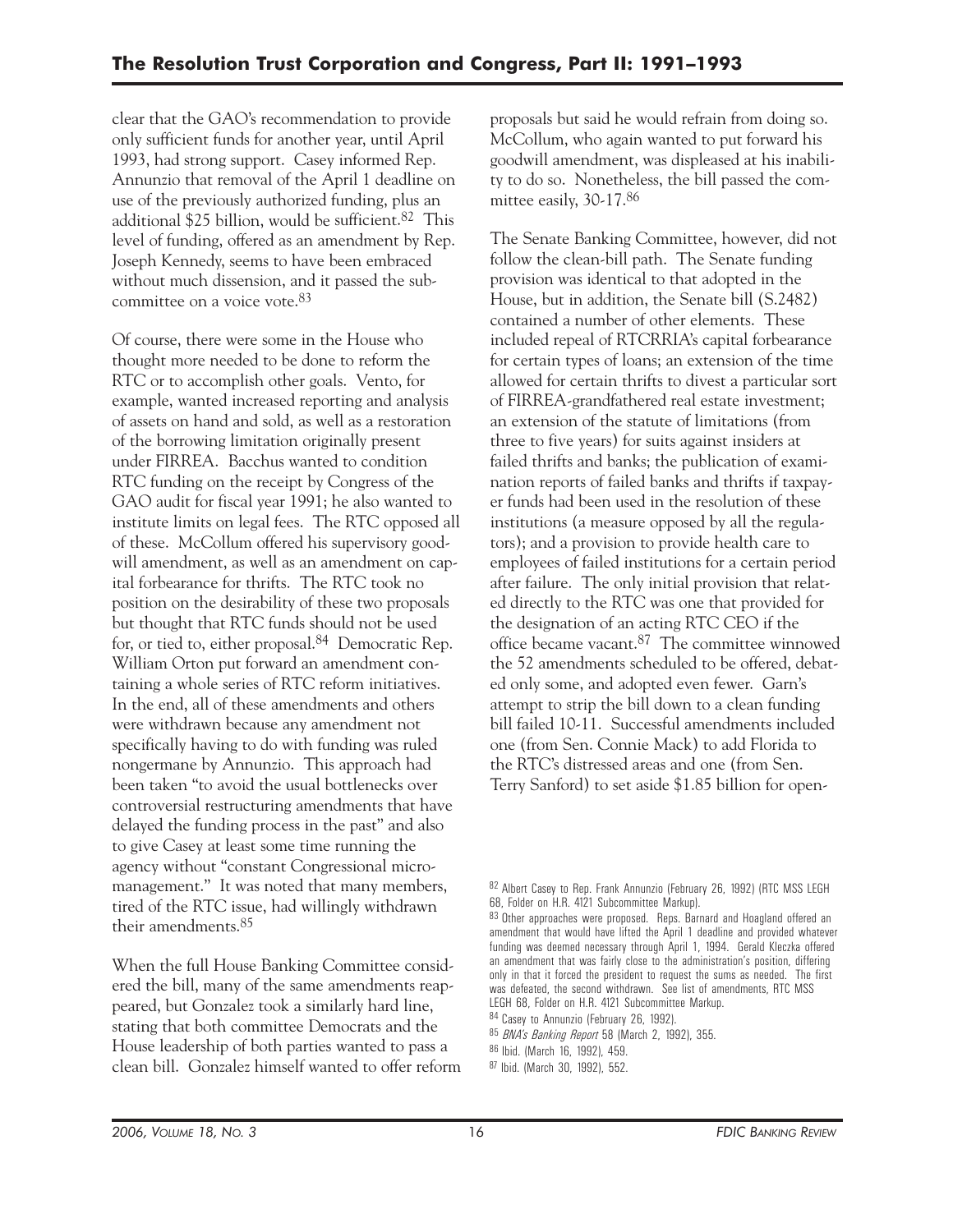thrift assistance.88 The latter likely would have proved contentious, for it potentially could have aided thrift shareholders as opposed to depositors (this provision was clearly similar in intent to McCollum's).89 In addition, Sanford proposed it at about the same time that regulators were considering the use of an early resolution program that suggested open-thrift assistance.<sup>90</sup>

The floor debate in the Senate took place just a week before the April 1 deadline, with some members, such as Kent Conrad and Robert Kerrey, indicating they opposed the bill because of their dissatisfaction with the effectiveness of RTC operations and the agency's (lack of) accountability. John Kerry attempted to resurrect an amendment that had been defeated in committee that would have required RTC funding to be treated as spending for purposes of budget enforcement. This measure was an attempt to force the use of either budget cuts or new taxes to offset the RTC spending. With strong Democratic support but the opposition of the Democratic leadership, the amendment failed.91 In the end, perhaps the most persuasive argument was the simplest—the government had to fulfill its promise to insured depositors—and the bill passed, though not resoundingly, 52-42.92 Both Democrats and Republicans had similar voting splits: it was not all that surprising that 25 out of 54 Democrats went against the bill, but the opposition of 17 out of 40 Republicans suggested that Republican antipathy to RTC funding was not confined to the House.93

On the same day, Gonzalez informed Speaker Foley that Republican support in the House for funding continued to decrease and that without it, passage of the bill would be difficult.94 As the April 1 deadline approached, what would happen remained unclear. Democrats said they would not support funding unless a majority of Republicans did as well, and many (reportedly about twothirds) of the Republicans, ambivalent about voting for more funds, were lining up with McCollum, who was supported by minority whip Gingrich.<sup>95</sup> As a result of this impasse, the bill that had passed the House Banking Committee was shelved and a very narrow substitute (H.R. 4707) was introduced

in its place. This bill simply removed the April 1 deadline, allowing the RTC to use the funds that had been appropriated in November. By now, however, the legislative process had significantly deteriorated. The substitute bill had been introduced under a very narrow rule that permitted no alterations, little debate, and only a single motion to send the bill back to committee. Republicans, complaining about overbearing tactics, tried unsuccessfully both to defeat the rule and to recommit the bill. When the measure itself came up for a vote, it failed 125-298 because when Democrats saw that Republicans would not support even this limited bill, they too voted against

 *Congressional Record* (March 25, 1992), S4204ff. Sanford originally sought of this program was promoted as a way to reduce taxpayer cost through early 88 A summary of the bill as it came out of committee can be found in \$2.7 billion in open-assistance funds, saying that regulators had a "liquidation mentality" and that some weak institutions deserved a chance to recover (Bill Atkinson, Senate Banking Panel Backs \$25 billion in RTC Funding; Committee Rejects New-Powers Amendments," *American Banker* [March 25, 1992]). 89 See Kenneth H. Bacon, "Legislators Debate Bill Funding S&Ls That Includes Weak, but Solvent Thrifts," *Wall Street Journal* (March 30, 1992). 90 Another amendment offered by Sanford (this one failed) would have prohibited the OTS from naming the RTC as conservator or receiver until the OTS had determined that such a course was more cost-effective than provision of open assistance. The RTC opposed this as potentially inconsistent with the current statutory least-cost test (RTC MSS, LEGH 68, Folder on S.2482 Senate Markup). On March 25, 1992, the Thrift Depositor Protection Oversight Board heard testimony on the use of a program for early resolutions/assisted mergers (ER/AM), which was supported by OTS Director Ryan. Although use intervention, those who opposed it felt it harked back to the discredited FSLIC policies of the 1980s. By late April the Oversight Board decided to postpone any decision to use the program, at least partly because there was still hope that Congress would pass a new funding bill and ER/AM might be used as a reason by some in Congress to vote against such a bill.

91 *Congressional Record* (March 25, 1992), S4341–42. The vote on a point of order under the budget act was 45-48 against the amendment. Forty-two of 53 Democrats voting supported Kerry's amendment; Republicans were almost united in their opposition, voting 3-37 against it.

See vote 00057, http://www.senate.gov/legislative/LIS/roll\_call\_lists/ vote\_menu\_102\_2.htm.

92 The parties had similar splits in their voting, with Democrats voting 29-25 to support the bill, and Republicans voting 23-17 (*Congressional Record*  [March 25, 1992], S4353). The bill as passed can be found in the *Record*  after the vote. It was identical to the one passed in committee, but with the addition of a set of managers' amendments presented by Riegle and Garn. These were uncontroversial; many of them related to financial institutions but were not specifically relevant to the RTC. See ibid., S4349ff.

93 See vote 00057, http://www.senate.gov/legislative/LIS/roll\_call\_lists/ vote\_menu\_102\_2.htm

94 Bill Atkinson, "Senate Banking Panel Backs \$25 billion in RTC Funding; Committee Rejects New-Powers Amendments," *American Banker* (March 25, 1992).

95 Keith Bradsher, "House S&L Proposal Has No New Financing," *New York Times* (April 1, 1992).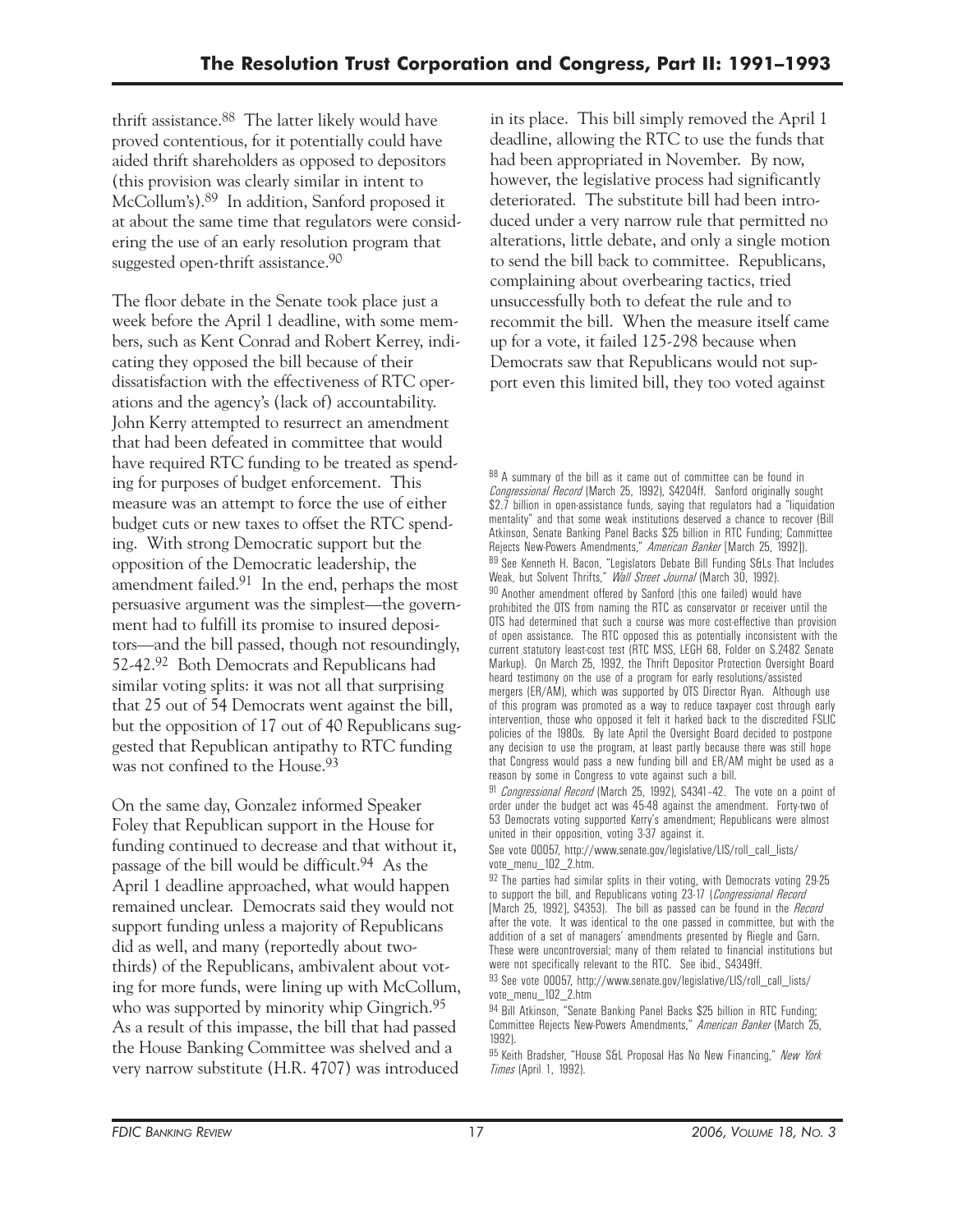it.96 The RTC was out of money. (Actually, it wasn't quite out of money: the agency had set aside over \$2 billion from previous appropriations that had not expired on April 1, but this would not be generally known until later that month.)97

In the immediate aftermath of the failed legislation, it appeared that another attempt might be made to pass a bill. The administration said it was open to any reasonable funding plan, and although Gonzalez wanted the administration to push harder in support of RTC funding, he indicated that he would try to pass a bill as soon as possible after the House Easter recess.98 And indeed, Gonzalez decided to try to resurrect a modified version of the clean bill that had removed the April 1 deadline and provided additional funding (the main change being to provide only an additional \$25 billion for use through April 1993) by having a hearing on the bill in the Rules Committee. Moreover, Gonzalez asked for either an open rule or the consideration of amendments at the hearing; either course would allow McCollum to bring up his goodwill buyback plan (and would, of course, allow others to put forward changes as well) and so would permit debate and a vote. It was thought possible such a course might assuage the rancor that had attended House proceedings thus far, and McCollum said he thought many Republicans would favor a funding bill with his plan attached. Rules Committee staff, however, said they could not predict when such a hearing would be held or when floor action on the bill might occur.99

There appears, however, to have been little appetite for returning to the issue of RTC funding.100 In July, President Bush wrote Speaker Foley asking the House to pass additional funding. Gonzalez noted that the bill was with the Rules Committee and that further action on it depended on the leadership.101 Casey had announced in May that because of the favorable interest-rate environment, the total estimated cost of the cleanup had dropped by \$30 billion and that the amount provided in the Senate bill would end the RTC's requests for funding. At the same time, OTS Director John Ryan stated that the number

of thrifts likely to fail had dropped significantly as well. These optimistic pronouncements were attacked by some as little more than election-year propaganda. Robert Reischauer, head of the CBO, said his office believed 600–700 additional thrifts would fail and that the low interest-rate environment would be short-lived.102 He reiterated this in July and suggested that the RTC be kept open for three years beyond its planned closure.103 His predictions turned out to be far too pessimistic, whereas Casey's and Ryan's came very much closer to being accurate.

97 See, for example, Stephen Labaton, "Bailout Agency Squirrels Away over \$2 Billion," *New York Times* (April 26, 1992). Although there was clearly nothing improper in what the RTC had done, some members of Congress were angered by the disclosure, for RTC officials had maintained that the agency would be out of funds without a new appropriation. The RTC said the amount was not large; it had been held for a specific expected S&L sale and for emergencies in the event of a depositor run at a thrift in conservatorship (Susan Schmidt, "RTC Admits to \$2 Billion in Its Coffers; Funds Not 'Secret,'" *Washington Post* [April 28, 1992]).

98 On April 3, Gonzalez introduced a bill on his own (H.R. 4765) that removed the April 1 deadline, provided an additional \$25 billion, and included some of the Senate provisions as well as provisions for some RTC reforms (concerning contracting). It also had a mechanism for a special assessment on SAIF institutions to provide RTC funding, a policy that would have generated considerable controversy. Such an approach to funding was unlikely to go far, and no action was taken on the bill after its introduction. See "Bill Proposes to Aid Bailout by Tapping Healthy S&Ls," *New York Times* (April 4, 1992). 99 See *BNA's Banking Report* 58: May 4, 1992, p.781, and May 11, 1992, pp.829, 834–35. A number of RTC-related bills were introduced following the failure to provide funds. In April, Rep. Bill Jontz introduced an RTC reform bill (H.R. 4924) that sought to deal with the effect of the RTC on real estate markets, encourage the preservation of environmentally sensitive land, provide for the publication of examination reports of failed institutions, extend the statute of limitation on tort actions, and turn the RTC into a wholly owned government corporation. It provided for funding by the creation of citizen restitution bonds. In July, three bills were introduced. Leach's (H.R. 5629) extended the statute of limitations on RTC tort actions from three years to five. Alex McMillan and Wylie's (H.R. 5544)—in an attempt to allow the RTC to continue its resolutions—prohibited the RTC from refraining to close an institution because of lack of funds and authorized the agency to issue notes to insured depositors in lieu of cash. McCollum's (H.R. 5603) removed the April 1 deadline, provided \$25 billion in funding, and, not surprisingly, included its author's supervisory goodwill buyback plan. None of these bills went anywhere.

<sup>100</sup> In June it was reported that despite negotiations between McCollum and Democrats, there appeared no room for compromise and if action were not taken within six weeks, the issue of RTC funding would likely be postponed until after the election (*BNA's Banking Report* 58 [June 1, 1992], 955–56). 101 U.S. House Committee on Banking, Finance and Urban Affairs, *Semiannual Appearance of the Thrift Depositor Protection Board*(July 29, 1992), 4–6. 102 Susan Schmidt, "Rosy Forecasts about Cleanup of S&Ls Come under Attack," *Washington Post* (May 18, 1992).

103 Joel Glenn Brenner, "CBO Chief: Thrift Crisis Isn't Over; Reischauer Says 700 More S&Ls May Fail," *Washington Post* (June 18, 1992).

<sup>96</sup> *Congressional Record* (April 1, 1992), H2208–29. For the vote, see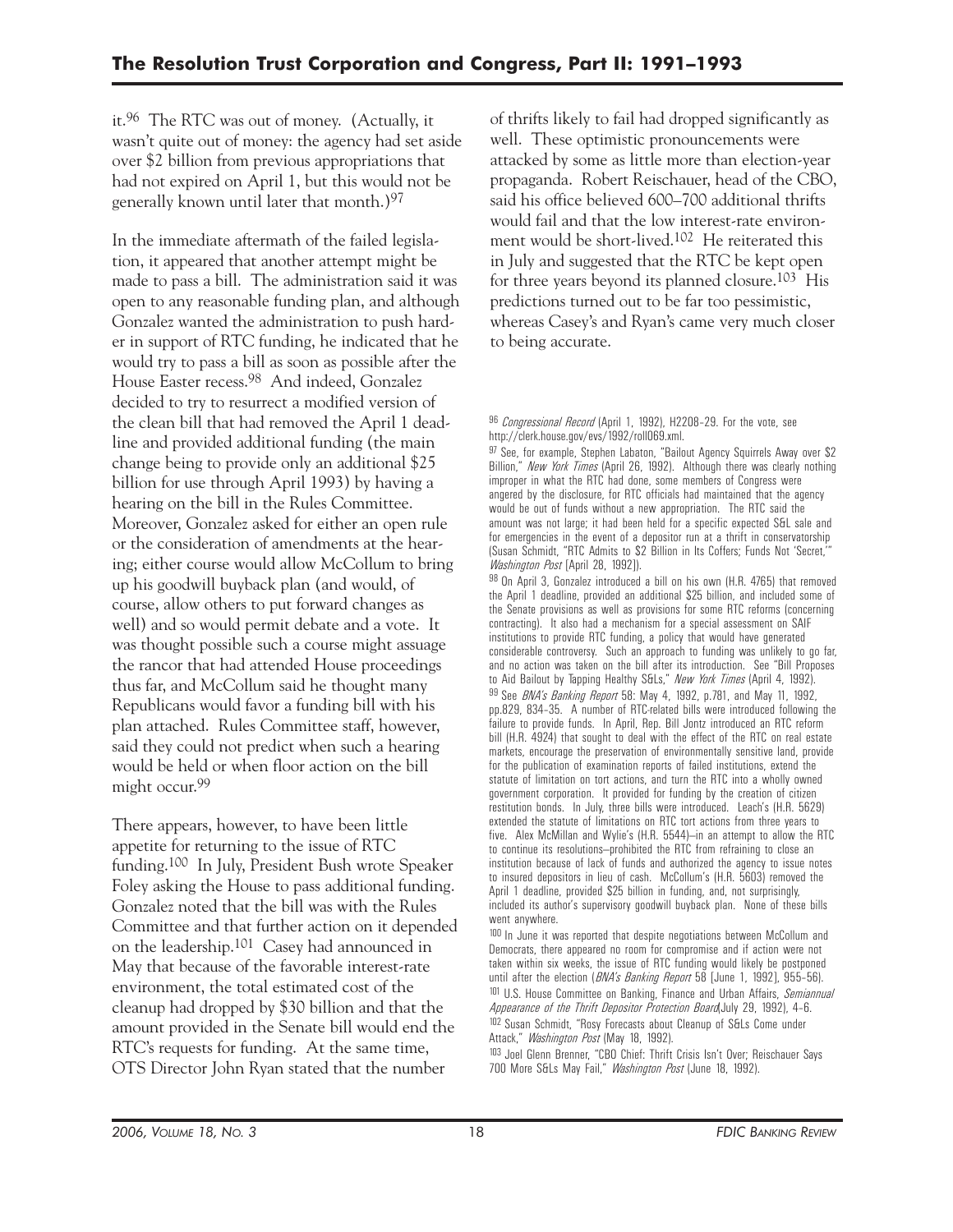In the existing climate, however, many in Congress were unwilling to trust claims suggesting that the job was nearly complete and that a single appropriation would suffice. Although during the late summer and early autumn Casey occasionally called for Congress to provide funds, nothing further was done. The RTC continued to take over thrifts, but by the third quarter of 1992 RTC resolution activity slowed almost to a halt. This situation persisted until the latter part of 1993, when the RTC finally received new loss funds.

The failure to provide funding in 1992 had been caused by a confluence of factors. Dissatisfaction with the RTC's operations—whether its methods of asset disposition, its contracting oversight, or its provision of affordable housing—was certainly present and provided reasons for legislators to oppose funding, or at least funding without operational changes. But what happened in 1992 stemmed also from politics—the politics of an election year, the politics of congressional Republican disaffection with administration policy, and the politics of a Democratic majority unwilling to pass unpopular legislation without Republican support.

## **The RTC Completion Act of 1993**

As Congress returned in 1993, the need for RTC funding remained unchanged, as did congressional reluctance to provide that funding. Also unchanged were the concerns of many in Congress about RTC management and operations. And no debate over an RTC bill would have been complete without a scandal or two: this time Western Storm was replaced by a contract with Price Waterhouse that resulted in spectacular photocopying costs. The circumstances surrounding the debate, however, differed in three significant ways: the amount of money thought to be needed was much smaller, the amount of time remaining to the RTC was much shorter, and control of the White House had shifted from the Republican party to the Democratic party.

First, the continued improvement in the economy and the very favorable interest-rate environment

meant that the number of likely failures kept diminishing and therefore the additional cost of the cleanup was expected to be lower than had been estimated even six months earlier. Second, time was running out on the RTC, which (according to RTCRRIA) would have to stop taking over failed thrifts on September 30, although it could continue to resolve the institutions it had already taken over and could continue to sell assets until its scheduled closure at the end of 1996. Accordingly, Congress needed to begin grappling with the RTC's shutdown. The September deadline focused attention on the Savings Association Insurance Fund (SAIF), which (under the FDIC's direction) would soon be responsible for taking over and then resolving failed thrifts—but to be in a position to do this it, too, would likely require appropriations. In the event, debate over the SAIF had implications for the RTC and proved an obstacle to passage of RTC legislation.

Finally, with the election of Bill Clinton, the political dynamic had shifted: a Democratic president was asking members of his own majority party to approve RTC funding. This put many congressional Democrats in a difficult position. Although the Democratic leadership had supported funding during the previous administration and many of the rank and file had voted for it, many had also been harsh critics of the RTC for three years and now found it hard to make an about-face. In addition, a great many freshman Democrats were unhappy about voting money for the RTC after having often criticized the agency during the 1992 election campaign. They viewed the need for funding as an unwelcome inheritance. On the other side of the aisle, many congressional Republicans were no great champions of the RTC, had spurned funding in 1992, and were even less likely to support funding now that a Democratic administration was seeking it.

The year 1993 therefore witnessed yet another long legislative struggle, with substantial changes made to what started out—in the familiar way—as an attempt at a "clean bill." This time, though, legislation was enacted. It was the last major RTC statute and would end the RTC's funding needs, make some preparations for the agency's closure,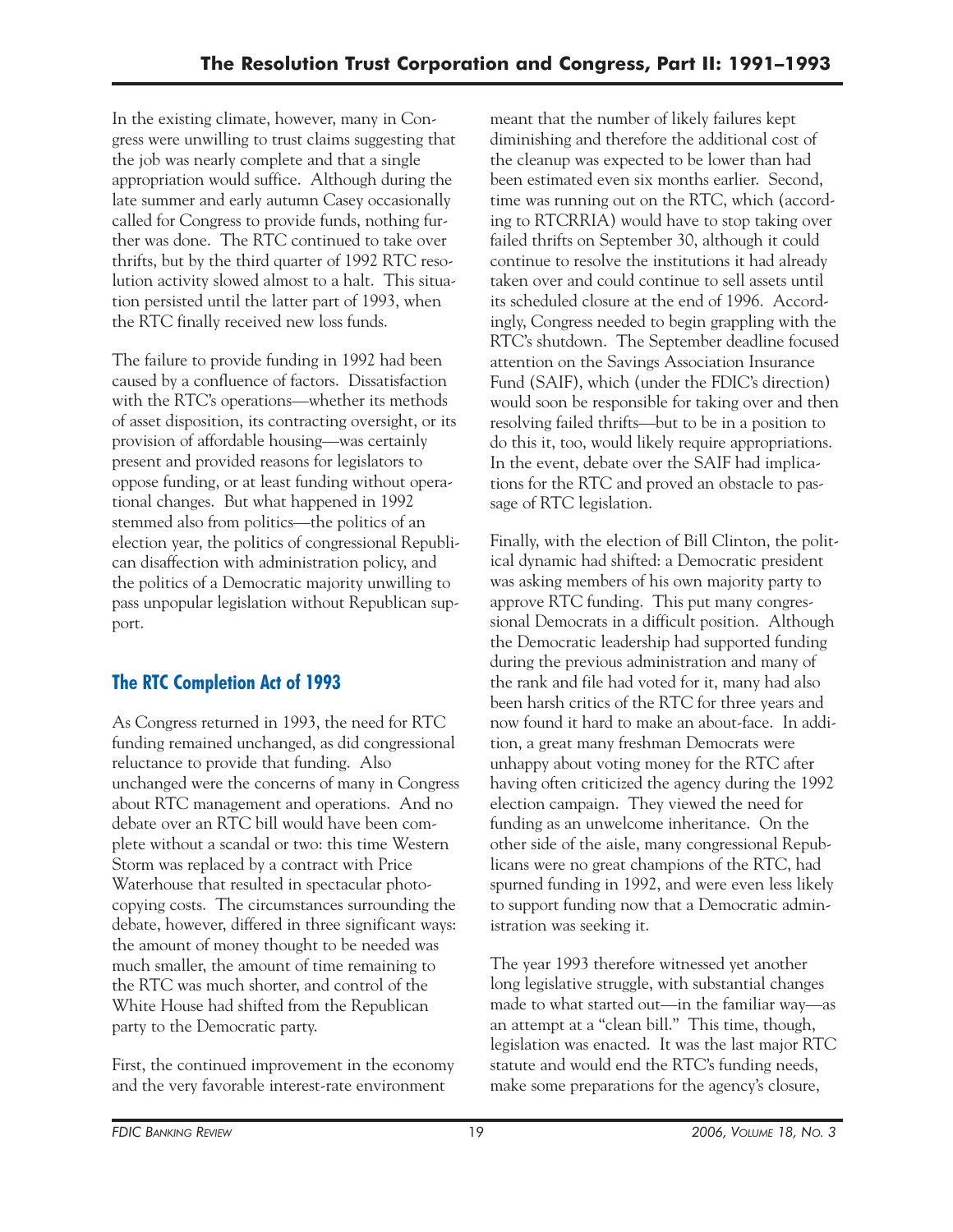and shut down the agency a year early. And true to form, in this legislation, too, Congress would have a final say about how the RTC did business in the realms of accountability, management methods, and social policy, the same realms on which Congress had legislated in FIRREA and Congress had discussed in all previous debates surrounding the RTC.

In the early months of 1993, even before a funding request reached Congress, a question that needed to be answered was what the presence of a new administration would mean for the RTC and the legislative process. Before the new administration took office, Lloyd Bentsen had signaled that, as Treasury Secretary, he would try to obtain RTC funding quickly.104 Two issues, however, made obtaining funding more difficult. The first concerned the RTC's problems with a 1992 Price Waterhouse contract to determine the value of assets in preparation for the resolution and sale of assets at the failed HomeFed Bank in San Diego, California. Under the contract, the RTC was charged 67 cents per page to copy 11 million documents. The RTC managers supervising this contract did not question either why so many documents were copied or why the cost per page was such a seemingly excessive amount. This copying helped increase the initial contract costs from \$5 million to approximately \$25 million. Casey tried to defend at least some of the costs (although he admitted with hindsight that the contract ought to have been renegotiated once the need for so much copying was discovered), but the RTC's inspector general was highly critical of the contract. The episode served to expose some of the RTC's systemic problems in awarding and managing contracts, foremost among which were insufficient oversight by senior management and inadequate internal controls—and it provided new ammunition for RTC critics.105 The second issue that came to light in February was the disclosure that many top RTC officials had received bonuses totaling more than \$1 million for 1992. Many RTC executives' salaries were already higher than government salaries in general, and although Casey defended the bonuses, they drew congressional criticism as extravagant.106

These revelations did not help make a case for funding the RTC, and it was soon after they came to light that Bentsen appeared before Congress asking for \$28 billion for the RTC and another \$17 billion for the SAIF.<sup>107</sup> The timing of the request was not propitious, and not only because of the two particular revelations. Many inside and outside Congress remained unhappy with the RTC's performance. Some developers and some in Congress thought the RTC's practice of selling assets in bulk meant that small investors were being denied the opportunity to bid on assets. (Partly in response, the RTC in April would announce the use of smaller asset pools.)108 Some in Congress were concerned about reports that the RTC's use of MWOBs had been lackluster.109

105 Unbeknownst to RTC management, the documents were being copied in response to a Justice Department subpoena for all of HomeFed's documents. In February 1993, the RTC renegotiated the contract with Price Waterhouse (PW). Although not legally required to do so, PW voluntarily agreed to a fee reduction of about 20 percent for any billings over \$5 million—a reduction that ultimately resulted in a savings to the RTC of over \$4 million. This discussion is based on S. Duran Field, The RTC'S Contracting for Asset Management and Disposition, unpublished FDIC paper (2003). See also U.S. Senate Committee on Governmental Affairs, Subcommittee on Regulation and Government Information, *Contracting Problems* (February 19, 1993). 106 Susan Schmidt, "RTC Paid 136 Top Officials More Than \$1 Million in Bonuses in '92," *Washington Post* (February 24, 1993). The contracting problems and bonuses made Casey's desire to remain at the RTC difficult to achieve, apart from his having been appointed by the previous Republican administration. It soon became clear that the new administration wanted him to leave, and in February he announced his resignation. He left on March 15. Deputy Treasury Secretary Roger Altman was named interim CEO (*BNA's Banking Report* 60 [March 15]: 347). Later in 1993 the administration nominated Stanley Tate to replace Altman, but when the Senate delayed in acting on his nomination, Tate angrily withdrew before the end of 1993. See Albert R. Karr, "Tate Withdraws as Nominee to Head RTC, Criticizes Sen. Riegle for Inaction" (*Wall Street Journal* [December 1, 1993]). John Ryan eventually held the post of acting CEO during 1994 and 1995. 107 See U.S. House Committee on Banking, Finance and Urban Affairs, *Semiannual Appearance of the Thrift Depositor Protection Oversight Board*  (March 16, 1993), 9ff.; and U.S. Senate Committee on Banking, Housing and Urban Affairs, *Hearing on the Semiannual Report* (March 17, 1993), 51–52. This total of \$45 billion was about \$5 billion less than the CBO was then estimating for the likely cost. See U.S. House Committee on Banking, Housing and Urban Affairs, Subcommittee on Financial Institutions Supervision, Regulation and Deposit Insurance, *Funding Needs* (March 17 and 18, 1993). 108 *BNA's Banking Report* 60 (April 12, 1993), 509. The policy changes significantly lowered the RTC's asset sales goals for 1993: instead of \$70 billion in book value sales and principal collections, the RTC (as of June) set a goal of \$56 billion (RTC Department of Planning and Analysis, Briefing Book Overview [July 1993], 24).

109 See, for example, Richard B. Schmitt, "RTC Lags Behind in Effort to Give Out Legal Work to Minorities and Women," *Wall Street Journal* (March 23, 1993). See also U.S. House Committee on Banking, Finance and Urban Affairs, Subcommittee on General Oversight, Investigations, and the Resolution of Failed Financial Institutions, *Professional Liability* (March 30, 1993).

<sup>104</sup> Robert M. Garsson, "Bentsen to Press for RTC Funding," *American Banker*  (January 13, 1993).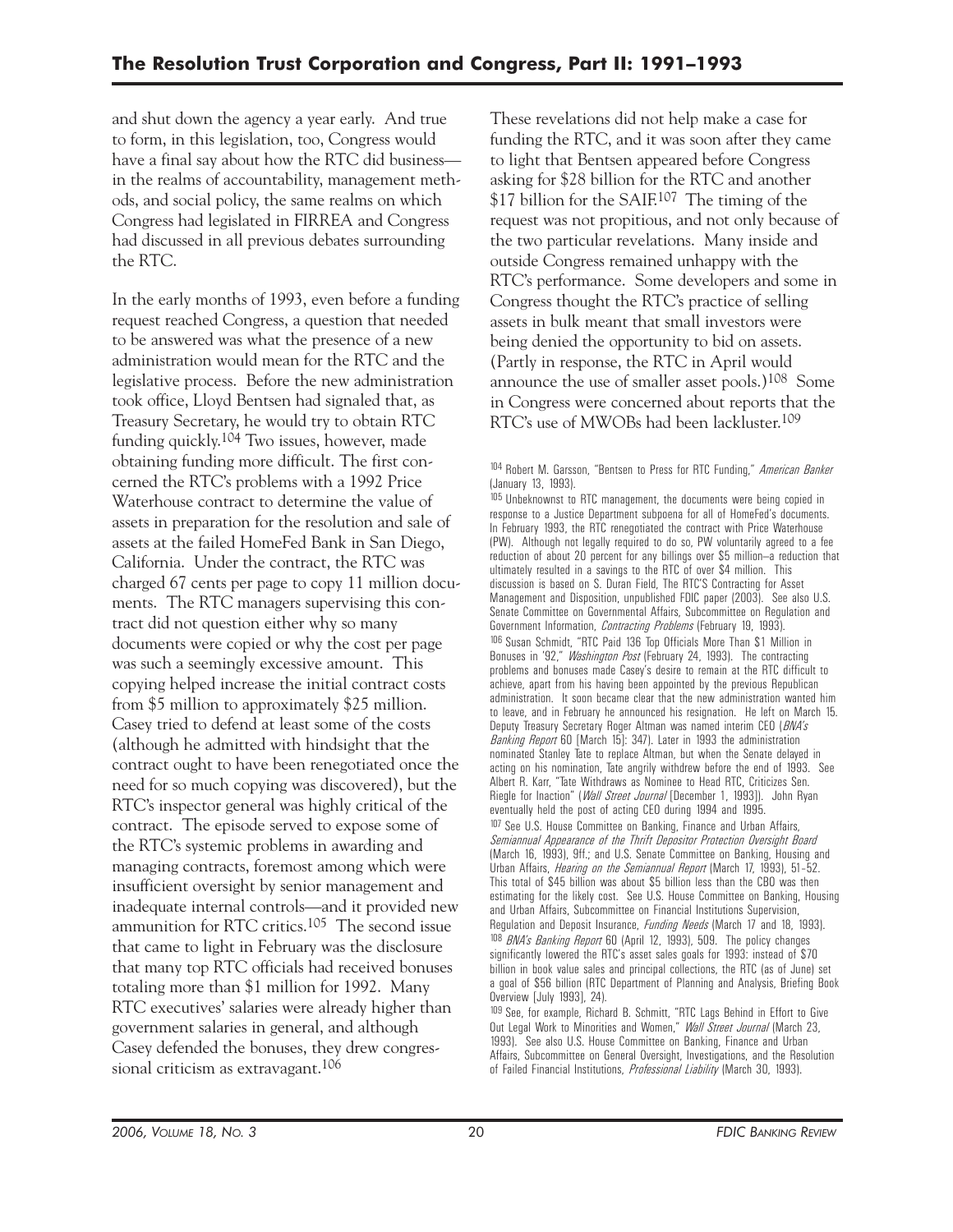General worries about contract oversight persisted. To deal with these and other concerns, Bentsen promised a series of management reforms in the hope that Congress would refrain from further statutory management requirements.<sup>110</sup>

The Senate Banking Committee acted quickly to approve the \$45 billion funding request, despite the misgivings of newly elected members. Their hesitancy did engender an amendment designed to ensure that the management reforms promised by Bentsen would have been successfully implemented. Among other things, this amendment provided that Bentsen certify that the reforms were working at the point when the RTC had expended more than \$10 billion of the appropriated funding, and again at the \$20 billion point. However, senators of both parties said that the amendment was too weak and they would propose tougher safeguards later.111

Despite hopes for a relatively quick process in the House, the legislation languished long enough for the administration to be able, in late April, to decrease by \$3 billion the amount of funds it sought.<sup>112</sup> In May, when the House banking subcommittee finally approved a bill, with newcomers to the House leery of voting for RTC funding, the amount for the RTC's funding was cut to \$18.3 billion (the share of the \$25 billion in RTCRRIA funds that was not used by the April 1992 deadline); SAIF funding was also cut. Members took refuge in releasing the unused funds that had been appropriated in 1991, thereby making it possible to say that they had not voted any new RTC funds at all. The decrease in amount, irrespective of the motives behind it, made sense: the GAO now estimated that the RTC would likely need between \$12 and \$17 billion and possibly as little as \$7 billion. The House bill also ended the RTC's existence a year early, at year-end 1995, and added a number of management reforms, some limitations on bonuses and compensation to RTC employees, and provisions dealing with MWOBs.113

The full House Banking Committee quickly passed the bill. It removed the April 1, 1992, deadline from RTCRRIA, thus providing \$18.3 billion to the RTC, and adopted the certification requirements contained in the Senate bill. It also authorized \$16 billion for the SAIF (but required certifications from the Treasury Secretary for its use) to be used as loss funding through 1998 or until the SAIF met its designated reserve ratio of 1.25 percent. In addition, the House committee's bill included a host of RTC management reforms, including requiring the RTC to maintain a business plan and create the position of chief financial officer; created a new audit committee at the Thrift Depositor Protection Oversight Board; and mandated new contracting oversight procedures. The bill had a series of provisions related to helping MWOBs, both as bidders on assets and as contractors, but these provisions were weaker than those in the subcommittee version. The bill also included a response to complaints about small investors not being able to bid on RTC assets, and a response to perceived problems in the prosecution of thrift officials who had caused losses at institutions. The latter response included an extension of the statute of limitations on cases against such individuals—a provision that complicated the legislative process because the House Judiciary Committee would have to consider it before passage. The House bill also placed limits on RTC compensation and bonuses. Finally, the bill established an FDIC-RTC transition task force to plan for the agency's shutdown and the takeover of its functions by the FDIC, and moved up the date of that closure by a year, to year-end 1995.114

Just after the House Banking Committee passed the bill, the full Senate comfortably passed its bill, 61-35.115 The Senate adopted the House's position on RTC funding, providing \$18.3 billion.

<sup>110</sup> U.S. Senate Committee on Banking, Housing, and Urban Affairs, *Hearing on the Semiannual Report* (March 17, 1993), 50–51.

<sup>111</sup> Some 19 amendments that had been drafted were not considered in committee but were expected to surface later in the debate. Concerns about the bill were evident from the statements that six Democrats appended to the Senate report. See U.S. Senate Committee on Banking, Housing, and Urban Affairs Thrift Depositor Protection Act of 1993 (April 1, 1993), 17ff. 112 The favorable economy (particularly the benign interest-rate environment)

was cited as the reason for the decrease.

<sup>113</sup> *BNA's Banking Report* 60 (May 3, 1993), 619.

<sup>114</sup> See H.R. 1340.

<sup>115</sup> Although Democratic support was stronger than Republican, a solid majority of Senate Republicans supported the bill, with 24 voting for it and only 16 against. The Democratic vote was 37-19.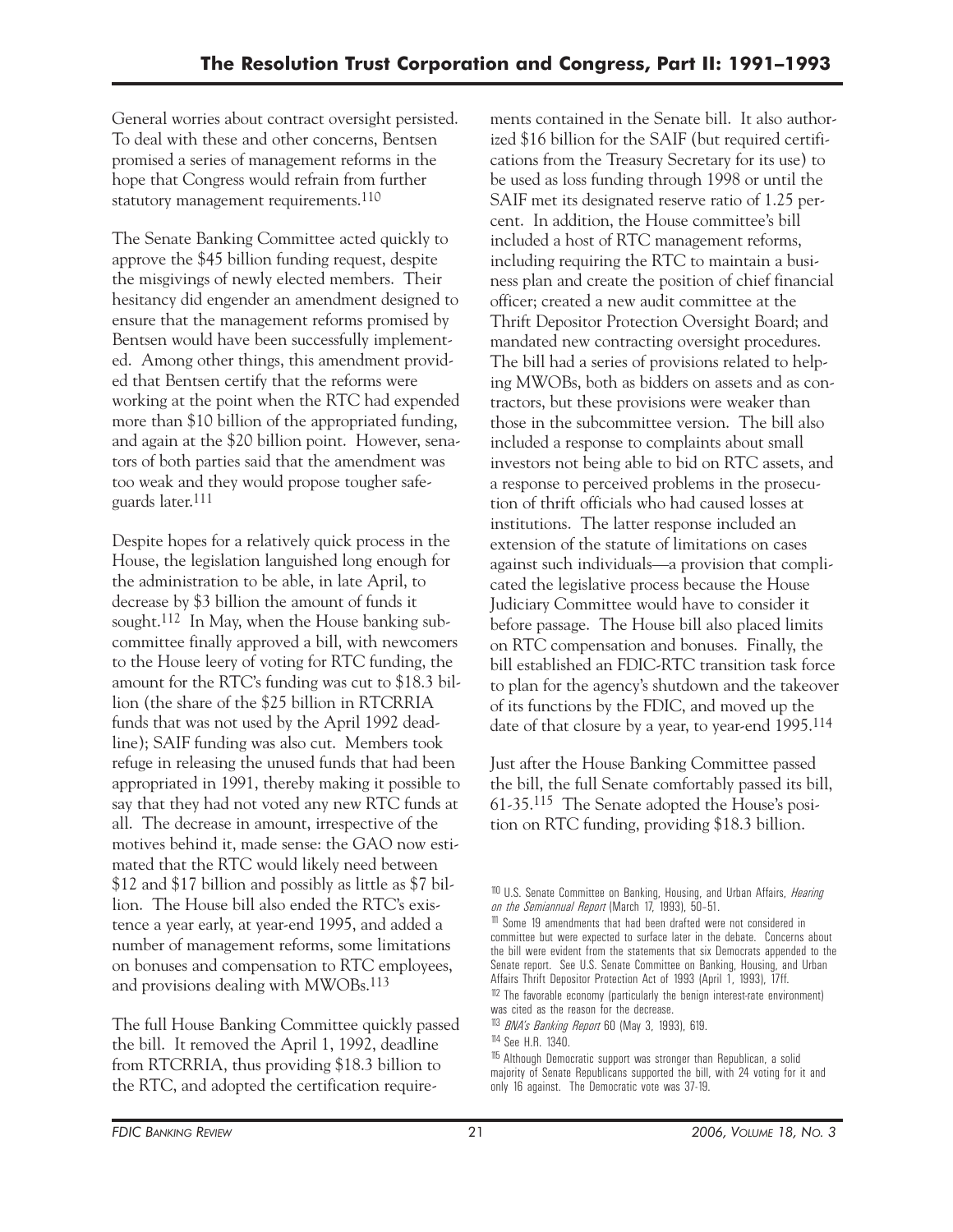The Senate also provided \$16 billion for the SAIF (although it initially appropriated only \$8.5 billion, with the rest authorized if necessary). And the Senate added a series of provisions on management reforms, MWOB contracting, and other issues, essentially duplicating the provisions in the House bill.

In mid-June, when the House Judiciary Committee approved (with some modifications) the extension of the statute of limitations, the RTC bill seemed ready for passage.116 However, Democratic congressional support for the bill was weak and Republican support almost nonexistent, so the leadership chose to delay the vote. Congress continued to work through the summer to find a way to pass the bill. A major stumbling block was not RTC but SAIF funding:117 Republicans wanted to provide amounts lower than \$16 billion and wanted to be certain that the funds would be used only for losses, not to capitalize the SAIF. Republicans also opposed some of the provisions related to MWOB contracting and wanted to weaken them further. Democrats, of course, wanted them retained. A stalemate similar to that of 1992 appeared very possible.

In September an agreement on funding appeared to have been reached. The RTC funding remained unchanged, but the SAIF funding would be reduced to \$8 billion. To take pressure off the SAIF, the RTC would continue resolving failed thrifts for an additional 18 months, until March 31, 1995 (as opposed to September 30, 1993, the date set by RTCRRIA). In addition, the MWOB provisions were adjusted so they would have no effect on the budget, in an effort to mollify Republican opposition. On September 14, the bill was narrowly approved, 214-208, with only 24 Republicans voting in favor. The provisions dealing specifically with the RTC were relatively little changed from those that had passed the committee in May.

As the House and Senate moved toward a conference, negotiations on a final bill continued. The most substantive issues, however, were only tangentially related to the RTC. Now that agreement had been reached on funding for the RTC, on the

extension of the period during which the agency would resolve failed thrifts, on its early closure, and on management reforms, the RTC was a problem close to being in the past. Concerns now centered on the deposit insurance funds: how much money to provide to the SAIF and under what conditions, as well as what effect the potential premium differentials between the SAIF and the Bank Insurance Fund would have. Reaching agreement on the SAIF took another month. One last RTC-related hurdle remained. Some Senate Republicans, notably Alphonse D'Amato, opposed the MWOB provisions in the House bill and therefore held up the appointment of Senate conferees. A November compromise on these provisions, one that somewhat weakened the House version, finally cleared the way for passage. On November 20, the Senate voted for the bill 54-45, and two days later the House voted for it 235-191.118

The RTC Completion Act appropriated \$18.3 billion for the RTC.119 None of the appropriated funds could benefit thrift shareholders. The first \$10 billion was available to the RTC, and the remainder would be available only after certification by the Treasury Secretary that statutory management reforms had been implemented.120 The required management reforms included the development of a comprehensive business plan for the remainder of the RTC's existence, the creation of a small-investor program, the appointment of a chief financial officer, a strengthening of contract oversight, the creation of a new audit committee, and

<sup>116</sup> For the Judiciary Committee's views, see U.S. House, *Resolution Trust Corporation Completion Act* ( June 15, 1993).

<sup>117</sup> Although Republicans did want to reduce RTC funding to \$12 billion, this desire does not appear to have been a sticking point.

 supported the bill than had supported it in May. Voting in favor were 19 <sup>118</sup> The Senate vote was reasonably bipartisan, although fewer Republicans Republicans and 35 Democrats; voting against were 24 Republicans and 21 Democrats. See vote 00393, http://www.senate.gov/legislative/LIS/ roll\_call\_lists/vote\_menu\_103\_1.htm. Characteristically, the House vote was more politically divided. Only 27 Republicans joined 208 Democrats in favor of the bill, while 144 Republicans and 46 Democrats voted against it. See

http://clerk.house.gov/evs/1993/roll613.xml.

 <sup>119</sup> See Public Law 103-204, which was signed into law on December 17, 1993.

<sup>120</sup> Although \$8 billion was authorized for the SAIF, no money was appropriated for the deposit insurance fund.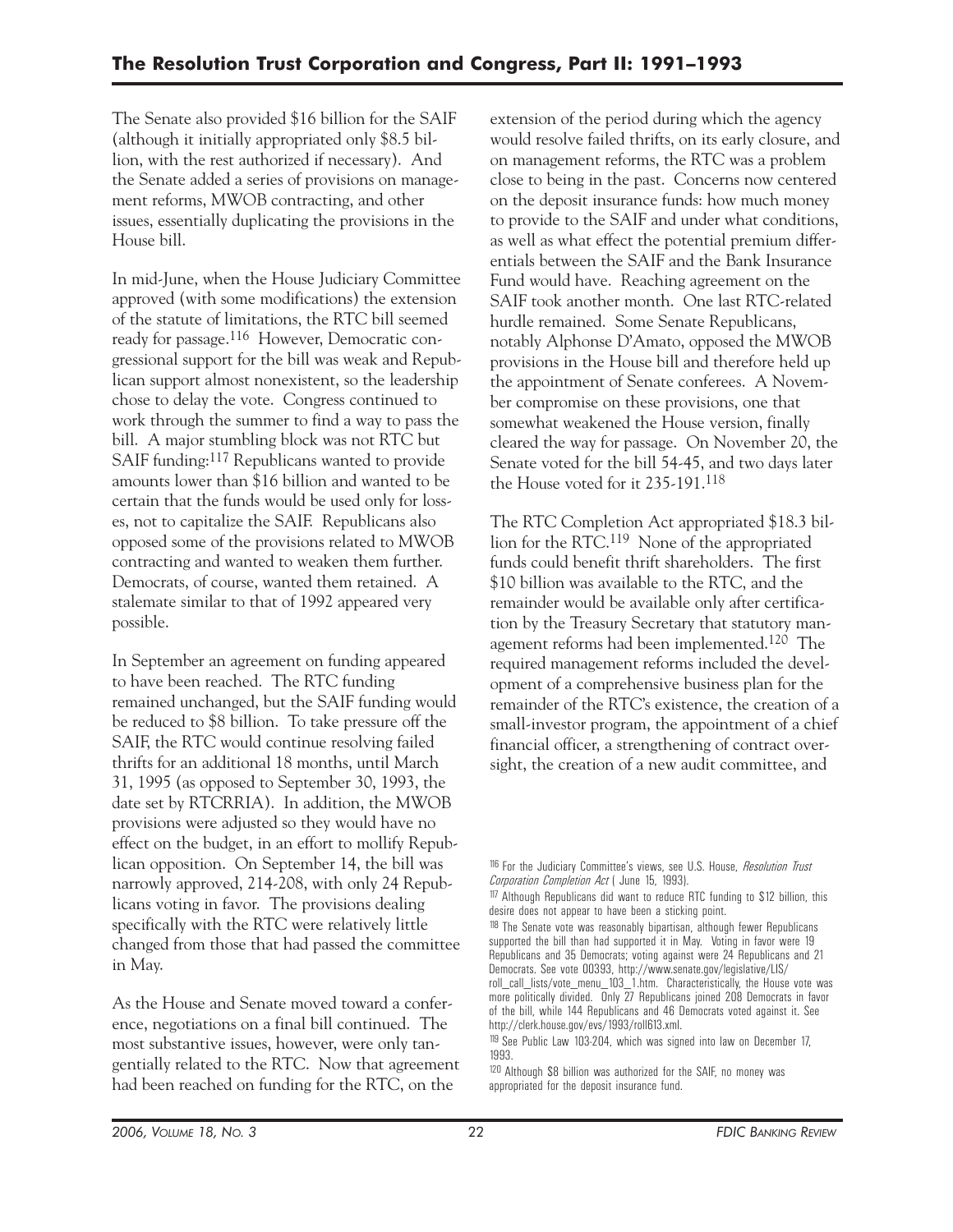the maintenance of effective information systems and internal controls. The GAO was to evaluate how well the RTC complied with the required reforms. In an effort to allow the RTC to continue to pursue thrift officials who had contributed to the S&L debacle, the statute of limitations on RTC civil lawsuits was extended from three to five years (unless state law permitted a longer period). If the period of the extension had passed, actions could be revived for serious fraud that had resulted in unjust enrichment or substantial loss to an institution. The law also had provisions that limited bonuses and compensation to RTC employees and that included RTC employees and contractors under whistleblower protection laws. Under the statute, the RTC would close down a year early, on December 31, 1995, but to take pressure off the SAIF, the RTC would not cease taking over insolvent institutions until sometime between January 1 and July 1, 1995.121

The law also contained a number of "social policy" provisions. One set was designed to increase opportunities for minorities and women, and it required the creation of a division devoted to these programs headed by a vice president who would sit on the RTC's executive committee. The law also required contractors who received large contracts to subcontract with MWOBs unless such subcontractors were unavailable and unless such subcontracting significantly increased costs or impeded performance. In addition to these kinds of provisions, affordable housing programs at both the RTC and the FDIC were expanded.

Lastly, to address the transition that would occur at the end of 1995, the law extended to the FDIC certain regulations and restrictions that had been developed at the RTC. These included regulations on conflicts of interest and ethics, and restrictions on the ability of individuals to buy FDIC-controlled assets if those individuals had contributed, through fraud or other means, to the losses of failed institutions. In addition, an asset-disposition division was to be created at the FDIC. The law also created an FDIC-RTC Transition Task Force to ensure the orderly transfer of systems and personnel to the FDIC.

### **Conclusion**

As was to be expected, congressional oversight of the RTC continued until the agency closed in 1995, but the legislative story ends with passage of the 1993 Completion Act—the last significant legislative activity involving the RTC. At that point the RTC's work was winding down. Although the 1993 law provided \$18.3 billion in additional funds, the agency requested only \$4.6 billion and did not even use all of that.122 After the third quarter of 1993 no new thrifts were taken into conservatorship, and, with the new funding that allowed the agency to resolve institutions already in conservatorship, the number of RTC conservatorships dropped from 68 at year-end 1993 to just 2 a year later. The story of asset disposition is comparable: during the period when the RTC had no funding it nonetheless reduced its asset inventory by more than \$50 billion, and at yearend 1994 it held just \$25 billion in assets. When the agency closed at year-end 1995, only \$7.7 billion in assets was left to be transferred to FDIC management. Over its entire lifetime, the RTC disposed of \$458.5 billion.123 Thus, despite all the criticism—some warranted, some not—the RTC accomplished its goals and disappeared a full year earlier than FIRREA had mandated in 1989.124

The RTC's relationship with Congress was dominated by two issues: funding and management. The experience with funding clearly demonstrates

<sup>&</sup>lt;sup>121</sup> In December 1994, Bentsen decided that the date would be June 30, 1995.

in 1993, the RTC needed none of the funding provided by the Completion Act. 122 When the agency's acting CEO, John Ryan, predicted in May 1994 that the RTC would likely require only \$5 billion more, some Republicans sought (but failed) to cut the \$18.3 billion appropriation to that amount. Robyn Meredith, "White House Blocks Moves to Trim RTC Funding," *American Banker* (June 13, 1994). The total amount provided to the RTC was \$91.3 billion, but at closure it had used only \$87.9 billion. Thrift Depositor Protection Oversight Board and Resolution Trust Corporation, *Annual Report . . . for the Calendar Year 1995* (1996), Part I, 44. The final amount "used" by the RTC continued to drop after its closure as the FDIC sold off RTC assets and achieved betterthan-expected recovery rates. It turned out that, although it was not apparent <sup>123</sup> Thrift Depositor Protection Oversight Board and Resolution Trust Corporation, *Annual Report . . . for the Calendar Year 1995* (1996), Part I, 44. <sup>124</sup> This exit, of course, was feasible only because a permanent entity (the FDIC) was available to take over the remaining RTC assets and manage its receiverships.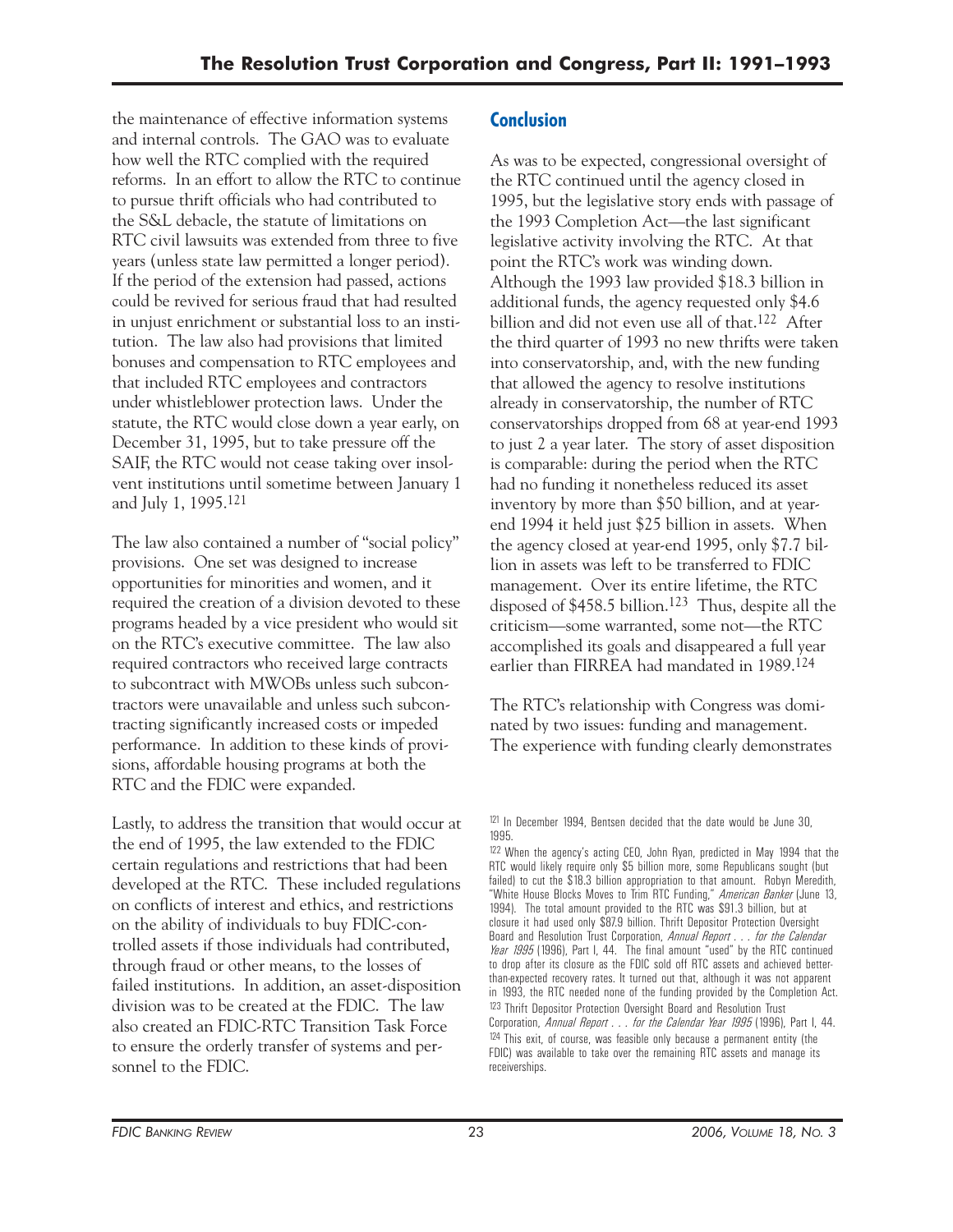that for an agency with the functions of the RTC, adequate funding—both for working capital and for losses—is extremely important. A mechanism for raising working capital should probably have been specified in FIRREA, obviating the need for a six-month political debate. As for loss funding, the viewpoints of both those in the executive branch who were seeking funding and those in Congress who opposed it were not hard to understand—primarily because at the beginning and continuing almost until the end, the size of the losses in the thrift industry was a large and moving target. The estimates changed substantially, depending on the date and the source. Appropriating the full amount in 1989 would have been impossible not only politically but also practically. And even after 1989, when the need for more funds was inescapable although the amount was not yet fully known, the disinclination of congressional critics to provide unlimited funds to the RTC was not unreasonable (though politics played as much of a role as did prudence). However, some might describe the House's inability to pass a bill providing funds to the RTC in 1990 and 1992 as at least a temporary abdication of its responsibility to honor the federal government's promise to insured depositors. To be sure, the money was eventually appropriated, but these delays had real costs.125 Nor would the GAO's suggestion that Congress fund the RTC annually have been likely to help remedy the problem, given the political reality. Earlier adoption of the 1993 approach authorizing appropriations but requiring certification as funding needs increased—might have made the process easier both for the RTC and for those in Congress who had to vote for funding. However, this approach would not have removed the attendant problems of appropriating such funding at a time of severe deficits or of relieving the RTC of the opprobrium in which it was held. No matter what approach had been taken, finding the political will to fund the RTC during this period would have been difficult.

Congressional unwillingness to provide funding was frequently intertwined with the second element of the legislative environment, the constant scrutiny of RTC management and operations. Critics often claimed that problems at the RTC made it difficult to support additional RTC appropriations. During the first two years, criticism of the RTC's operations was most often seen through the prism of perceived problems in the management structure created by FIRREA—a structure viewed as cumbersome and as preventing the agency from responding to the huge task confronting it.

Certainly conflict between the RTC and the Oversight Board was present, particularly in 1989–1990. Had the structural change enacted at the end of 1991 been in place from the outset, the result might well have been a better functioning agency. But delayed until 1991, the changes were of debatable significance. By then the strife between the RTC and the Oversight Board had substantially lessened; the RTC had resolved more than threequarters of the thrifts it would take over; and although large amounts of increasingly hard-to-sell assets were still under RTC control, their levels were dropping. Moreover, the new management structure had no effect on the trends in methods of asset disposition; and apart from a new CEO, most of the senior personnel running the agency remained in place. Still, the initial difficulties and the debate over management structure do point to an inherent problem that was perhaps given too little attention when the RTC was created: tension was almost inevitable with the creation of a government corporation designed to have a good deal of autonomy while also using taxpayer dollars.

Aside from the management structure, Congress was constantly reviewing RTC operations and policies. Although politics often intruded into judgments about the agency, congressional oversight was necessary; and although some of the statutory requirements imposed on the RTC could be viewed as micromanagement, they probably

<sup>125</sup> However, the oft-cited figures of so many millions of dollars per day as costs of the delays were probably inaccurate and might have been overstatements, particularly during the funding hiatus of 1992–1993, when conditions in thrifts were markedly better than they had been previously.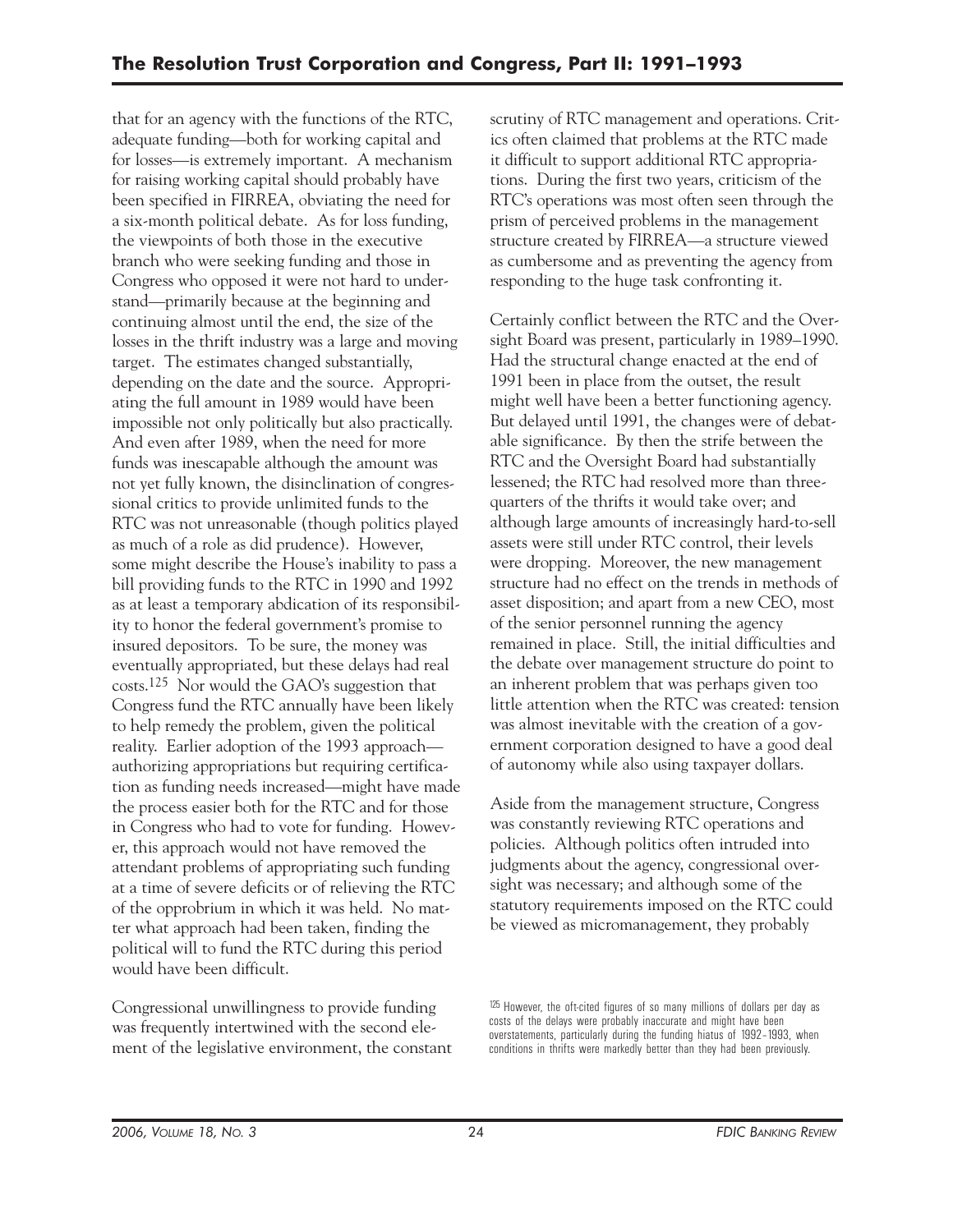contributed to positive changes in RTC operations. Yes, the agency got better at its job for reasons that had nothing to do with Congress: the RTC's managers and personnel gained knowledge about how best to approach the thrift cleanup. Nevertheless, the constant congressional examination, despite possible negative effects, forced the agency to operate in a manner that would withstand scrutiny.

In addition, the social initiatives mandated by FIRREA and subsequent legislation —specifically, contracting out to MWOBs and providing affordable housing—certainly affected the RTC. By the end of the agency's existence, for example, about 35 percent of its contracts had gone to MWOBs. And in response to congressional concerns that most such contracting had been with nonminority women, in 1994 and 1995 the agency greatly increased the proportion of its contracting with minority-owned businesses. In total, however, minority-owned businesses received only about 12 percent of the approximately 160,000 contracts awarded by the agency.126 Under the RTC's Affordable Housing Disposition Program, the agency sold more than 23,000 single-family properties for a total of \$632 million and more than 800 multifamily properties (with more than 80,000 units) for almost \$900 million.127 These totals were clearly only a small fraction of the properties sold by the RTC. Overall, therefore, congressional social policy initiatives were in some measure accomplished, required the RTC to create programs that otherwise would not have existed, and

added some costs to the cleanup. But in the context of the RTC's work, the effects on the agency occurred at the margins.

The legislative environment surrounding the RTC was obviously a difficult one. Although the costs generated by insolvent thrifts had already been incurred, there was little appetite to pay them, and the ever-increasing addition of more costs made the legislative process even more problematic. In addition, the RTC provided a convenient target and there was often much to criticize, although the agency had an immense task and little time to either prepare for or accomplish it. Legislators often noted that they frequently received complaints about the RTC from constituents, and their reluctance to provide additional funding was partly a response to that criticism. Nevertheless, in the end Congress managed to appropriate the funds required and to provide necessary oversight over the process. At the same time, the RTC, sometimes chafing under that oversight and the delays in funding, did what it was intended to do. When the RTC opened for business, some observers predicted that their grandchildren would be buying assets from the agency. Perhaps a measure of the RTC's success is that little more than a decade after it closed, this agency that provoked so much debate is now largely forgotten.

<sup>126</sup> Thrift Depositor Protection Oversight Board and Resolution Trust Corporation, *Annual Report . . . for the Calendar Year 1995* (1996), Part II, 61. Minority-owned businesses did receive almost 17 percent of estimated fees. 127 Ibid., 47.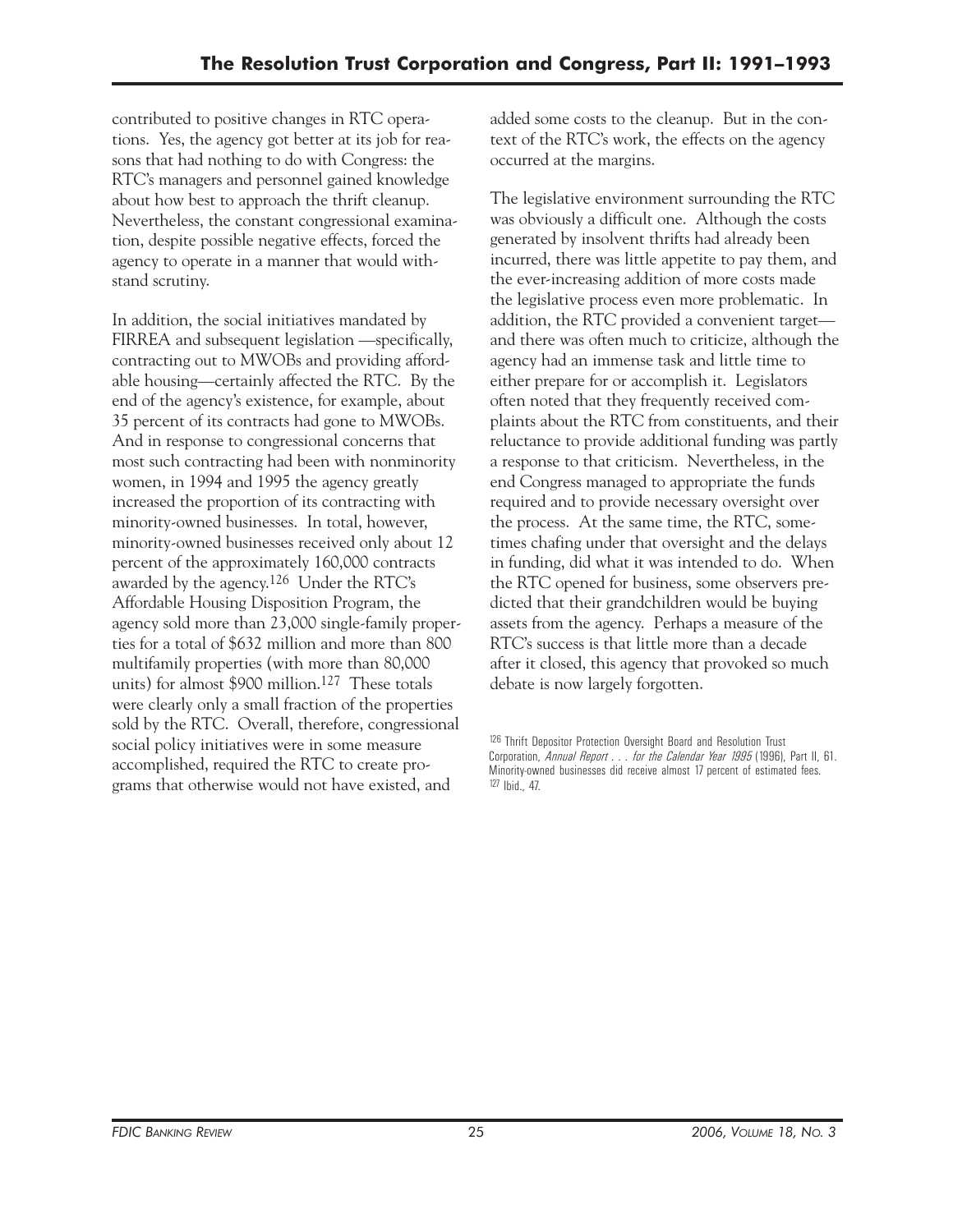#### **BIBLIOGRAPHY**

*Note: Although some of the materials in the following bibliography are cited only in Part I of this article (see* FDIC Banking Review *18, No. 2 [2006]), the full bibliography is provided here for the reader.* 

#### *RTC Manuscripts*

RTC. Board Meeting Transcripts. 1989–1991.

RTC. Legislative History Files. (LEGH 68). 1990–1992.

RTC. Transition Briefing Books. 1991–1993.

RTC. "CEO Management Information." 1993–1994.

#### *Congressional Sources*

#### **Debates**

*Congressional Record* 1989–1993.

#### **Bills and Resolutions**

- U.S. House. H.R. 3469. *Federal Agency Debt Management Act*. 101st Cong., 1st sess., October 13, 1989.
- ———. H.R. 4127. *Resolution Trust Corporation Reform Act of 1990*. 101st Cong., 2nd sess., February 27, 1990.
- ———. H.R. 4386. *Resolution Trust Corporation Reorganization Act*. 101st Cong., 2d sess., March 27, 1990.
- ———. H.R. 4851. *Financial Institutions Oversight Reform Act of 1990*. 101st Cong., 2d sess., May 17, 1990.
- ———. H.R. 5029. *Resolution Trust Corporation Financing Amendments of 1990*. 101st Cong., 2d sess., June 13, 1990.
- ———. H.R. 5891. *Resolution Trust Corporation Funding Act*. 101st Cong., 2d sess., October 22, 1990.
- ———. H. Res. 105. *Providing for the Consideration of the Bill (H.R. 1315) to Provide Additional Funding for the Resolution Trust Corporation*. 102d Cong., 1st sess., March 7, 1991.
- ———. H.R. 3303. *Resolution Trust Corporation Reorganization and Accountability Act of 1991*. 102d Cong., 1st sess., September 11, 1991.
- ———. H.R. 3356. *Resolution Trust Corporation Refinancing Act of 1991*. 102d Cong., 1st sess., September 17, 1991.
- ———. H.R. 3422. *Resolution Trust Corporation Reform and Accountability Act of 1991*. 102d Cong., 1st sess., September 26, 1991.
- ———. H.R. 3449. *Resolution Trust Corporation Amendments Act of 1991*. 102d Cong., 1st sess., October 1, 1991.
- ———. H.R. 3798. *Real Estate Recovery Act of 1991*. 102d Cong., 1st sess., November 18, 1991.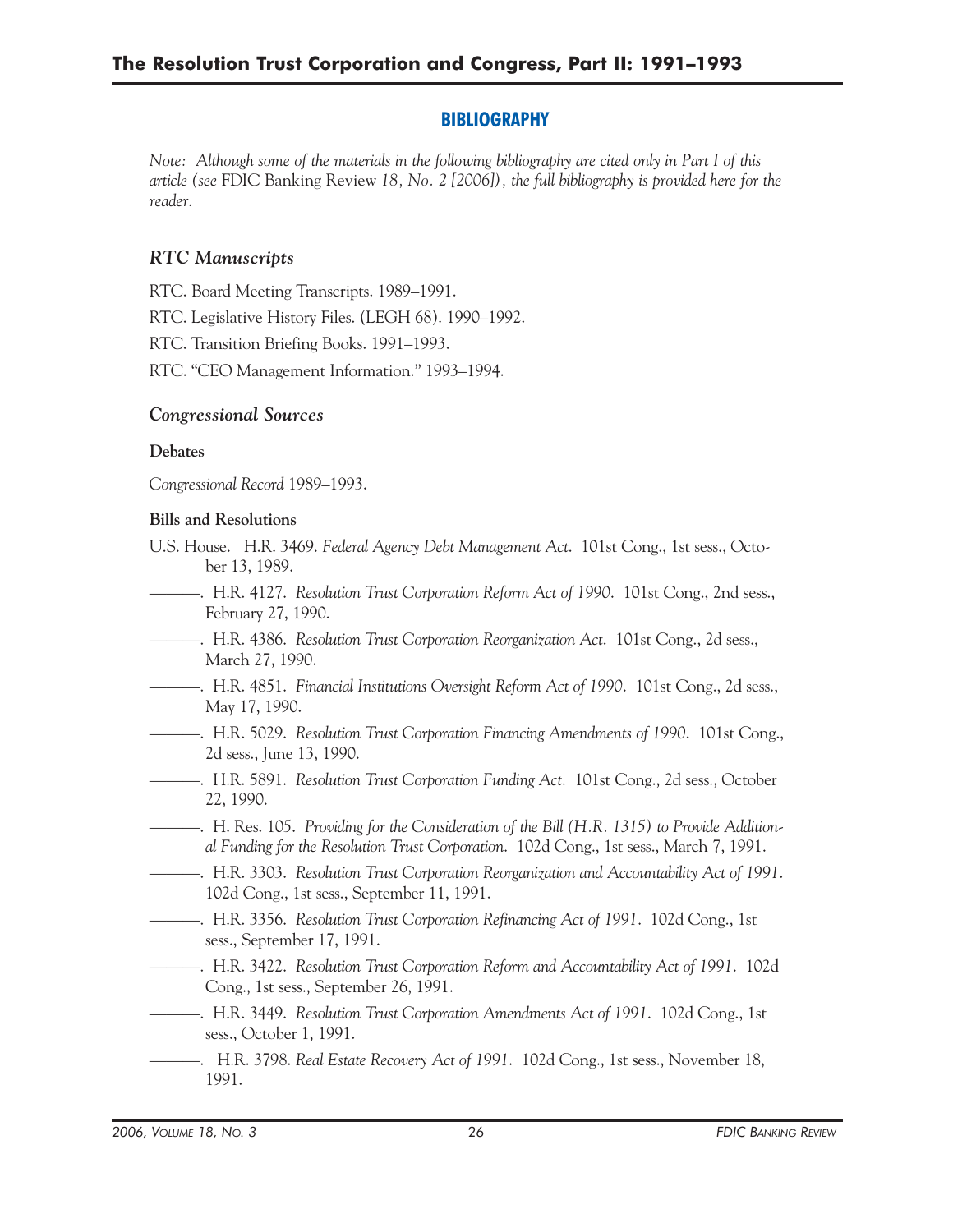- ———. H.R. 4765. *Resolution Trust Corporation Funding and Cost Reduction Act of 1992*. 102d Cong., 2d sess., April 3, 1992.
- ———. H.R. 4924. *Resolution Trust Corporation Reform Act of 1992*. 102d Cong., 2d sess., April 9, 1992.
- ———. H.R. 5544. *Resolution Trust Corporation Cost Reduction Act*. 102d Cong., 2d sess., July 2, 1992.
- ———. H.R. 5603. *Resolution Trust Corporation Loss Reduction and Funding Act of 1992*. 102d Cong., 2d sess., July 9, 1992.
- ———. H.R. 5629. *Resolution Trust Corporation Asset Recovery Act of 1992*. 102d Cong., 2d sess., July 21, 1992.
- U.S. Senate. S. 2155. *Resolution Trust Corporation Reorganization Act*. 101st Cong., 2d sess., February 21, 1990.
- ———. S. 3112. *Savings and Loan Simplification Act of 1990*. 101st Cong., 2d sess., September 26, 1990.
- ———. S. 3222. *Resolution Trust Corporation Funding Act*. 101st Cong., 2d sess., October 28, 1990.
- ———. S. 389. *Resolution Trust Corporation Reorganization Act*. 102d Cong., 1st sess., February 7, 1991.
- ———. S. 1943. *Resolution Trust Corporation Reform Act of 1991*. 102d Cong., 1st sess., November 7, 1991.
- ———. S. 419. *Resolution Trust Corporation Funding Act of 1991*. 102d Cong., 1st sess., February 14, 1991.
- ———. S. 572. *Savings and Loan Simplification Act of 1991*. 102d Cong., 1st sess., March 6, 1991.

#### **Hearings and Reports**

- U.S. House. *Providing for the Consideration of H.R. 1315*. Report (to accompany H. Res. 105), 102d Cong., 1st sess., H. Rpt. 102-13, March 7, 1991.
- ———. *Resolution Trust Corporation Funding Act of 1991, Conference Report*. 102d Cong., 1st sess., H. Rpt. 102-7, March 19, 1991.
- ———. *Resolution Trust Corporation Completion Act*. Report. 103d Cong., 1st sess., H. Rpt. 103-103, Part 2, June 15, 1993.
- U.S. House Committee on Banking, Finance and Urban Affairs. *Oversight Hearings on the Resolution Trust Corporation*. 101st Cong., 2d sess., Ser. No. 101-69, January 23–25, 1990.
- ———. *Semiannual Report and Appearance by the Oversight Board of the Resolution Trust Corporation*. 101st Cong., 2d sess., Ser. No. 101-33, June 14, 1990.
- ———. *Funding the Resolution Trust Corporation: Hearing*. 101st Cong., 2d sess., Ser. No. 101-160, July 30, 1990.

———. *Resolution Trust Corporation Funding Act of 1990: Report*. 101st Cong., 2d sess., H. Rpt. 101-974, October 27, 1990.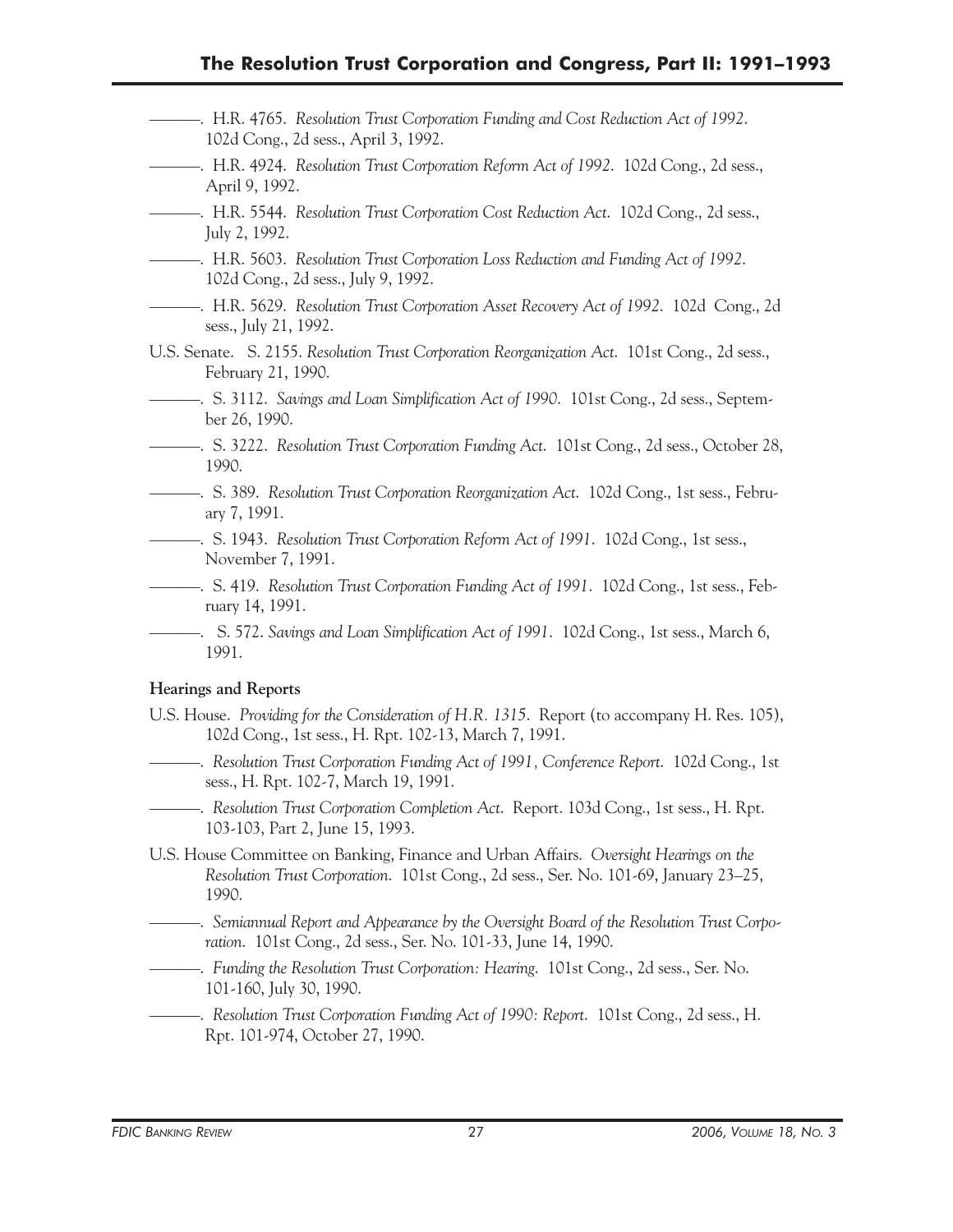———. *Semi-Annual Appearance of the Resolution Trust Corporation Oversight Board: Hearing*. 102d Cong., 1st sess., Ser. No. 102-2, January 31, 1991. ———. *General Accounting Office Report Card on RTC Operations: Hearing*. 102d Cong, 1st sess., Ser. No. 102-5, February 20, 1991. ———. *RTC Semiannual Report for Period Ending April 30, 1991: Hearing*. 102d Cong., 1st sess., Ser. No. 102-54, July 11, 1991. ———. *Semiannual Appearance of the Thrift Depositor Protection Board: Hearing*. 102d Cong., 2d sess., Ser. 102-140, July 29, 1992. ———. *Semiannual Appearance of the Thrift Depositor Protection Oversight Board: Hearing*. 103d Cong., 1st sess., Ser. No. 103-18, March 16, 1993. U.S. House Committee on Banking, Finance and Urban Affairs, Subcommittee on Financial Institutions Supervision, Regulation and Insurance. *Resolution Trust Corporation Refinancing and Restructuring Issues: Hearing*. 102d Cong., 1st sess., Ser. No. 102-70, September 12 and 17, 1991. ———. *Resolution Trust Corporation Funding Act of 1992: H.R. 4241: Hearing*. 102d Cong., 2d sess., Ser. No.102-102, February 26, 1992. U.S. House Committee on Banking, Finance and Urban Affairs, Subcommittee on Financial Institutions Supervision, Regulation and Deposit Insurance. *Funding Needs of the Resolution Trust Corporation and Savings Association Insurance Fund: Hearing*. 103d Cong., 1st sess., Ser. No. 103-19, March 17 and 18, 1993. U.S. House Committee on Banking, Finance and Urban Affairs, Subcommittee on Financial Institutions Supervision, Regulation and Insurance, Resolution Trust Corporation Task Force. *Status and Activities of the RTC and the Oversight Board: Hearings*. 101st Cong., 1st sess., Ser. No. 101-55, October 4 and 19; November 6 and 13, 1989. ———. *Disposition of Assets by the Resolution Trust Corporation: Hearing*. 101st Cong., 2d sess., Ser. No. 101-102. (March 27, 1990). ———. *Disposition of Assets by the RTC: Hearing*. 101st Cong., 2d sess., Ser. No. 101-122. May 4, 1990. ———. *Alternative Financing Options for the Savings and Loan Cleanup Costs: Hearing*. 101st Cong., 2d sess., Ser. No. 101-174. (September 26, 1990). ———. *Consideration of the Implications of the RTC Control Problems for Proposals to Restructure the Bail-out Machinery*. 102d Cong., 1st sess., Ser. No. 102-51, June 17, 1991. U.S. House Committee on Banking, Finance and Urban Affairs, Subcommittee on General Oversight and Investigations. *Resolution Trust Corporation's Asset Disposition Policies: Hearing*. 102d Cong., 1st sess., Ser. No. 102-68. (September 6, 1991). —. The RTC's Operation Western Storm: Hearing. 102d Cong., 2d sess., Ser. No. 102-144, August 6, 1992. U.S. House Committee on Banking, Finance and Urban Affairs, Subcommittee on General Oversight, Investigations, and the Resolution of Failed Financial Institutions. *Professional Liability and RTC Contracting with Lawyers: Hearing*. 103d Cong., 1st sess., Ser. No. 103-22, March 30, 1993. U.S. House Committee on Ways and Means. *Additional Financing Costs Associated with Resolving Insolvent Savings and Loans Institutions: Hearing*. 101st Cong., 2d sess., Ser. No. 101-125, September 19, 1990.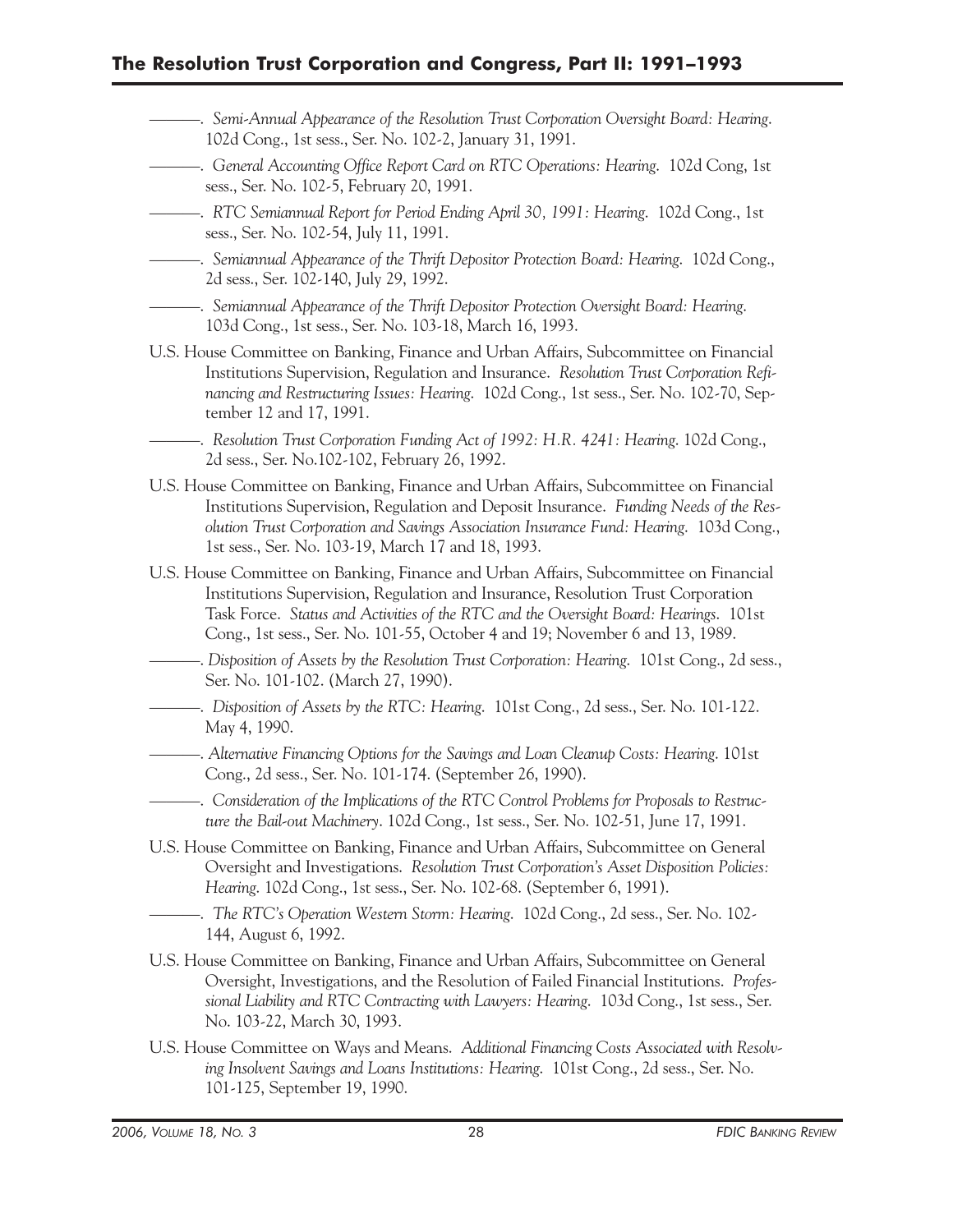- U.S. House Committee on Ways and Means, Subcommittee on Oversight. *Role of Federal Borrowing and Loan Guarantees in Resolving Insolvent Thrift Institutions: Hearing on H.R. 3469 to Amend Title 31, United States Code, to Prevent Newly Established Federal Agencies from Increasing Debt through Unauthorized Borrowing*. 101st Cong., 1st sess., Ser. No. 101-68, October 31, 1989.
- U.S. Senate Committee on Banking, Housing, and Urban Affairs. *Oversight Hearing on the Resolution Trust Corporation*. 101st Cong., 1st sess., S. Hrg. 101-504, October 4, 1989.
- ———. *Second Oversight Hearing on the Resolution Trust Corporation*. 101st Cong, 2d sess., S. Hrg. 101-738, January 31, 1990.
- ———. *Hearing on the Semiannual Report of the Resolution Trust Corporation*. 101st Cong., 2d sess., S. Hrg. 101-974, May 23, 1990.
- ———. *Resolution Trust Corporation Funding Act of 1990: Report*. 101st Cong., 2d sess., S. Rpt. 102-13, October 19, 1990.
- ———. *Hearing on the Semiannual Report of the Resolution Trust Corporation, 1991*. 102d Cong., 1st sess., S. Hrg. 102-54, January 23, 1991.
- ———. *Restructuring the Resolution Trust Corporation and the Semiannual Report on FIRREA Legislation: Hearing*. 102d Cong., 1st sess., S. Hrg. 102-465, June 11, 21, and 26, 1991.
- ———. *Refunding the RTC: Hearing*. 102d Cong., 1st sess., S. Hrg. 102-535, October 24, 1991.
- ———. *Nomination of Albert V. Casey: Hearing*. S. Hrg 102-668, 102d Cong., 2d sess., January 22, 1992.
- ———. *Hearing on the Semiannual Report of the Resolution Trust Corporation—1993*. 103d Cong., 1st sess., S. Hrg. 103-58, March 17, 1993.
- ———. *Thrift Depositor Protection Act of 1993: Report*. 103d Cong., 1st sess., S. Rpt. 103-36, April 1, 1993.
- U.S. Senate Committee on Banking, Housing, and Urban Affairs, Subcommittee on Consumer and Regulatory Affairs. *Real Estate Disposition Activities of the Resolution Trust Corporation: Hearing*. 102d Cong., 1st sess., S. Hrg. 102-141, June 19, 1991.
- ———. *Oversight Structure of the RTC: Hearing*. 102d Cong., 1st sess., S. Hrg. 102-513, October 23, 1991.
- U.S. Senate Committee on Governmental Affairs, Subcommittee on Regulation and Government Information. *Contracting Problems at the Resolution Trust Corporation: HomeFed, Hearing*. 103d Cong., 1st sess., S. Hrg. 103-804. February 19, 1993.

### *Periodicals*

*American Banker*. 1989–1993. http://www.lexisnexis.com.

*BNA's Banking Report*. 1989–1993.

*National Mortgage News*. 1989–1993. http://www.lexisnexis.com.

*New York Times*. 1989–1993. http://www.lexisnexis.com.

*Wall Street Journal*. 1989–1993. http://www.factiva.com.

*Washington Post*. 1989–1993. http://www.lexisnexis.com.